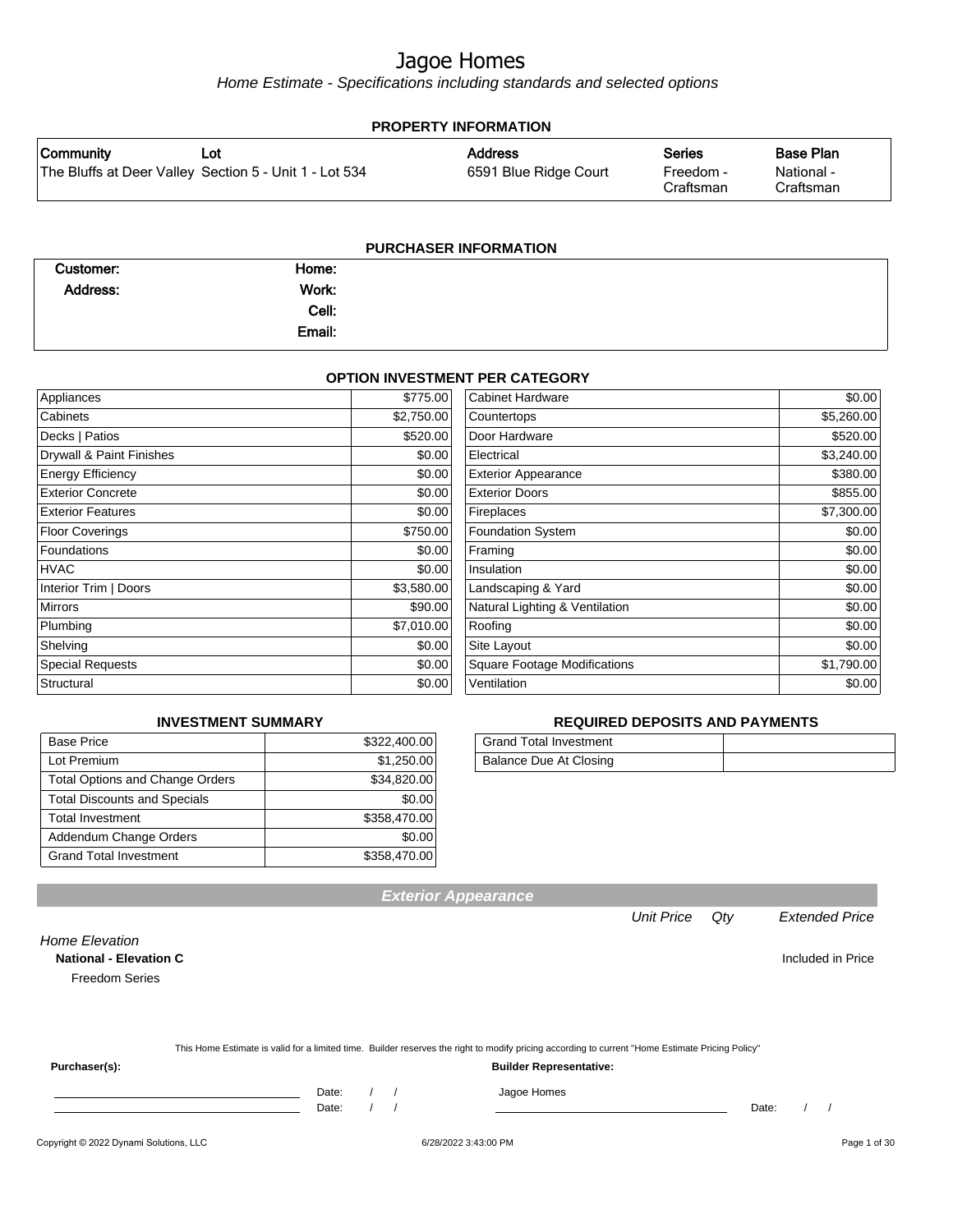|                                                                                                                                                                                                                                           | <b>PROPERTY INFORMATION</b>             |                                         |     |                                             |
|-------------------------------------------------------------------------------------------------------------------------------------------------------------------------------------------------------------------------------------------|-----------------------------------------|-----------------------------------------|-----|---------------------------------------------|
| Community<br>Lot<br>The Bluffs at Deer Valley Section 5 - Unit 1 - Lot 534                                                                                                                                                                | <b>Address</b><br>6591 Blue Ridge Court | <b>Series</b><br>Freedom -<br>Craftsman |     | <b>Base Plan</b><br>National -<br>Craftsman |
|                                                                                                                                                                                                                                           | <b>Exterior Appearance</b>              |                                         |     |                                             |
| <b>Home Exterior Brick</b><br><b>Brick Veneer Front - Per Plan</b>                                                                                                                                                                        |                                         | <b>Unit Price</b>                       | Qty | <b>Extended Price</b><br>Included in Price  |
| Includes brick front of home. See plan for details. Does not include drop brick ledge.<br><b>Brick Color</b>                                                                                                                              |                                         |                                         |     |                                             |
| Selected Brick Color: Brownstone                                                                                                                                                                                                          |                                         |                                         |     | Included in Price                           |
| <b>Address Stone</b><br><b>Address Stone</b><br>Includes one 8"x16" address stone for front of the house. Street Number ONLY will be on the<br>stone. Location of address stone will be predetermined by builder.                         |                                         |                                         |     | \$380.00                                    |
|                                                                                                                                                                                                                                           | <b>Foundation System</b>                |                                         |     |                                             |
|                                                                                                                                                                                                                                           |                                         | <b>Unit Price</b>                       | Qty | <b>Extended Price</b>                       |
| <b>Foundation System</b><br><b>Insulated Concrete Slab</b>                                                                                                                                                                                |                                         |                                         |     | Included in Price                           |
|                                                                                                                                                                                                                                           | <b>Energy Efficiency</b>                |                                         |     |                                             |
| <b>HERS Rating</b><br>HERS Rated Home (Less than 85 Score)<br>Note - Jagoe Homes receives all applicable rebates for energy efficiency, utilities,<br>manufacturers, etc. Rebates have been reflected as a discount in Base Price of Home |                                         | <b>Unit Price</b>                       | Qty | <b>Extended Price</b><br>Included in Price  |
|                                                                                                                                                                                                                                           | <b>Square Footage Modifications</b>     |                                         |     |                                             |
|                                                                                                                                                                                                                                           |                                         | <b>Unit Price</b>                       | Qty | <b>Extended Price</b>                       |
| <b>Attic Storage Addition</b><br>National Attic Storage Addition Accessible from Upstairs Storage<br>48" access door add in Storage Room for light storage access above garage                                                            |                                         |                                         |     | \$1,790.00                                  |
|                                                                                                                                                                                                                                           | <b>Structural</b>                       |                                         |     |                                             |
|                                                                                                                                                                                                                                           |                                         | <b>Unit Price</b>                       | Qty | <b>Extended Price</b>                       |
| Concrete Slab<br>Concrete Slab 4" thick (avg), 3500 psi, Slab fill 6" minimum, 6 mil polyethylene Vapor<br>Barrier, Termite Warranty 1 year                                                                                               |                                         |                                         |     | Included in Price                           |
| <b>Foundation Block</b><br><b>Foundation Block Size 8"x8"x16"</b>                                                                                                                                                                         |                                         |                                         |     | Included in Price                           |
| <b>Foundation Drain</b><br><b>Foundation Drain - Gravel French Drain</b>                                                                                                                                                                  |                                         |                                         |     | Included in Price                           |
| This Home Estimate is valid for a limited time. Builder reserves the right to modify pricing according to current "Home Estimate Pricing Policy"<br>Purchaser(s):                                                                         | <b>Builder Representative:</b>          |                                         |     |                                             |
| Date:<br>$\sqrt{2}$<br>$\prime$<br><u> 1989 - Johann Barn, amerikansk politiker (</u><br>$\prime$<br>Date:<br>$\prime$<br>the control of the control of the control of the control of                                                     | Jagoe Homes                             |                                         |     | Date:<br>$\prime$<br>$\prime$               |
| Copyright © 2022 Dynami Solutions, LLC                                                                                                                                                                                                    | 6/28/2022 3:43:00 PM                    |                                         |     | Page 2 of 30                                |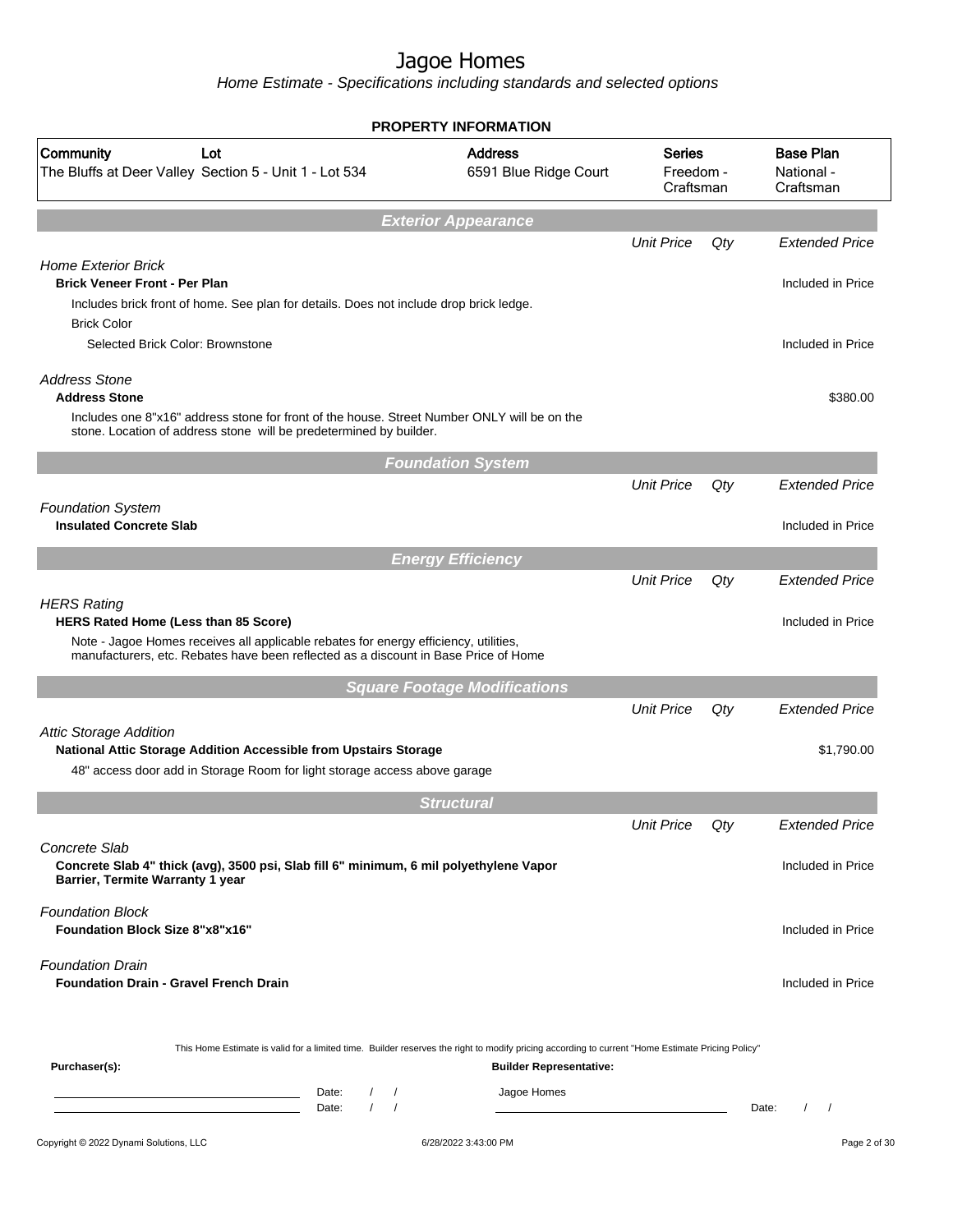Home Estimate - Specifications including standards and selected options

|                                                                                                      | <b>PROPERTY INFORMATION</b>             |                                         |        |                                             |
|------------------------------------------------------------------------------------------------------|-----------------------------------------|-----------------------------------------|--------|---------------------------------------------|
| Community<br>Lot<br>The Bluffs at Deer Valley Section 5 - Unit 1 - Lot 534                           | <b>Address</b><br>6591 Blue Ridge Court | <b>Series</b><br>Freedom -<br>Craftsman |        | <b>Base Plan</b><br>National -<br>Craftsman |
|                                                                                                      | <b>Decks   Patios</b>                   |                                         |        |                                             |
|                                                                                                      |                                         | <b>Unit Price</b>                       | $Q$ ty | <b>Extended Price</b>                       |
| Outside Retreat Concrete Patio or Covered Patio                                                      |                                         |                                         |        |                                             |
| 12' Wide x 12' Deep Concrete Patio, 3500 psi                                                         |                                         |                                         |        | \$520.00                                    |
| Finish                                                                                               |                                         |                                         |        |                                             |
| Selected Finish: Broom Finish                                                                        |                                         |                                         |        | Included in Price                           |
|                                                                                                      | <b>Exterior Doors</b>                   |                                         |        |                                             |
|                                                                                                      |                                         | <b>Unit Price</b>                       | Qty    | <b>Extended Price</b>                       |
| Front Entry Door                                                                                     |                                         |                                         |        |                                             |
| HD Smooth Steel 3/0 Painted 4 Lite Hollister MHD-404-S04-1                                           |                                         |                                         |        | \$185.00                                    |
| Consult with Design Coordinator for Glass Pattern, Door Handle, and Paint Selections.                |                                         |                                         |        |                                             |
| <b>Glass Pattern</b>                                                                                 |                                         |                                         |        |                                             |
| Selected Glass Pattern: Clear                                                                        |                                         |                                         |        | Included in Price                           |
| 16' Craftsman Garage Overhead Door                                                                   |                                         |                                         |        |                                             |
| Carriage House Stamped 16x7 Garage Door                                                              |                                         |                                         |        | Included in Price                           |
| CHI 5250   Stamped Carriage House Steel   Includes Decorative Hardware                               |                                         |                                         |        |                                             |
| Color                                                                                                |                                         |                                         |        |                                             |
| Selected Color: Desert Tan                                                                           |                                         |                                         |        | Included in Price                           |
| Dining Area Patio Door                                                                               |                                         |                                         |        |                                             |
| Vinyl 6/0 Sliding Door w/ NO Grilles, Screen, and 1/0 Transom                                        |                                         |                                         |        | \$670.00                                    |
| Vinyl 6/0 Sliding Door w/ NO Grilles, Screen, and 1/0 Transom                                        |                                         |                                         |        |                                             |
| Color                                                                                                |                                         |                                         |        |                                             |
| Selected Color: White                                                                                |                                         |                                         |        | Included in Price                           |
| Garage-to-Home Door                                                                                  |                                         |                                         |        |                                             |
| HD Steel Smooth 2 Panel Square 2/8 x 6/8 Door                                                        |                                         |                                         |        | \$0.00                                      |
| Smooth Finish<br><b>Primed for Paint</b><br>Interior Door Paint Selection unless otherwise Specified |                                         |                                         |        |                                             |
| Garage Door Opener                                                                                   |                                         |                                         |        |                                             |
| Garage Door Opener(s) with 2 Transmitters                                                            |                                         |                                         |        | Included in Price                           |
|                                                                                                      |                                         |                                         |        |                                             |
|                                                                                                      |                                         |                                         |        |                                             |

This Home Estimate is valid for a limited time. Builder reserves the right to modify pricing according to current "Home Estimate Pricing Policy"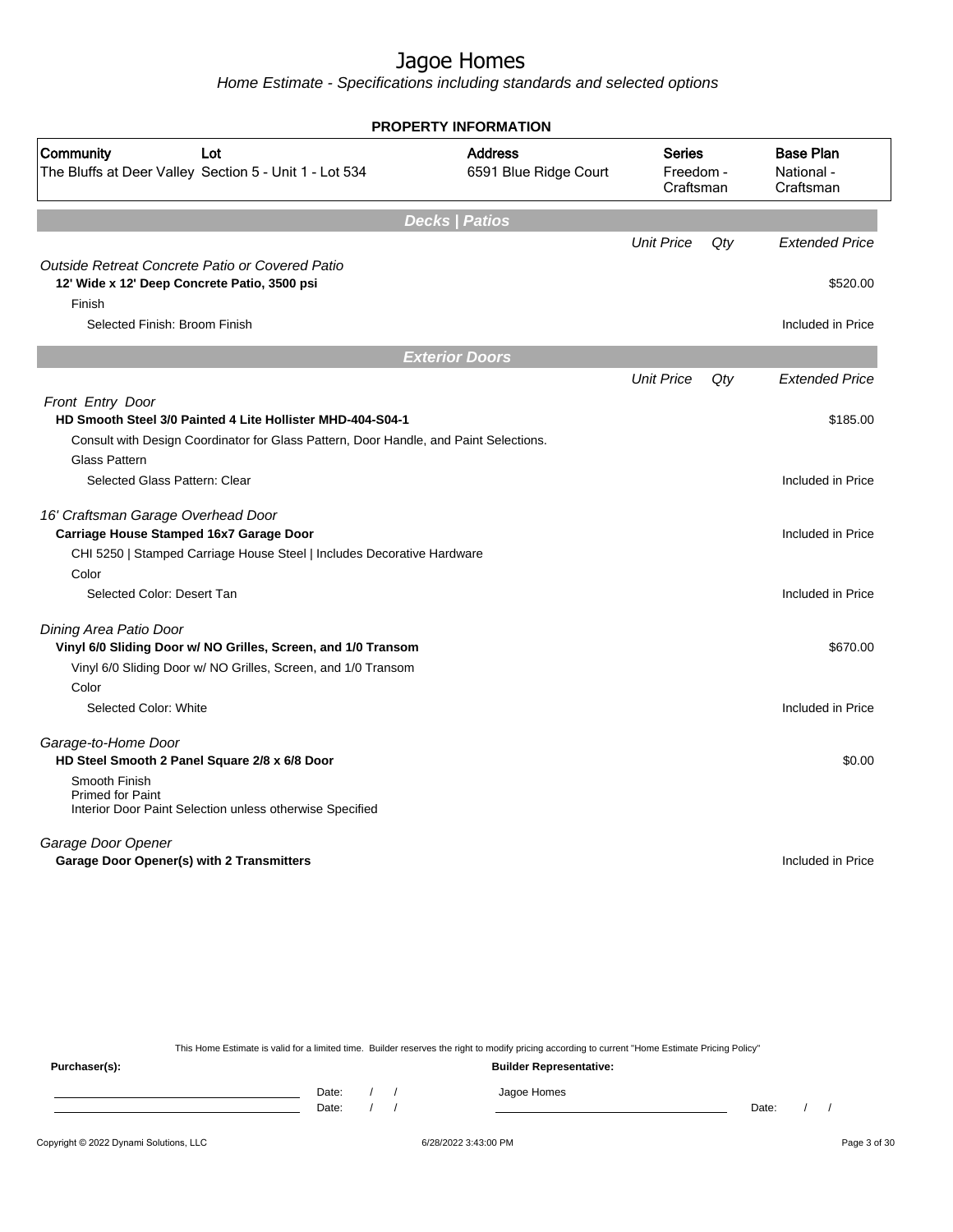Home Estimate - Specifications including standards and selected options

|                                                                                                                                                                                     | <b>PROPERTY INFORMATION</b>               |                                         |     |                                             |
|-------------------------------------------------------------------------------------------------------------------------------------------------------------------------------------|-------------------------------------------|-----------------------------------------|-----|---------------------------------------------|
| Community<br>Lot<br>The Bluffs at Deer Valley Section 5 - Unit 1 - Lot 534                                                                                                          | <b>Address</b><br>6591 Blue Ridge Court   | <b>Series</b><br>Freedom -<br>Craftsman |     | <b>Base Plan</b><br>National -<br>Craftsman |
|                                                                                                                                                                                     | <b>Natural Lighting &amp; Ventilation</b> |                                         |     |                                             |
|                                                                                                                                                                                     |                                           | <b>Unit Price</b>                       | Qty | <b>Extended Price</b>                       |
| <b>Entire Home Windows</b><br>Vinyl Low E Single Hung Window w/ GBG & Half Screen<br>Vinyl Low E Single Hung Window w/ GBG & Half Screen. Glass is Clear unless otherwise           |                                           |                                         |     | Included in Price                           |
| noted. Grilles are between the glass. Grille patterns will differ based on Home Series. Please<br>confirm with New Home Consultant.<br><b>Window Color</b>                          |                                           |                                         |     |                                             |
| Selected Window Color: White Exterior/White Interior                                                                                                                                |                                           |                                         |     | Included in Price                           |
| Entire Home Extended Jambs and Casing<br>Extended Jambs and Casing (No Window Stool) Package for Windows<br>Includes extended jambs and casing on all additional windows            |                                           |                                         |     | Included in Price                           |
| Extended Jambs and Casing for Additional Windows<br>Extended Jambs and Casing (No Window Stool) Package for Windows<br>Includes extended jambs and casing on all additional windows |                                           |                                         |     | Included in Price                           |
|                                                                                                                                                                                     | <b>Exterior Concrete</b>                  |                                         |     |                                             |
|                                                                                                                                                                                     |                                           | <b>Unit Price</b>                       | Qty | <b>Extended Price</b>                       |
| <b>Exterior Concrete Driveway</b><br>Driveway/Parking Double Garage: 16' 3" wide, 3500 psi<br>Finish                                                                                |                                           |                                         |     | Included in Price                           |
| Selected Finish: Broom Finish                                                                                                                                                       |                                           |                                         |     | Included in Price                           |
| Exterior Concrete - Front Porch & Sidewalk<br>Front Porch & 4' Wide Curved Sidewalk from Porch to Driveway- per plan<br>Finish                                                      |                                           |                                         |     | Included in Price                           |
| Selected Finish: Broom Finish                                                                                                                                                       |                                           |                                         |     | Included in Price                           |
| <b>Exterior Concrete - City Sidewalk</b><br>Exterior Concrete - City Sidewalk, 3500 psi, Broom Finish                                                                               |                                           |                                         |     | Included in Price                           |
|                                                                                                                                                                                     | <b>Exterior Features</b>                  |                                         |     |                                             |
|                                                                                                                                                                                     |                                           | <b>Unit Price</b>                       | Qty | <b>Extended Price</b>                       |
| <b>Exterior Siding</b><br>Exterior Portfolio - Double 4" Vinyl Siding<br>Color                                                                                                      |                                           |                                         |     | Included in Price                           |
| Selected Color: Cypress                                                                                                                                                             |                                           |                                         |     | Included in Price                           |
|                                                                                                                                                                                     |                                           |                                         |     |                                             |

This Home Estimate is valid for a limited time. Builder reserves the right to modify pricing according to current "Home Estimate Pricing Policy" **Purchaser(s): Builder Representative:** Date: / / Jagoe Homes<br>Date: / / Jagoe Homes Date: / / **Date: / / 2006** Date: / / / Date: / / /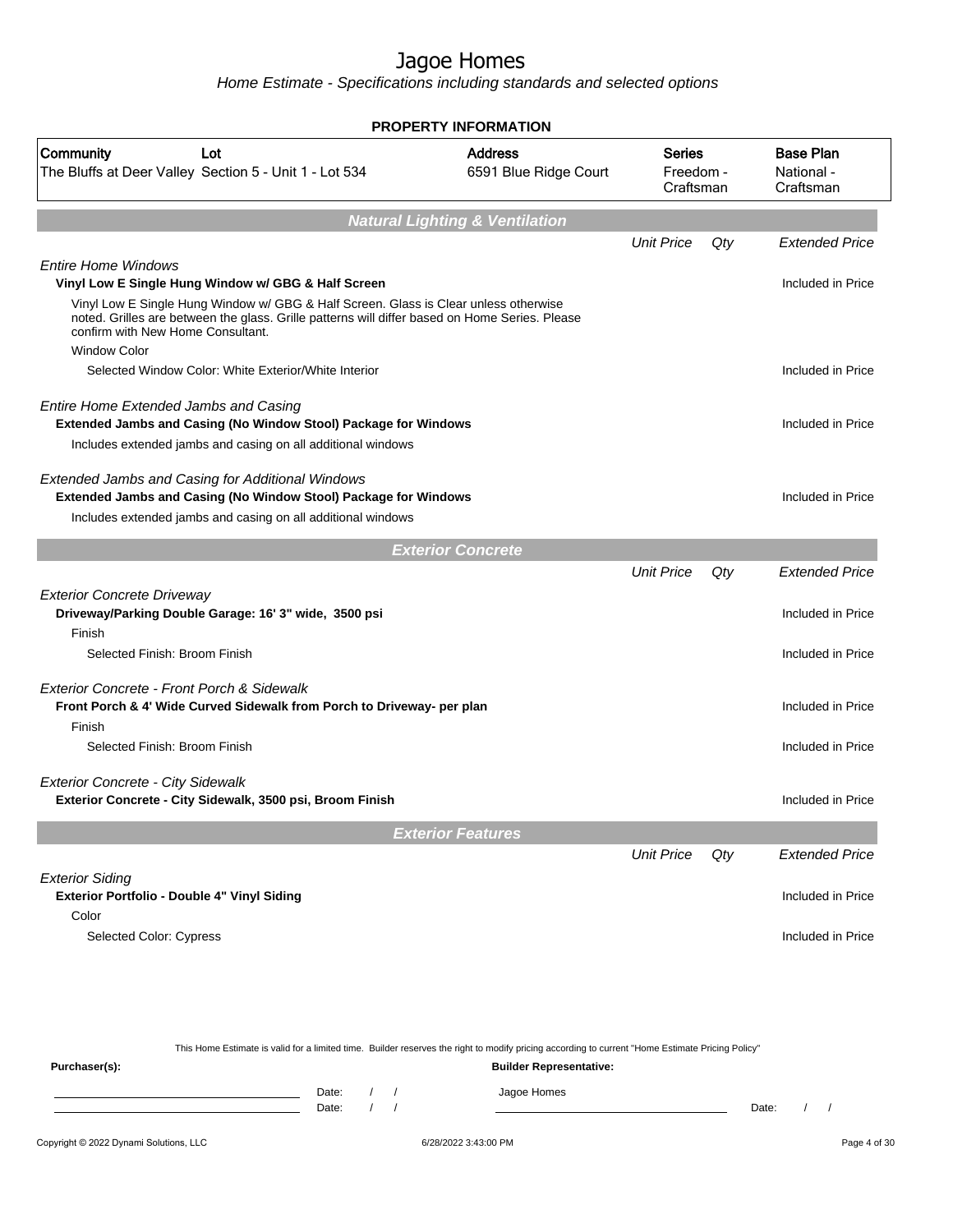Home Estimate - Specifications including standards and selected options

|                                                                                                                                                                       | <b>PROPERTY INFORMATION</b>             |                                         |     |                                             |
|-----------------------------------------------------------------------------------------------------------------------------------------------------------------------|-----------------------------------------|-----------------------------------------|-----|---------------------------------------------|
| Community<br>Lot<br>The Bluffs at Deer Valley Section 5 - Unit 1 - Lot 534                                                                                            | <b>Address</b><br>6591 Blue Ridge Court | <b>Series</b><br>Freedom -<br>Craftsman |     | <b>Base Plan</b><br>National -<br>Craftsman |
|                                                                                                                                                                       | <b>Exterior Features</b>                |                                         |     |                                             |
|                                                                                                                                                                       |                                         | <b>Unit Price</b>                       | Qty | <b>Extended Price</b>                       |
| Exterior Bracket/Corbel<br>Exterior Bracket(s), Corbel(s) Painted                                                                                                     |                                         |                                         |     | Included in Price                           |
| Color                                                                                                                                                                 |                                         |                                         |     |                                             |
| Selected Color: SW7568 Neutral Ground (Pearl Coordinate)                                                                                                              |                                         |                                         |     | Included in Price                           |
| <b>Exterior Decorative Siding</b><br><b>Exterior Portfolio Perfection Shake</b>                                                                                       |                                         |                                         |     | Included in Price                           |
| Perfection shingles have a more finished appearance than a hand-split shake. They are<br>patterned from #1 Red Cedar and offer a cleaner and more uniform appearance. |                                         |                                         |     |                                             |
| Color<br>Selected Color: Country Beige                                                                                                                                |                                         |                                         |     | Included in Price                           |
| <b>Exterior Special Trim Areas</b><br>Aluminum Wrapped Trim: Window Trim, Beams, Rake/Fascia, etc. Color will match Soffit<br>color selected.                         |                                         |                                         |     | Included in Price                           |
| See plan for details. Color will match Soffit Color Selected.                                                                                                         |                                         |                                         |     |                                             |
| Exterior Vinyl Corner Trim(s)<br><b>Vinyl Corner Trim(s)</b>                                                                                                          |                                         |                                         |     | Included in Price                           |
| Color                                                                                                                                                                 |                                         |                                         |     |                                             |
| Selected Color: Pearl                                                                                                                                                 |                                         |                                         |     | Included in Price                           |
| Fascia                                                                                                                                                                |                                         |                                         |     |                                             |
| <b>Fascia Aluminum</b>                                                                                                                                                |                                         |                                         |     | Included in Price                           |
| Color will match Soffit Color Selected                                                                                                                                |                                         |                                         |     |                                             |
| Soffit                                                                                                                                                                |                                         |                                         |     |                                             |
| Soffit - Continuous Perforated Vinyl                                                                                                                                  |                                         |                                         |     | Included in Price                           |
| Color                                                                                                                                                                 |                                         |                                         |     |                                             |
| Selected Color: Pearl                                                                                                                                                 |                                         |                                         |     | Included in Price                           |
| Gutter                                                                                                                                                                |                                         |                                         |     |                                             |
| Gutters Aluminum 5" (.027 gauge)                                                                                                                                      |                                         |                                         |     | Included in Price                           |
| Color                                                                                                                                                                 |                                         |                                         |     |                                             |
| Selected Color: Pearl                                                                                                                                                 |                                         |                                         |     | Included in Price                           |
| Downspout                                                                                                                                                             |                                         |                                         |     |                                             |
| Downspouts Aluminum 3" x 2" (.027 gauge)                                                                                                                              |                                         |                                         |     | Included in Price                           |
|                                                                                                                                                                       |                                         |                                         |     |                                             |

This Home Estimate is valid for a limited time. Builder reserves the right to modify pricing according to current "Home Estimate Pricing Policy" **Purchaser(s): Builder Representative:** Date: / / Jagoe Homes<br>Date: / / Jagoe Homes Date: / / **Date: / / 2006** Date: / / / Date: / / /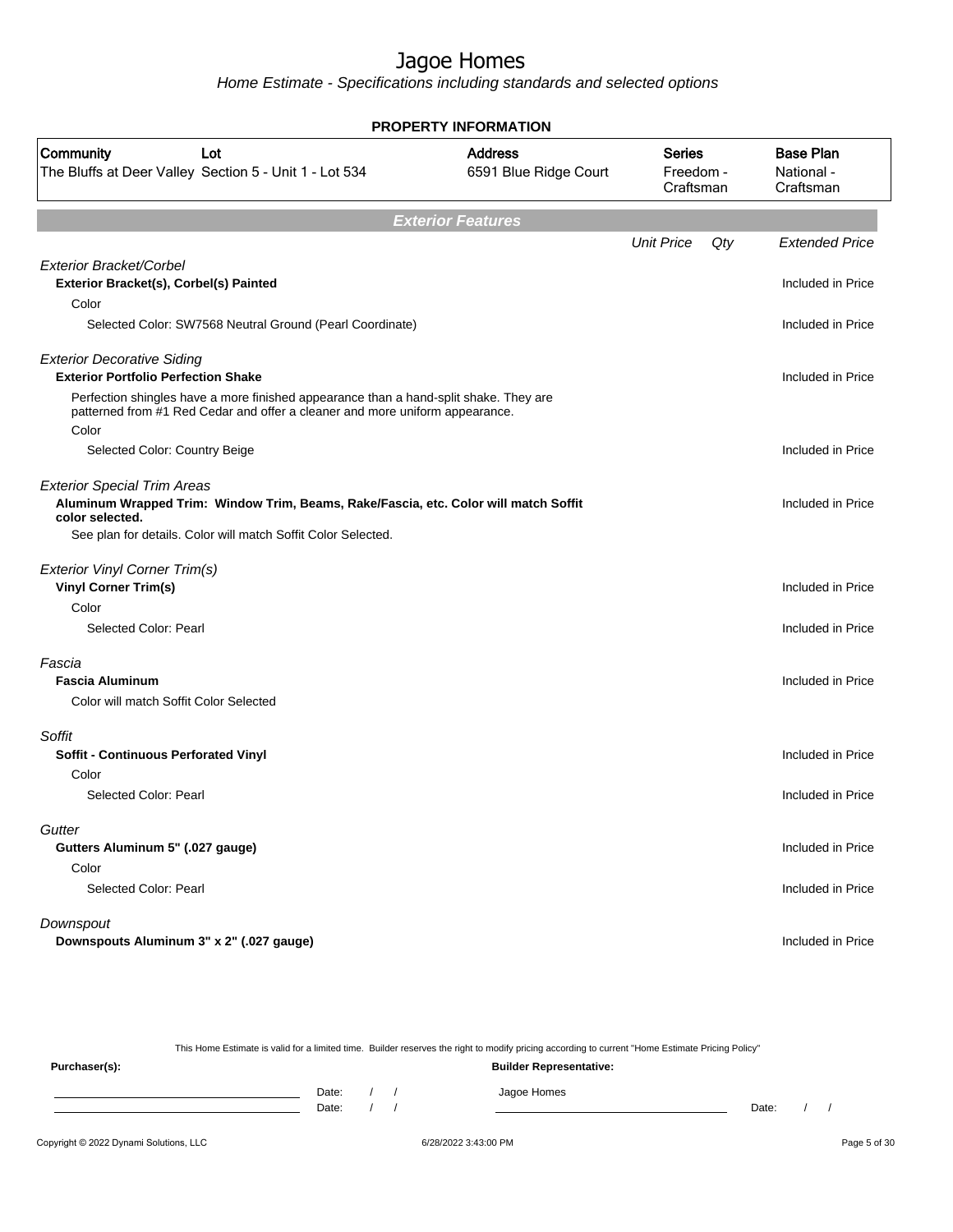Home Estimate - Specifications including standards and selected options

|                                                                                                              | <b>PROPERTY INFORMATION</b>             |                                         |     |                                             |
|--------------------------------------------------------------------------------------------------------------|-----------------------------------------|-----------------------------------------|-----|---------------------------------------------|
| Community<br>Lot<br>The Bluffs at Deer Valley Section 5 - Unit 1 - Lot 534                                   | <b>Address</b><br>6591 Blue Ridge Court | <b>Series</b><br>Freedom -<br>Craftsman |     | <b>Base Plan</b><br>National -<br>Craftsman |
|                                                                                                              | <b>Exterior Features</b>                |                                         |     |                                             |
|                                                                                                              |                                         | <b>Unit Price</b>                       | Qty | <b>Extended Price</b>                       |
| Splash Block<br>Splash Blocks 24" precast concrete                                                           |                                         |                                         |     | Included in Price                           |
| <b>Front Porch Post</b><br>16" Square Tapered Smooth Painted Column on Cultured Stone Pier                   |                                         |                                         |     | \$0.00                                      |
| Column paint and cultured stone to be selected. Placement predetermined. Check plan for<br>details.<br>Color |                                         |                                         |     |                                             |
| Selected Color: SW7568 Neutral Ground<br><b>Cultured Stone Color</b>                                         |                                         |                                         |     | Included in Price                           |
| Selected Cultured Stone Color: Ledgestone Bucks County # 701                                                 |                                         |                                         |     | Included in Price                           |
| Flashing<br><b>Flashing see Plan Detail</b>                                                                  |                                         |                                         |     | Included in Price                           |
| <b>Exterior Mailbox</b><br><b>Centralized Mailbox - Cluster Box Unit</b>                                     |                                         |                                         |     | \$0.00                                      |
|                                                                                                              | <b>Roofing</b>                          |                                         |     |                                             |
|                                                                                                              |                                         | <b>Unit Price</b>                       | Qty | <b>Extended Price</b>                       |
| <b>Roof Felt</b><br>Synthetic Underlayment or Felt, Aluminum Drip Edge                                       |                                         |                                         |     | Included in Price                           |
| <b>Roof Shingles</b><br>30 Year GAF Dimensional Roof Shingles<br>Roofing Color                               |                                         |                                         |     | Included in Price                           |
| Selected Roofing Color: Weathered Wood                                                                       |                                         |                                         |     | Included in Price                           |
| Roof Valley Material<br>Ice and Water Shield or Equivalent                                                   |                                         |                                         |     | Included in Price                           |
| Roof Flashing<br>Roof Flashing- required by design                                                           |                                         |                                         |     | Included in Price                           |
|                                                                                                              |                                         |                                         |     |                                             |

This Home Estimate is valid for a limited time. Builder reserves the right to modify pricing according to current "Home Estimate Pricing Policy"

**Purchaser(s): Builder Representative:** Date: / / Jagoe Homes<br>Date: / / Jagoe Homes Date: / / **Date: / / 2006** Date: / / / Date: / / /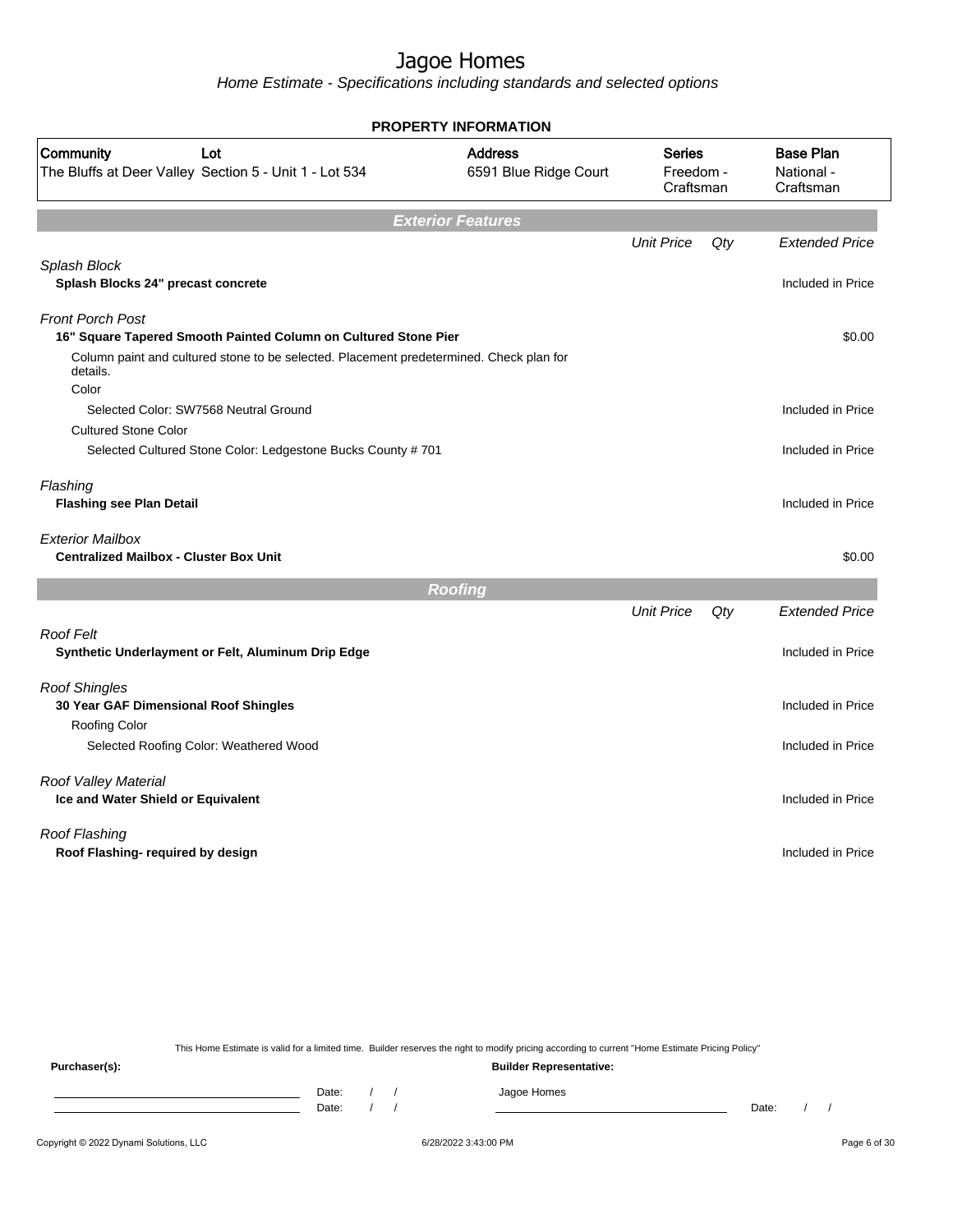|                                                                                                                                                                                                                                                                                                                                    | <b>PROPERTY INFORMATION</b>             |                                         |       |                                             |
|------------------------------------------------------------------------------------------------------------------------------------------------------------------------------------------------------------------------------------------------------------------------------------------------------------------------------------|-----------------------------------------|-----------------------------------------|-------|---------------------------------------------|
| Community<br>Lot<br>The Bluffs at Deer Valley Section 5 - Unit 1 - Lot 534                                                                                                                                                                                                                                                         | <b>Address</b><br>6591 Blue Ridge Court | <b>Series</b><br>Freedom -<br>Craftsman |       | <b>Base Plan</b><br>National -<br>Craftsman |
|                                                                                                                                                                                                                                                                                                                                    | <b>Fireplaces</b>                       |                                         |       |                                             |
|                                                                                                                                                                                                                                                                                                                                    |                                         | <b>Unit Price</b>                       | Qty   | <b>Extended Price</b>                       |
| Family Room Fireplace<br>Vent-Free Fireplace with Shiplap Front & Sides, Floor to Ceiling, NOT including AV<br>Niche FIREPLACE MAY BE ON INTERIOR WALL<br>Includes variable speed blower w/on/off wall switch. If AV Niche selected, will include 1<br>Phone,2 cable,2 Outlets, HDMI.Selecting a fireplace may change window size. |                                         |                                         |       | \$6,430.00                                  |
| Fireplace may be on Interior Wall. See plans for details.                                                                                                                                                                                                                                                                          |                                         |                                         |       |                                             |
| Ceramic Hearth Required if Carpet for Room is selected.                                                                                                                                                                                                                                                                            |                                         |                                         |       |                                             |
| Poplar Mantel Size 5'5" wide, 8" height, 8" deep.                                                                                                                                                                                                                                                                                  |                                         |                                         |       |                                             |
| Please consult with Design Coordinator for available finish options.<br>Ceramic Hearth Color                                                                                                                                                                                                                                       |                                         |                                         |       |                                             |
| Selected Ceramic Hearth Color: N/A                                                                                                                                                                                                                                                                                                 |                                         |                                         |       | Included in Price                           |
| <b>Grout Color</b><br>Selected Grout Color: N/A                                                                                                                                                                                                                                                                                    |                                         |                                         |       | Included in Price                           |
| Location                                                                                                                                                                                                                                                                                                                           |                                         |                                         |       |                                             |
| Selected Location: Front of Home<br><b>Mantel Stain Color</b>                                                                                                                                                                                                                                                                      |                                         |                                         |       | \$870.00                                    |
| Selected Mantel Stain Color: MW415 Tidal Wood                                                                                                                                                                                                                                                                                      |                                         |                                         |       | Included in Price                           |
| Paint Color                                                                                                                                                                                                                                                                                                                        |                                         |                                         |       |                                             |
| Selected Paint Color: Match Trim Color Selected                                                                                                                                                                                                                                                                                    |                                         |                                         |       | Included in Price                           |
| <b>Transition Strip</b>                                                                                                                                                                                                                                                                                                            |                                         |                                         |       |                                             |
| Selected Transition Strip: N/A                                                                                                                                                                                                                                                                                                     |                                         |                                         |       | Included in Price                           |
|                                                                                                                                                                                                                                                                                                                                    | <b>Insulation</b>                       |                                         |       |                                             |
|                                                                                                                                                                                                                                                                                                                                    |                                         | <b>Unit Price</b>                       | Qty   | <b>Extended Price</b>                       |
| <b>Entire Home Foundation Insulation</b><br>Foundation Perimeter 1"x24" Styrofoam R5.0                                                                                                                                                                                                                                             |                                         |                                         |       | Included in Price                           |
| Living Area Wall Insulation<br>Living Area Walls R15 Fiberglass Blown-In &/or Batt Wall System                                                                                                                                                                                                                                     |                                         |                                         |       | Included in Price                           |
| Living Area Ceiling Insulation<br>Living Area Flat Ceiling R38 (Average) Blown-In Fiberglass                                                                                                                                                                                                                                       |                                         |                                         |       | Included in Price                           |
|                                                                                                                                                                                                                                                                                                                                    | <b>Drywall &amp; Paint Finishes</b>     |                                         |       |                                             |
|                                                                                                                                                                                                                                                                                                                                    |                                         | <b>Unit Price</b>                       | Qty   | <b>Extended Price</b>                       |
| Interior Home Wall Finish<br>1/2" Drywall   Finished, Primed, & Painted Smooth                                                                                                                                                                                                                                                     |                                         |                                         |       | Included in Price                           |
| This Home Estimate is valid for a limited time. Builder reserves the right to modify pricing according to current "Home Estimate Pricing Policy"<br>Purchaser(s):                                                                                                                                                                  | <b>Builder Representative:</b>          |                                         |       |                                             |
| $\prime$<br>Date:<br>$\prime$<br>$\prime$<br>$\sqrt{2}$<br>Date:                                                                                                                                                                                                                                                                   | Jagoe Homes                             |                                         | Date: | $\overline{1}$<br>$\prime$                  |
| Copyright © 2022 Dynami Solutions, LLC                                                                                                                                                                                                                                                                                             | 6/28/2022 3:43:00 PM                    |                                         |       | Page 7 of 30                                |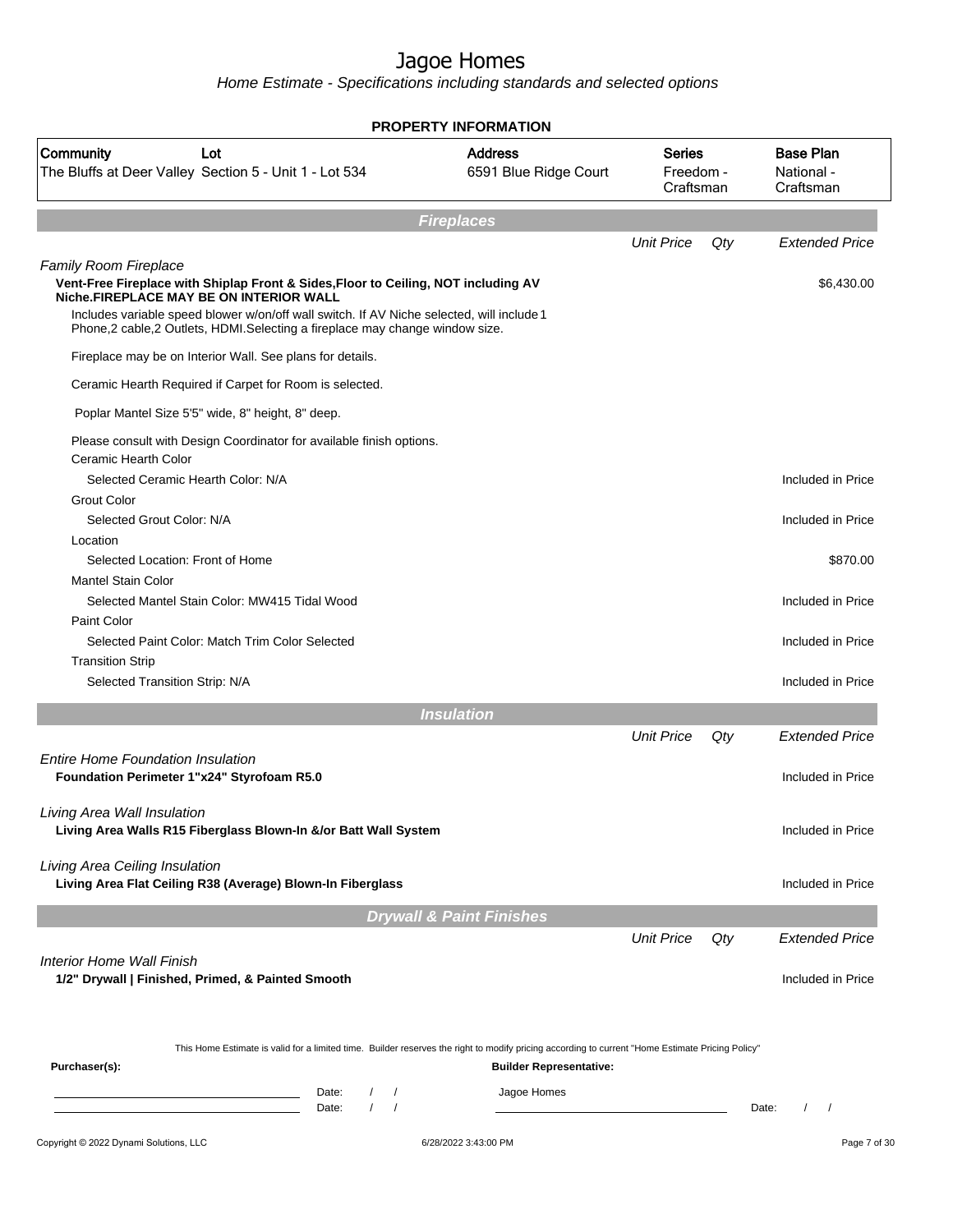| <b>PROPERTY INFORMATION</b>                                                                                                                                 |                                         |                                         |     |                                             |  |  |  |
|-------------------------------------------------------------------------------------------------------------------------------------------------------------|-----------------------------------------|-----------------------------------------|-----|---------------------------------------------|--|--|--|
| Community<br>Lot<br>The Bluffs at Deer Valley Section 5 - Unit 1 - Lot 534                                                                                  | <b>Address</b><br>6591 Blue Ridge Court | <b>Series</b><br>Freedom -<br>Craftsman |     | <b>Base Plan</b><br>National -<br>Craftsman |  |  |  |
|                                                                                                                                                             | <b>Drywall &amp; Paint Finishes</b>     |                                         |     |                                             |  |  |  |
|                                                                                                                                                             |                                         | <b>Unit Price</b>                       | Qty | <b>Extended Price</b>                       |  |  |  |
| <b>Interior Home Ceiling Finish</b><br><b>Drywall   Textured Throughout</b>                                                                                 |                                         |                                         |     | Included in Price                           |  |  |  |
| 1/2in Structural or 5/8in Drywall   Stomped Texture   White                                                                                                 |                                         |                                         |     |                                             |  |  |  |
| Garage Drywall and Finish Application<br>Two Car Garage   Drywall, Prime, & Paint                                                                           |                                         |                                         |     | Included in Price                           |  |  |  |
| Entire Home Paint Color used unless otherwise specified under Additional Paint Color                                                                        |                                         |                                         |     |                                             |  |  |  |
| <b>Mechanical Storage</b><br><b>Unfinished Drywall</b>                                                                                                      |                                         |                                         |     | Included in Price                           |  |  |  |
| <b>Interior Wall Surfaces Paint</b><br><b>Sherwin Williams Duration Latex   Flat</b>                                                                        |                                         |                                         |     | Included in Price                           |  |  |  |
| Color                                                                                                                                                       |                                         |                                         |     |                                             |  |  |  |
| Selected Color: SW7015 Repose Gray<br>Sheen                                                                                                                 |                                         |                                         |     | Included in Price                           |  |  |  |
| Selected Sheen: Flat                                                                                                                                        |                                         |                                         |     | Included in Price                           |  |  |  |
| <b>Interior Trim &amp; Door Paint</b><br>Trim & Door   Sherwin Williams ProClassic Waterborne Acrylic   Semi-Gloss                                          |                                         |                                         |     | Included in Price                           |  |  |  |
| Color<br>Selected Color: SW7006 Extra White                                                                                                                 |                                         |                                         |     | Included in Price                           |  |  |  |
| <b>Exterior Door Paint</b>                                                                                                                                  |                                         |                                         |     |                                             |  |  |  |
| <b>Exterior Door Color   Latex</b>                                                                                                                          |                                         |                                         |     | Included in Price                           |  |  |  |
| Paint color for all HINGED Exterior Doors, Including Front Door. Interior of door will be<br>painted Interior Trim Color.                                   |                                         |                                         |     |                                             |  |  |  |
| Color Requests outside of Available Personal Options will be subject to approval.                                                                           |                                         |                                         |     |                                             |  |  |  |
| Color<br>Selected Color: SW7006 Extra White                                                                                                                 |                                         |                                         |     | Included in Price                           |  |  |  |
|                                                                                                                                                             |                                         |                                         |     |                                             |  |  |  |
|                                                                                                                                                             | <b>Interior Trim / Doors</b>            |                                         |     |                                             |  |  |  |
| <b>Entire Home Interior Doors</b>                                                                                                                           |                                         | <b>Unit Price</b>                       | Qty | <b>Extended Price</b>                       |  |  |  |
| Interior Door Units, Hollow Core, 6/8 Tall, 2 Panel Square, Smooth                                                                                          |                                         |                                         |     | \$0.00                                      |  |  |  |
| Smooth Finish                                                                                                                                               |                                         |                                         |     |                                             |  |  |  |
| <b>Primed for Paint</b>                                                                                                                                     |                                         |                                         |     |                                             |  |  |  |
| Entire Home Craftsman Style Trim Package<br>Craftsman Interior Flat Door Casing 3 1/2", Interior Flat Window Trim 3 1/2", Interior Flat<br>Baseboard 4 1/4" |                                         |                                         |     | \$920.00                                    |  |  |  |
| This Home Estimate is valid for a limited time. Builder reserves the right to modify pricing according to current "Home Estimate Pricing Policy"            |                                         |                                         |     |                                             |  |  |  |
| Purchaser(s):                                                                                                                                               | <b>Builder Representative:</b>          |                                         |     |                                             |  |  |  |
| Date:<br>$\sqrt{ }$<br>$\prime$<br>Date:                                                                                                                    | Jagoe Homes                             |                                         |     | Date:<br>$\prime$<br>$\sqrt{2}$             |  |  |  |
|                                                                                                                                                             |                                         |                                         |     |                                             |  |  |  |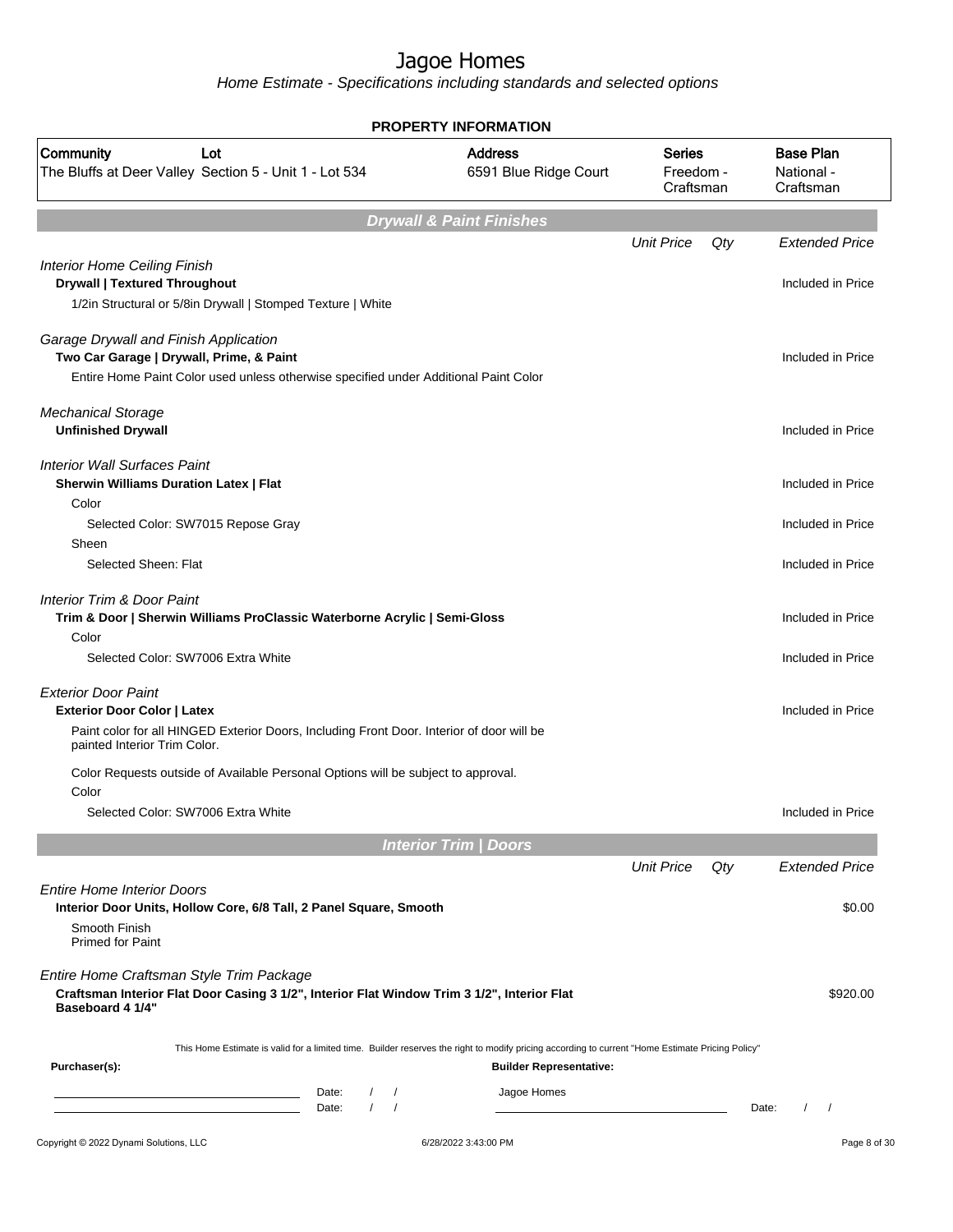Home Estimate - Specifications including standards and selected options

|                                                                                                                                                                                                                      | <b>PROPERTY INFORMATION</b>             |                                  |     |                                             |
|----------------------------------------------------------------------------------------------------------------------------------------------------------------------------------------------------------------------|-----------------------------------------|----------------------------------|-----|---------------------------------------------|
| Community<br>Lot<br>The Bluffs at Deer Valley Section 5 - Unit 1 - Lot 534                                                                                                                                           | <b>Address</b><br>6591 Blue Ridge Court | Series<br>Freedom -<br>Craftsman |     | <b>Base Plan</b><br>National -<br>Craftsman |
|                                                                                                                                                                                                                      | <b>Interior Trim / Doors</b>            |                                  |     |                                             |
|                                                                                                                                                                                                                      |                                         | <b>Unit Price</b>                | Qty | <b>Extended Price</b>                       |
| Entire Home Craftsman Style Trim Package<br>Door & Window Casing: 3 1/2" 1015M   Base: 4 1/4"                                                                                                                        |                                         |                                  |     |                                             |
| Base installed in Finished Living Areas Only                                                                                                                                                                         |                                         |                                  |     |                                             |
| Open Stairway with Balusters                                                                                                                                                                                         |                                         |                                  |     |                                             |
| 3 1/2 Open Step w/ Stained Exposed End   Iron Balusters   Stained Newel Post, Handrail &<br><b>Rosette   Carpet Steps</b>                                                                                            |                                         |                                  |     | \$1,370.00                                  |
| Exposed Step End, Newel Post, Rosette, Hand Rail to be Stained. Stain TBD. Skirt Board &<br>Risers to be painted Interior Trim Color. Carpet Steps to be Entire Home Carpet Selection<br>unless otherwise specified  |                                         |                                  |     |                                             |
| Pattern<br>Selected Pattern: Straight                                                                                                                                                                                |                                         |                                  |     | Included in Price                           |
| <b>Stain Color</b>                                                                                                                                                                                                   |                                         |                                  |     |                                             |
| Selected Stain Color: MW415 Tidal Wood                                                                                                                                                                               |                                         |                                  |     | Included in Price                           |
| Built In Drop Zone, Painted to match Trim Color<br>Built In Drop Zone with Bench Seat, per plan, Painted to Match Trim                                                                                               |                                         |                                  |     | \$1,290.00                                  |
| Painted Interior Trim Selection   Plan Modifications may be necessary for Placement   See<br><b>Plan for Details</b>                                                                                                 |                                         |                                  |     |                                             |
| Design Feature                                                                                                                                                                                                       |                                         |                                  |     |                                             |
| Selected Design Feature: Bead Board Back                                                                                                                                                                             |                                         |                                  |     | Included in Price                           |
|                                                                                                                                                                                                                      | <b>Door Hardware</b>                    |                                  |     |                                             |
|                                                                                                                                                                                                                      |                                         | <b>Unit Price</b>                | Qty | <b>Extended Price</b>                       |
| <b>Front Door Handleset</b>                                                                                                                                                                                          |                                         |                                  |     |                                             |
| Kwikset   Amador Handleset   Exterior Trim Kit Included                                                                                                                                                              |                                         |                                  |     | \$150.00                                    |
| Includes (1) Exterior Handleset and (1) Interior Door Hardware, to match Exterior Door<br>Hardware Selection Style. Finish selection will be indicated below for Interior Door Hardware<br>and Hinges of Front Door. |                                         |                                  |     |                                             |
| Front Door Handle Set Finish                                                                                                                                                                                         |                                         |                                  |     |                                             |
| Selected Front Door Handle Set Finish: Satin Nickel                                                                                                                                                                  |                                         |                                  |     | Included in Price                           |
| Hinge & Interior Hardware Finish                                                                                                                                                                                     |                                         |                                  |     |                                             |
| Selected Hinge & Interior Hardware Finish: Match Exterior Handleset - Satin Nickel                                                                                                                                   |                                         |                                  |     | Included in Price                           |
| <b>Home Exterior Door Hardware</b><br>Kwikset   Ladera Lever<br>Includes Front Door (if Front Door Handleset is not selected) Garage to Home Door and any<br>Hinged Patio or Service Door selected in the HE.        |                                         |                                  |     | \$60.00                                     |
| Finish<br>Selected Finish: Satin Nickel                                                                                                                                                                              |                                         |                                  |     | Included in Price                           |

This Home Estimate is valid for a limited time. Builder reserves the right to modify pricing according to current "Home Estimate Pricing Policy"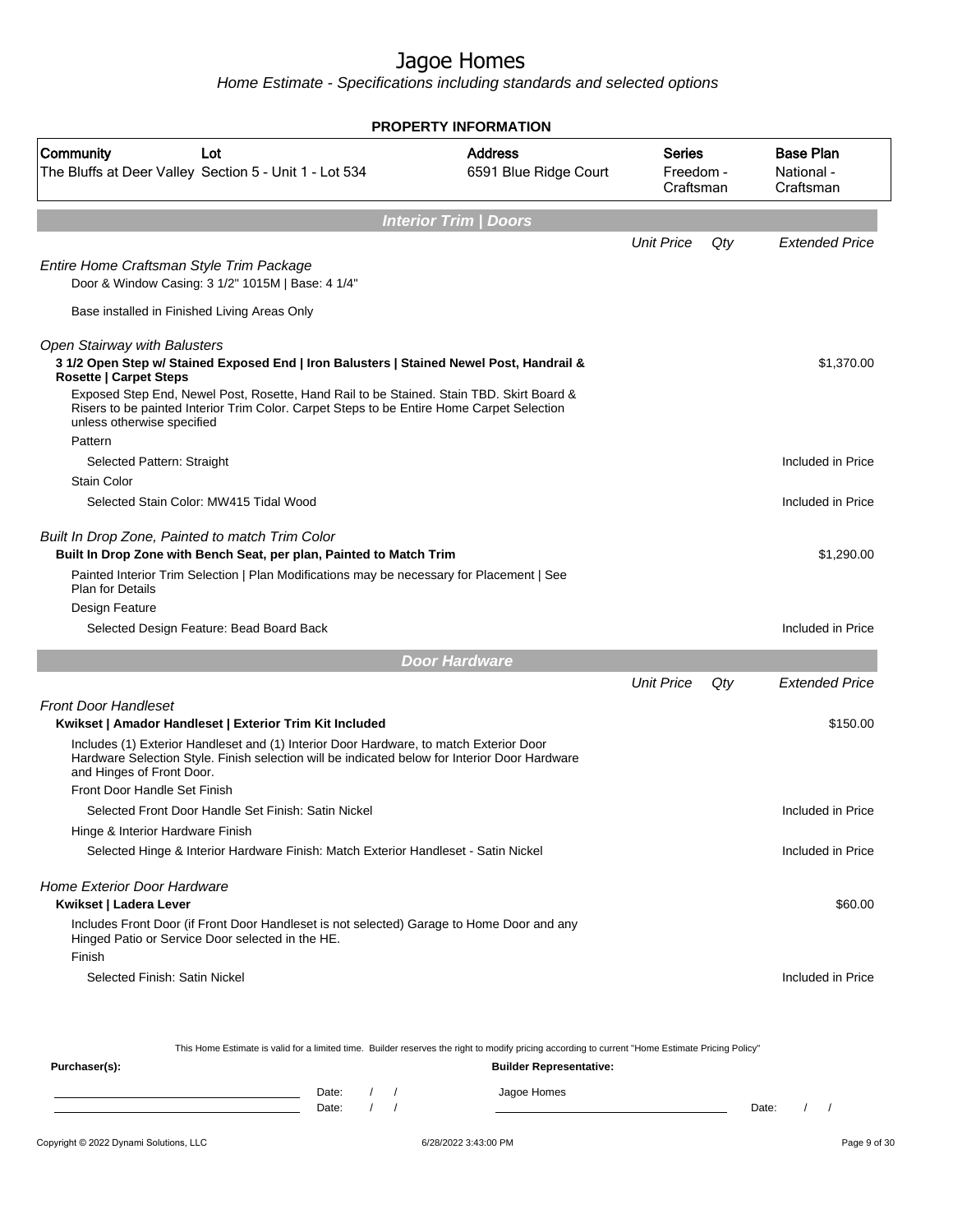Home Estimate - Specifications including standards and selected options

|                                                                                   | <b>PROPERTY INFORMATION</b>             |                                         |     |                                             |
|-----------------------------------------------------------------------------------|-----------------------------------------|-----------------------------------------|-----|---------------------------------------------|
| Community<br>Lot<br>The Bluffs at Deer Valley Section 5 - Unit 1 - Lot 534        | <b>Address</b><br>6591 Blue Ridge Court | <b>Series</b><br>Freedom -<br>Craftsman |     | <b>Base Plan</b><br>National -<br>Craftsman |
|                                                                                   | <b>Door Hardware</b>                    |                                         |     |                                             |
|                                                                                   |                                         | <b>Unit Price</b>                       | Qty | <b>Extended Price</b>                       |
| <b>Entire Home Interior Door Locks</b>                                            |                                         |                                         |     |                                             |
| Kwikset   Ladera Lever<br>Includes all Interior Doors                             |                                         |                                         |     | \$310.00                                    |
| Finish                                                                            |                                         |                                         |     |                                             |
| Selected Finish: Satin Nickel                                                     |                                         |                                         |     | Included in Price                           |
|                                                                                   |                                         |                                         |     |                                             |
| Door Stops                                                                        |                                         |                                         |     |                                             |
| Hardware-Spring & Hinge Door Stops                                                |                                         |                                         |     | Included in Price                           |
|                                                                                   | <b>Cabinets</b>                         |                                         |     |                                             |
|                                                                                   |                                         | <b>Unit Price</b>                       | Qty | <b>Extended Price</b>                       |
| Kitchen Cabinet Design Options<br>42" Straight Lay Wall Cabinets w/ Crown Molding |                                         |                                         |     | \$300.00                                    |
| <b>Kitchen Cabinets</b>                                                           |                                         |                                         |     |                                             |
| <b>Brellin Full Overlay Purestyle Laminate</b>                                    |                                         |                                         |     | \$1,560.00                                  |
| Full Overlay Shaker Door                                                          |                                         |                                         |     |                                             |
| Finish                                                                            |                                         |                                         |     |                                             |
| Selected Finish: Greyhound                                                        |                                         |                                         |     | Included in Price                           |
| <b>Owners Bath Cabinets</b>                                                       |                                         |                                         |     |                                             |
| <b>Brellin Full Overlay Purestyle Laminate</b>                                    |                                         |                                         |     | \$490.00                                    |
| Finish                                                                            |                                         |                                         |     |                                             |
| Selected Finish: Greyhound                                                        |                                         |                                         |     | Included in Price                           |
| Vanity Height                                                                     |                                         |                                         |     |                                             |
| Selected Vanity Height: Raised - 35"                                              |                                         |                                         |     | \$70.00                                     |
| <b>Bath 2 Cabinets</b>                                                            |                                         |                                         |     |                                             |
| <b>Brellin Full Overlay Purestyle Laminate</b>                                    |                                         |                                         |     | \$260.00                                    |
| Finish                                                                            |                                         |                                         |     |                                             |
| Selected Finish: Greyhound                                                        |                                         |                                         |     | Included in Price                           |
| Vanity Height                                                                     |                                         |                                         |     |                                             |
| Selected Vanity Height: Raised - 35"                                              |                                         |                                         |     | \$70.00                                     |
|                                                                                   |                                         |                                         |     |                                             |

This Home Estimate is valid for a limited time. Builder reserves the right to modify pricing according to current "Home Estimate Pricing Policy"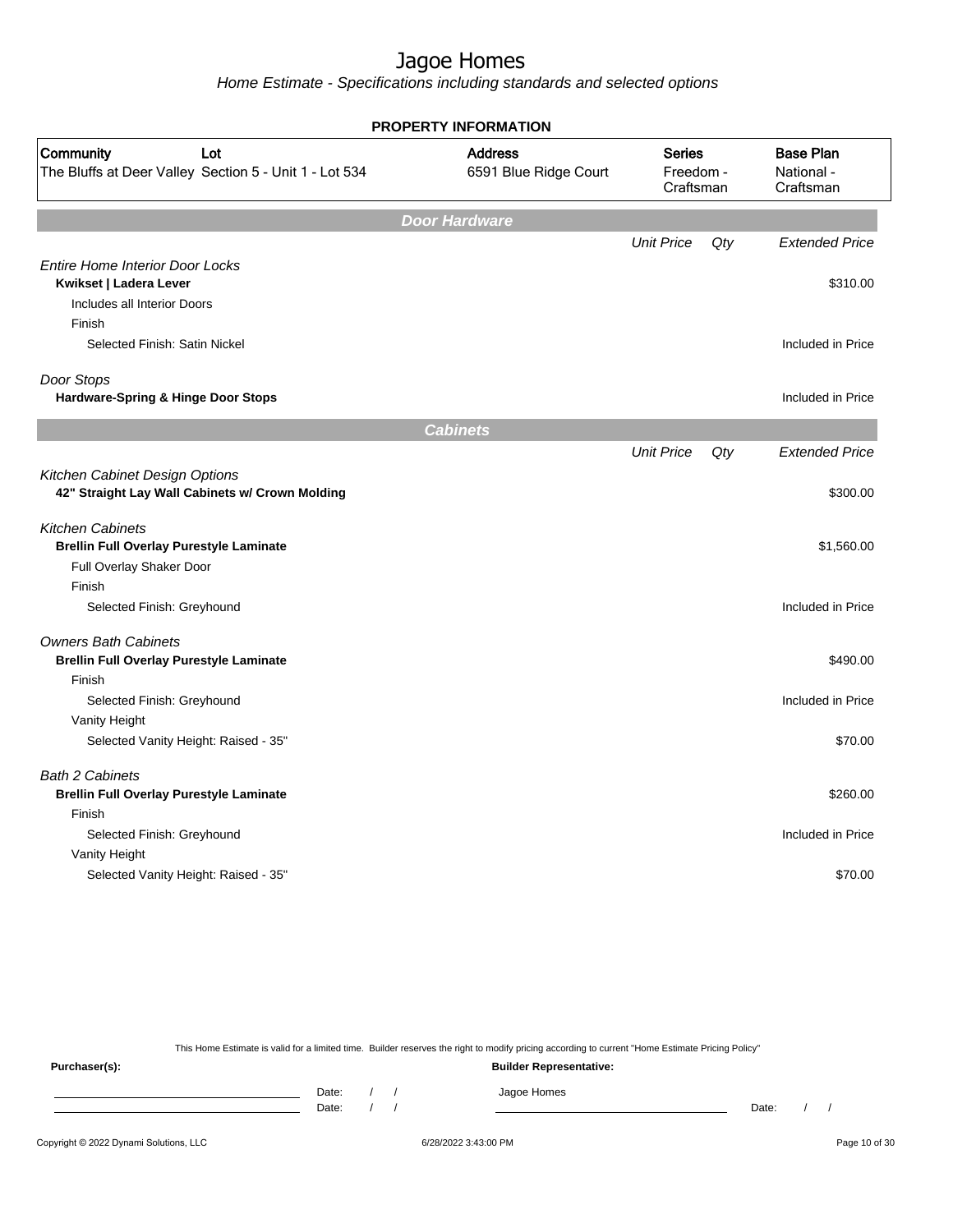|                                                                                                                                                        | <b>PROPERTY INFORMATION</b>             |                                         |     |                                             |
|--------------------------------------------------------------------------------------------------------------------------------------------------------|-----------------------------------------|-----------------------------------------|-----|---------------------------------------------|
| Community<br>Lot<br>The Bluffs at Deer Valley Section 5 - Unit 1 - Lot 534                                                                             | <b>Address</b><br>6591 Blue Ridge Court | <b>Series</b><br>Freedom -<br>Craftsman |     | <b>Base Plan</b><br>National -<br>Craftsman |
|                                                                                                                                                        | <b>Cabinet Hardware</b>                 |                                         |     |                                             |
|                                                                                                                                                        |                                         | <b>Unit Price</b>                       | Qty | <b>Extended Price</b>                       |
| Kitchen Cabinet Hardware                                                                                                                               |                                         |                                         |     |                                             |
| <b>Rosalynn Collection</b>                                                                                                                             |                                         |                                         |     | \$0.00                                      |
| <b>Cabinet Door Hardware</b>                                                                                                                           |                                         |                                         |     |                                             |
| Selected Cabinet Door Hardware: 192mm                                                                                                                  |                                         |                                         |     | Included in Price                           |
| <b>Cabinet Drawer Hardware</b>                                                                                                                         |                                         |                                         |     |                                             |
| Selected Cabinet Drawer Hardware: 128mm                                                                                                                |                                         |                                         |     | Included in Price                           |
| Finish                                                                                                                                                 |                                         |                                         |     |                                             |
| Selected Finish: Polished Chrome                                                                                                                       |                                         |                                         |     | Included in Price                           |
| <b>Owner's Bath Cabinet Hardware</b>                                                                                                                   |                                         |                                         |     |                                             |
| <b>Rosalynn Collection</b>                                                                                                                             |                                         |                                         |     | \$0.00                                      |
| Cabinet Door Hardware                                                                                                                                  |                                         |                                         |     |                                             |
| Selected Cabinet Door Hardware: 192mm                                                                                                                  |                                         |                                         |     | Included in Price                           |
| <b>Cabinet Drawer Hardware</b>                                                                                                                         |                                         |                                         |     |                                             |
| Selected Cabinet Drawer Hardware: 128mm                                                                                                                |                                         |                                         |     | Included in Price                           |
| Finish                                                                                                                                                 |                                         |                                         |     |                                             |
| Selected Finish: Polished Chrome                                                                                                                       |                                         |                                         |     | Included in Price                           |
| <b>Bath 2 Cabinet Hardware</b>                                                                                                                         |                                         |                                         |     |                                             |
| <b>Rosalynn Collection</b>                                                                                                                             |                                         |                                         |     | \$0.00                                      |
| <b>Cabinet Door Hardware</b>                                                                                                                           |                                         |                                         |     |                                             |
| Selected Cabinet Door Hardware: 128mm                                                                                                                  |                                         |                                         |     | Included in Price                           |
| <b>Cabinet Drawer Hardware</b>                                                                                                                         |                                         |                                         |     |                                             |
| Selected Cabinet Drawer Hardware: 96mm                                                                                                                 |                                         |                                         |     | Included in Price                           |
| Finish                                                                                                                                                 |                                         |                                         |     |                                             |
| Selected Finish: Polished Chrome                                                                                                                       |                                         |                                         |     | Included in Price                           |
|                                                                                                                                                        | <b>Countertops</b>                      |                                         |     |                                             |
|                                                                                                                                                        |                                         | <b>Unit Price</b>                       | Qty | <b>Extended Price</b>                       |
| <b>Kitchen Countertops</b>                                                                                                                             |                                         |                                         |     |                                             |
| Granite   3cm Class I                                                                                                                                  |                                         |                                         |     | \$2,740.00                                  |
| Includes Stainless Steel Undermount Double Bowl Sink and 4 in Granite splash. Included<br>splash will be removed if decorative backsplash is selected. |                                         |                                         |     |                                             |
| Granite is not seamless and seams will be visible and can be felt.<br>Colors could vary from samples due to the nature of natural stone.               |                                         |                                         |     |                                             |
| Color                                                                                                                                                  |                                         |                                         |     |                                             |
| Selected Color: Dallas White                                                                                                                           |                                         |                                         |     | Included in Price                           |
| Edge Profile                                                                                                                                           |                                         |                                         |     |                                             |
| Selected Edge Profile: Pencil Edge Top & Bottom                                                                                                        |                                         |                                         |     | Included in Price                           |
|                                                                                                                                                        |                                         |                                         |     |                                             |
| This Home Estimate is valid for a limited time. Builder reserves the right to modify pricing according to current "Home Estimate Pricing Policy"       |                                         |                                         |     |                                             |
| Purchaser(s):                                                                                                                                          | <b>Builder Representative:</b>          |                                         |     |                                             |
| Date:<br>$\sqrt{2}$<br>$\overline{\phantom{a}}$                                                                                                        | Jagoe Homes                             |                                         |     |                                             |
| $\prime$<br>$\sqrt{ }$<br>Date:                                                                                                                        |                                         |                                         |     | $\left  \right $<br>Date:                   |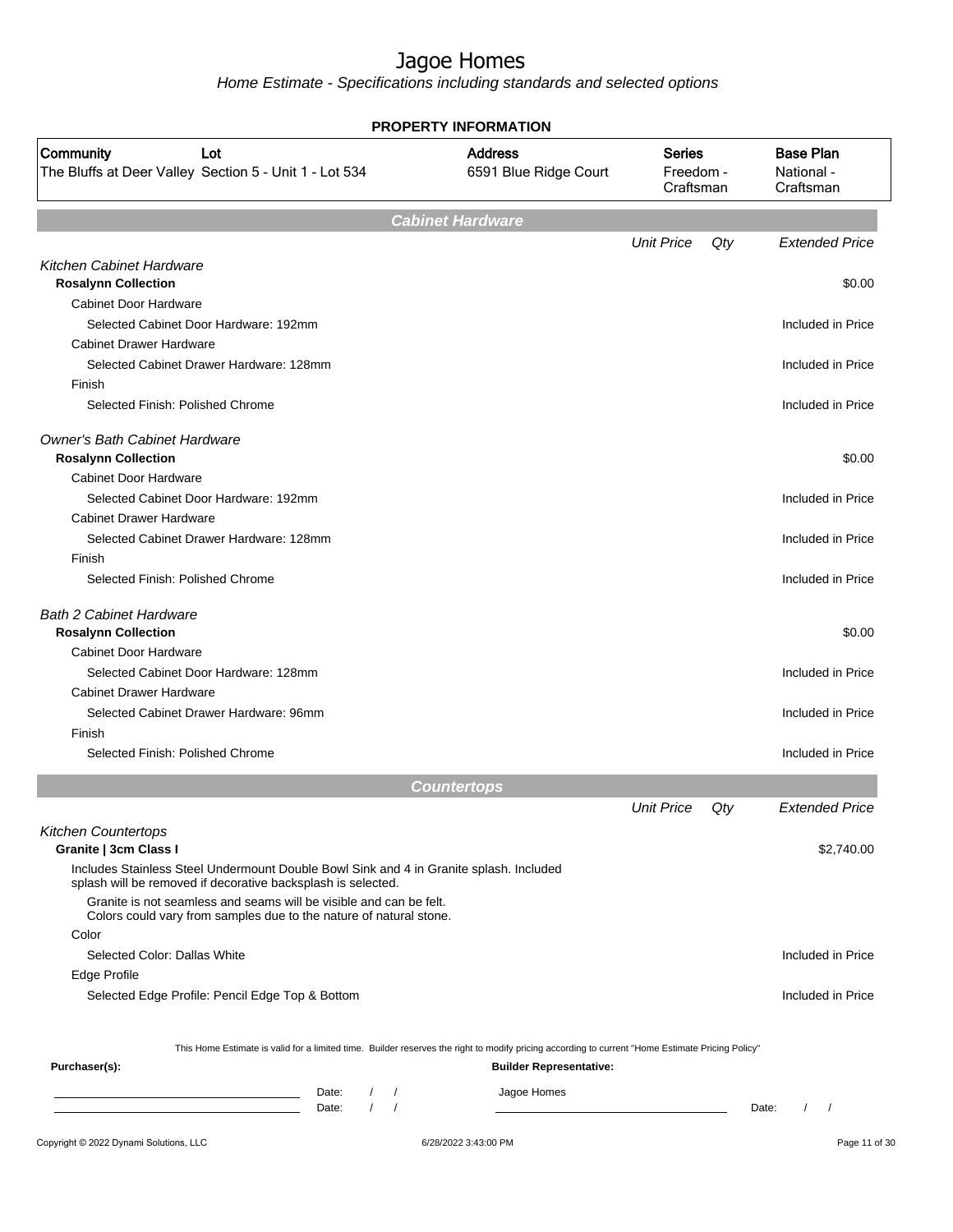Home Estimate - Specifications including standards and selected options

|                                                                                                                                                                                                                                                                                                                                                                                                                                                                                                                                                                                                                                   | <b>PROPERTY INFORMATION</b>                                                                                                                      |                                         |                                             |
|-----------------------------------------------------------------------------------------------------------------------------------------------------------------------------------------------------------------------------------------------------------------------------------------------------------------------------------------------------------------------------------------------------------------------------------------------------------------------------------------------------------------------------------------------------------------------------------------------------------------------------------|--------------------------------------------------------------------------------------------------------------------------------------------------|-----------------------------------------|---------------------------------------------|
| Community<br>Lot<br>The Bluffs at Deer Valley Section 5 - Unit 1 - Lot 534                                                                                                                                                                                                                                                                                                                                                                                                                                                                                                                                                        | <b>Address</b><br>6591 Blue Ridge Court                                                                                                          | <b>Series</b><br>Freedom -<br>Craftsman | <b>Base Plan</b><br>National -<br>Craftsman |
|                                                                                                                                                                                                                                                                                                                                                                                                                                                                                                                                                                                                                                   | <b>Countertops</b>                                                                                                                               |                                         |                                             |
|                                                                                                                                                                                                                                                                                                                                                                                                                                                                                                                                                                                                                                   |                                                                                                                                                  | <b>Unit Price</b><br>Qty                | <b>Extended Price</b>                       |
| Kitchen Backsplash - Tile                                                                                                                                                                                                                                                                                                                                                                                                                                                                                                                                                                                                         |                                                                                                                                                  |                                         |                                             |
| <b>Mythology</b><br>Experience Mediterranean essence with the Mythology™ collection – featuring<br>styles and characteristics sure to stir your soul. As dramatic as it is chic in the detailing; rich<br>natural earth tones and textures with handmade look punches<br>are the foundation of Mythology™. With curvaceous 6-inch arabesque shapes & Picket<br>Mosaic options, embody the warmth and serenity of<br>the Mediterranean islands.                                                                                                                                                                                    |                                                                                                                                                  |                                         | \$1,740.00                                  |
| Ceramic                                                                                                                                                                                                                                                                                                                                                                                                                                                                                                                                                                                                                           |                                                                                                                                                  |                                         |                                             |
| Selected Ceramic: Mythology Arabesque Santorini MY90<br><b>Grout Color</b>                                                                                                                                                                                                                                                                                                                                                                                                                                                                                                                                                        |                                                                                                                                                  |                                         | Included in Price                           |
| Selected Grout Color: 02 Pewter                                                                                                                                                                                                                                                                                                                                                                                                                                                                                                                                                                                                   |                                                                                                                                                  |                                         | Included in Price                           |
| Trim                                                                                                                                                                                                                                                                                                                                                                                                                                                                                                                                                                                                                              |                                                                                                                                                  |                                         |                                             |
| Selected Trim: Polished Chrome                                                                                                                                                                                                                                                                                                                                                                                                                                                                                                                                                                                                    |                                                                                                                                                  |                                         | Included in Price                           |
| <b>Owner's Bath Vanity Top</b><br><b>Cultured Marble   Double Rectangle Bowl</b>                                                                                                                                                                                                                                                                                                                                                                                                                                                                                                                                                  |                                                                                                                                                  |                                         | \$390.00                                    |
| process, creating character, depth and interest that mimics its natural counterpart.<br>Low Maintenance - Cultured marble never needs to be sealed and is easy to clean with non-<br>abrasive products.<br>Durable - Cultured marble is non-porous, making it extremely tough and resistant to stains,<br>mildew and chips.<br>Economical – In general, cultured marble is less expensive to fabricate and install than slab<br>marble, but will increase the overall value of a home just as natural stone products will.<br>Color                                                                                               |                                                                                                                                                  |                                         |                                             |
| Selected Color: Classic White                                                                                                                                                                                                                                                                                                                                                                                                                                                                                                                                                                                                     |                                                                                                                                                  |                                         | Included in Price                           |
| Finish                                                                                                                                                                                                                                                                                                                                                                                                                                                                                                                                                                                                                            |                                                                                                                                                  |                                         |                                             |
| Selected Finish: Matte                                                                                                                                                                                                                                                                                                                                                                                                                                                                                                                                                                                                            |                                                                                                                                                  |                                         | Included in Price                           |
| Bath 2 Vanity Top<br><b>Cultured Marble   Double Rectangle Bowl</b>                                                                                                                                                                                                                                                                                                                                                                                                                                                                                                                                                               |                                                                                                                                                  |                                         | \$390.00                                    |
| Cultured Marble is Beautiful - Veining and patterns can be incorporated during the casting<br>process, creating character, depth and interest that mimics its natural counterpart.<br>Low Maintenance - Cultured marble never needs to be sealed and is easy to clean with non-<br>abrasive products.<br>Durable - Cultured marble is non-porous, making it extremely tough and resistant to stains,<br>mildew and chips.<br>Economical – In general, cultured marble is less expensive to fabricate and install than slab<br>marble, but will increase the overall value of a home just as natural stone products will.<br>Color |                                                                                                                                                  |                                         |                                             |
| Selected Color: Classic White                                                                                                                                                                                                                                                                                                                                                                                                                                                                                                                                                                                                     |                                                                                                                                                  |                                         | Included in Price                           |
|                                                                                                                                                                                                                                                                                                                                                                                                                                                                                                                                                                                                                                   | This Home Estimate is valid for a limited time. Builder reserves the right to modify pricing according to current "Home Estimate Pricing Policy" |                                         |                                             |
| Purchaser(s):                                                                                                                                                                                                                                                                                                                                                                                                                                                                                                                                                                                                                     | <b>Builder Representative:</b>                                                                                                                   |                                         |                                             |

Date: / / Jagoe Homes<br>Date: / / Jagoe Homes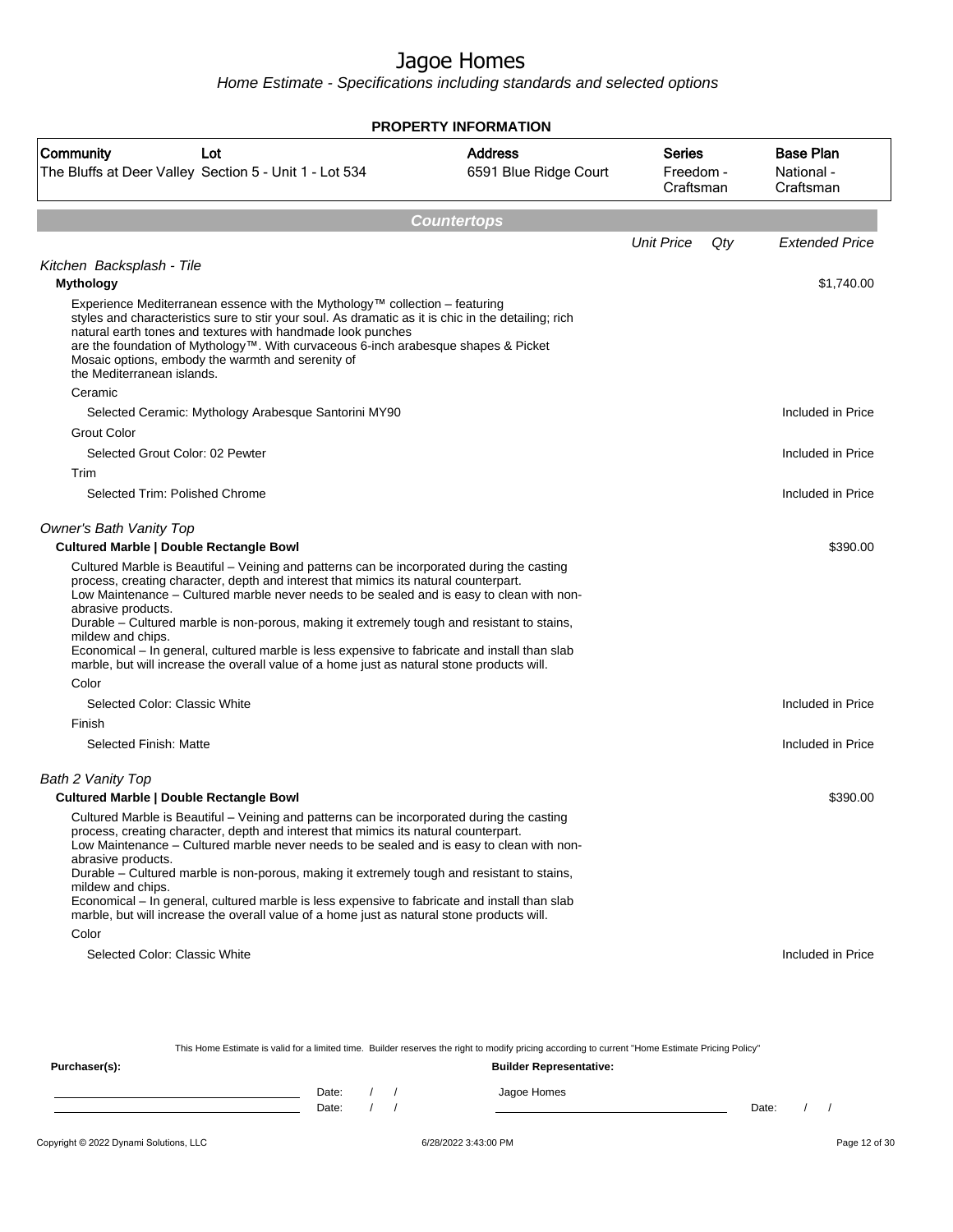Home Estimate - Specifications including standards and selected options

| <b>Base Plan</b><br>National -<br>Craftsman<br><b>Extended Price</b> |
|----------------------------------------------------------------------|
|                                                                      |
|                                                                      |
|                                                                      |
|                                                                      |
| Included in Price                                                    |
|                                                                      |
| <b>Extended Price</b>                                                |
| \$0.00                                                               |
| \$90.00                                                              |
| Included in Price                                                    |
|                                                                      |
| <b>Extended Price</b>                                                |
| \$320.00                                                             |
| \$150.00                                                             |
| \$80.00                                                              |
|                                                                      |
|                                                                      |
|                                                                      |
| Included in Price                                                    |
|                                                                      |
| \$60.00                                                              |
|                                                                      |
|                                                                      |
|                                                                      |

This Home Estimate is valid for a limited time. Builder reserves the right to modify pricing according to current "Home Estimate Pricing Policy" **Purchaser(s): Builder Representative:** Date: / / Jagoe Homes<br>Date: / / Jagoe Homes Date: / / Date: / /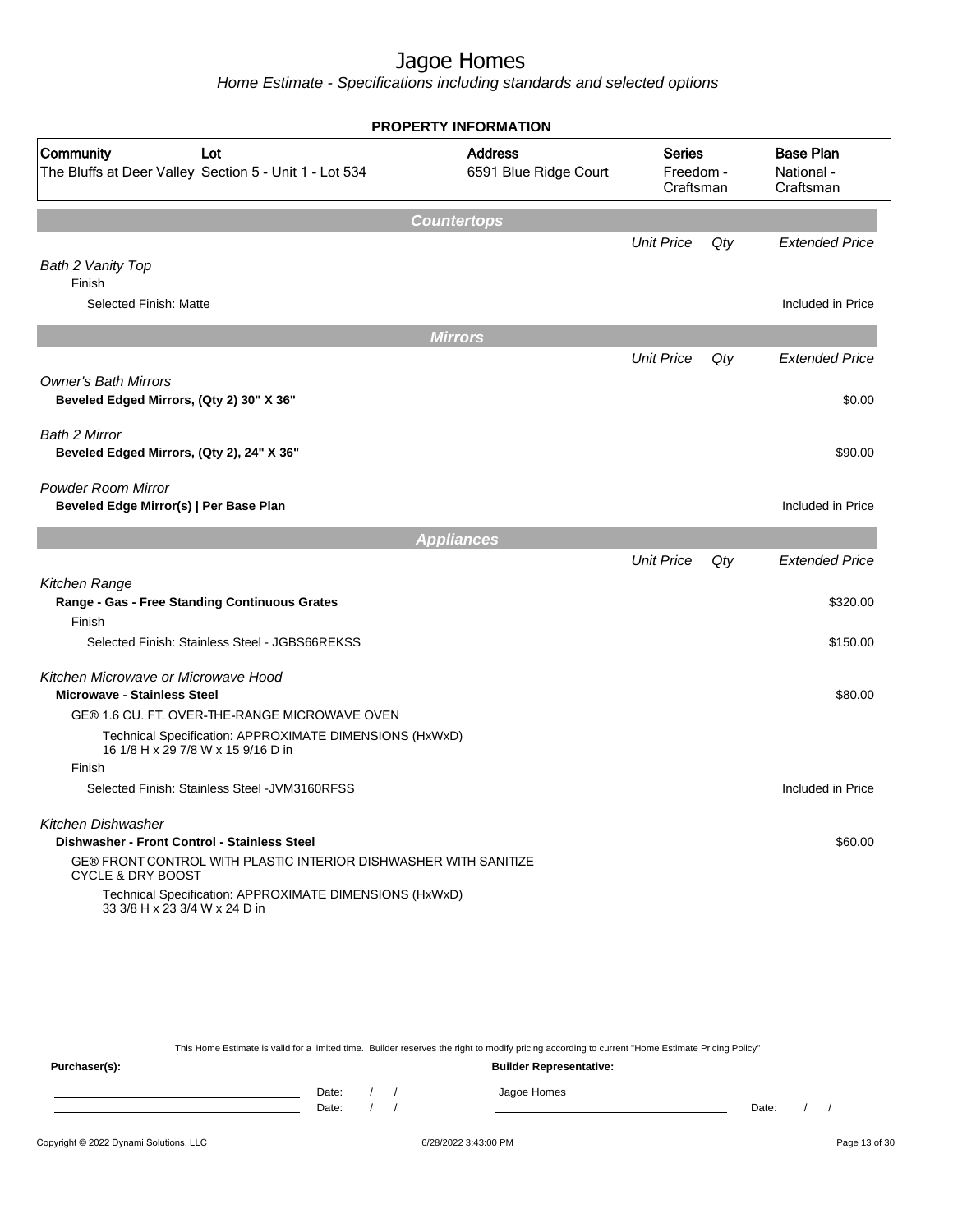Home Estimate - Specifications including standards and selected options

|                                                                                                                     | <b>PROPERTY INFORMATION</b>             |                                         |                |                                             |
|---------------------------------------------------------------------------------------------------------------------|-----------------------------------------|-----------------------------------------|----------------|---------------------------------------------|
| Community<br>Lot<br>The Bluffs at Deer Valley Section 5 - Unit 1 - Lot 534                                          | <b>Address</b><br>6591 Blue Ridge Court | <b>Series</b><br>Freedom -<br>Craftsman |                | <b>Base Plan</b><br>National -<br>Craftsman |
|                                                                                                                     | <b>Appliances</b>                       |                                         |                |                                             |
|                                                                                                                     |                                         | <b>Unit Price</b>                       | Qty            | <b>Extended Price</b>                       |
| Refrigerator                                                                                                        |                                         |                                         |                |                                             |
| Refrigerator - Side by Side w/ Ice & Water on Door<br>Finish                                                        |                                         |                                         |                | Included in Price                           |
| Selected Finish: Stainless Steel - GSS25GYPFS                                                                       |                                         |                                         |                | \$165.00                                    |
|                                                                                                                     | <b>Plumbing</b>                         |                                         |                |                                             |
|                                                                                                                     |                                         | <b>Unit Price</b>                       | Qty            | <b>Extended Price</b>                       |
| Owner's Bath Fixture Color Package<br><b>Bath Fixture Color</b>                                                     |                                         |                                         |                | Included in Price                           |
| Color<br>Selected Color: White                                                                                      |                                         |                                         |                | Included in Price                           |
|                                                                                                                     |                                         |                                         |                |                                             |
| Owner's Bath Vanity<br>72" Double Bowl<br>See plans for details. Linen Closet may have to be removed if applicable. |                                         |                                         |                | \$1,960.00                                  |
|                                                                                                                     |                                         |                                         |                |                                             |
| <b>Owner's Bath Lavatory Faucet</b><br><b>Delta Ashlyn Collection</b>                                               |                                         |                                         | $\overline{2}$ | Included in Price                           |
| Finish                                                                                                              |                                         |                                         |                |                                             |
| Selected Finish: Chrome                                                                                             |                                         |                                         |                | Included in Price                           |
| Spread                                                                                                              |                                         |                                         |                |                                             |
| Selected Spread: 2564   4" Spread                                                                                   |                                         |                                         |                | Included in Price                           |
| Owner's Bath Towel Bar or Robe Hooks & Paper Holder<br>Sage Robe Hooks (Qty 2) & Paper Holder                       |                                         |                                         |                | \$40.00                                     |
| Hooks to be hung 67" above Finished Floor unless customer selects different location.                               |                                         |                                         |                |                                             |
| Finish                                                                                                              |                                         |                                         |                |                                             |
| Selected Finish: Chrome                                                                                             |                                         |                                         |                | Included in Price                           |
| Owners Bath Tub/Shower or Shower Stall<br>60" Fiberglass Shower Stall   Sliding Shower Door                         |                                         |                                         |                | \$1,240.00                                  |
| Semi Frameless Chrome Shower Door with Clear Glass Included Plan may be revised to<br>accomodate shower.            |                                         |                                         |                |                                             |
| Glass Pattern                                                                                                       |                                         |                                         |                |                                             |
| Selected Glass Pattern: Clear                                                                                       |                                         |                                         |                | Included in Price                           |
| Semi Frameless Sliding Shower Door                                                                                  |                                         |                                         |                |                                             |
| Selected Semi Frameless Sliding Shower Door: N/A                                                                    |                                         |                                         |                | Included in Price                           |
| Shower Door                                                                                                         |                                         |                                         |                |                                             |
| Selected Shower Door: Chrome                                                                                        |                                         |                                         |                | Included in Price                           |
|                                                                                                                     |                                         |                                         |                |                                             |
|                                                                                                                     |                                         |                                         |                |                                             |

This Home Estimate is valid for a limited time. Builder reserves the right to modify pricing according to current "Home Estimate Pricing Policy"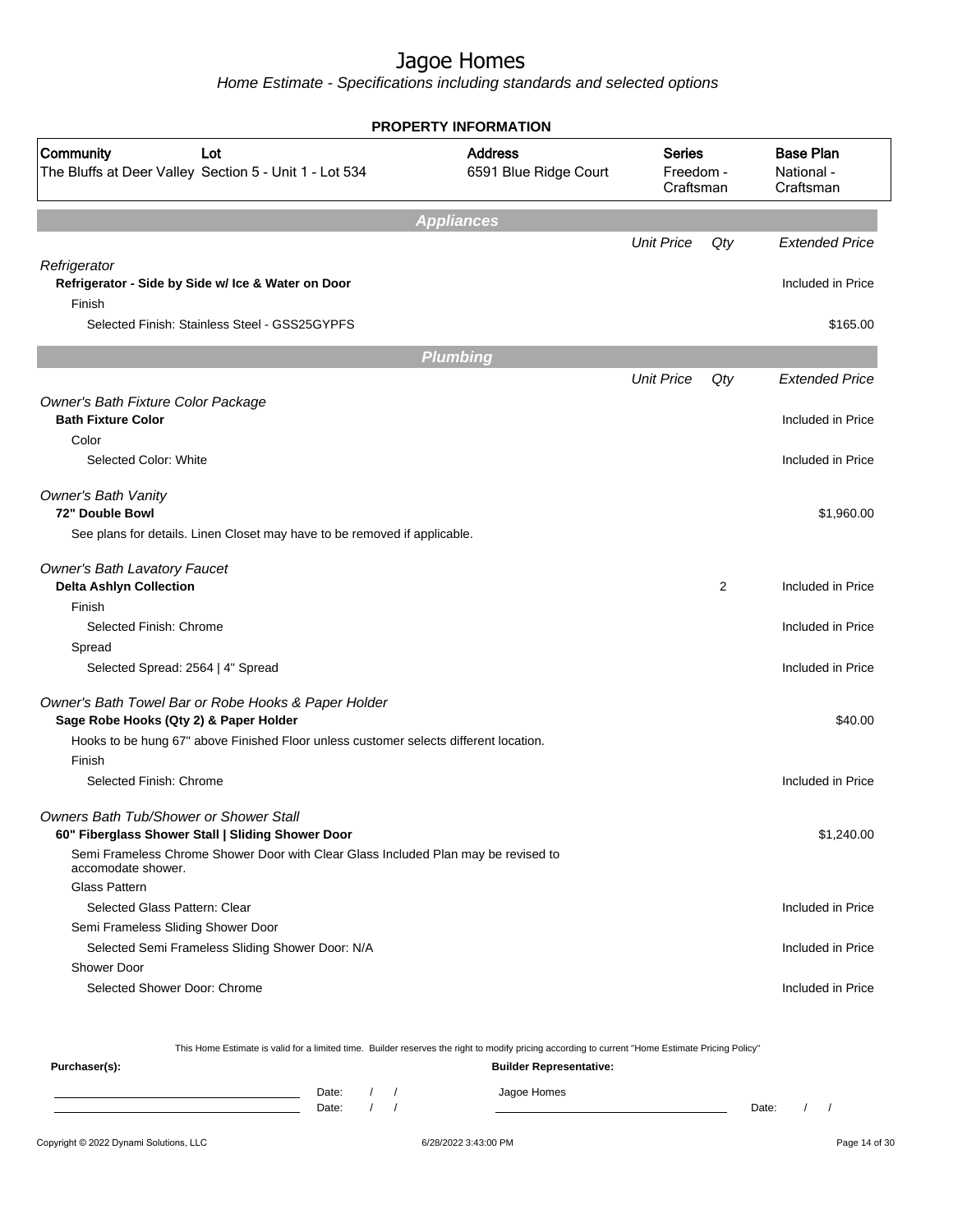Home Estimate - Specifications including standards and selected options

|                                                                                                      | <b>PROPERTY INFORMATION</b>             |                                         |     |                                             |
|------------------------------------------------------------------------------------------------------|-----------------------------------------|-----------------------------------------|-----|---------------------------------------------|
| Community<br>Lot<br>The Bluffs at Deer Valley Section 5 - Unit 1 - Lot 534                           | <b>Address</b><br>6591 Blue Ridge Court | <b>Series</b><br>Freedom -<br>Craftsman |     | <b>Base Plan</b><br>National -<br>Craftsman |
|                                                                                                      | <b>Plumbing</b>                         |                                         |     |                                             |
|                                                                                                      |                                         | <b>Unit Price</b>                       | Qty | <b>Extended Price</b>                       |
| <b>Owner's Bath Shower Stall Faucet</b><br>Delta Ashlyn Shower Stall Faucet T14264<br>Model # T14264 |                                         |                                         |     | Included in Price                           |
| Finish                                                                                               |                                         |                                         |     |                                             |
| Selected Finish: Chrome                                                                              |                                         |                                         |     | Included in Price                           |
| <b>Owner's Bath Commode</b><br>Standard 1.6 Gallon Commode, 2 pc.                                    |                                         |                                         |     | Included in Price                           |
| 1.6 Gallon<br>2 PC                                                                                   |                                         |                                         |     |                                             |
| <b>Bath 2 Fixture Color Package</b><br><b>Bath Fixture Color</b>                                     |                                         |                                         |     | Included in Price                           |
| Color                                                                                                |                                         |                                         |     |                                             |
| Selected Color: White                                                                                |                                         |                                         |     | Included in Price                           |
| Bath 2 Vanity<br>60" Double Bowl                                                                     |                                         |                                         |     | \$1,760.00                                  |
| <b>Bath 2 Commode</b><br>Standard 1.6 Gallon Commode, 2 pc.                                          |                                         |                                         |     | Included in Price                           |
| 1.6 Gallon<br>2 PC                                                                                   |                                         |                                         |     |                                             |
| <b>Bath 2 Lavatory Faucet</b>                                                                        |                                         |                                         |     |                                             |
| <b>Delta Ashlyn Collection</b>                                                                       |                                         |                                         | 2   | Included in Price                           |
| Finish                                                                                               |                                         |                                         |     |                                             |
| Selected Finish: Chrome                                                                              |                                         |                                         |     | Included in Price                           |
| Spread<br>Selected Spread: 2564   4" Spread                                                          |                                         |                                         |     | Included in Price                           |
| Bath 2 Towel Bar & Paper Holder<br><b>Chrome Towel Bar &amp; Paper Holder</b>                        |                                         |                                         |     | Included in Price                           |
| Bath 2 Tub/Shower or Shower Stall<br>60" Fiberglass Tub/Shower                                       |                                         |                                         |     | Included in Price                           |

This Home Estimate is valid for a limited time. Builder reserves the right to modify pricing according to current "Home Estimate Pricing Policy"

**Purchaser(s): Builder Representative:** Date: / / Jagoe Homes<br>Date: / / Jagoe Homes Date: / / **Date: / / 2006** Date: / / / Date: / / /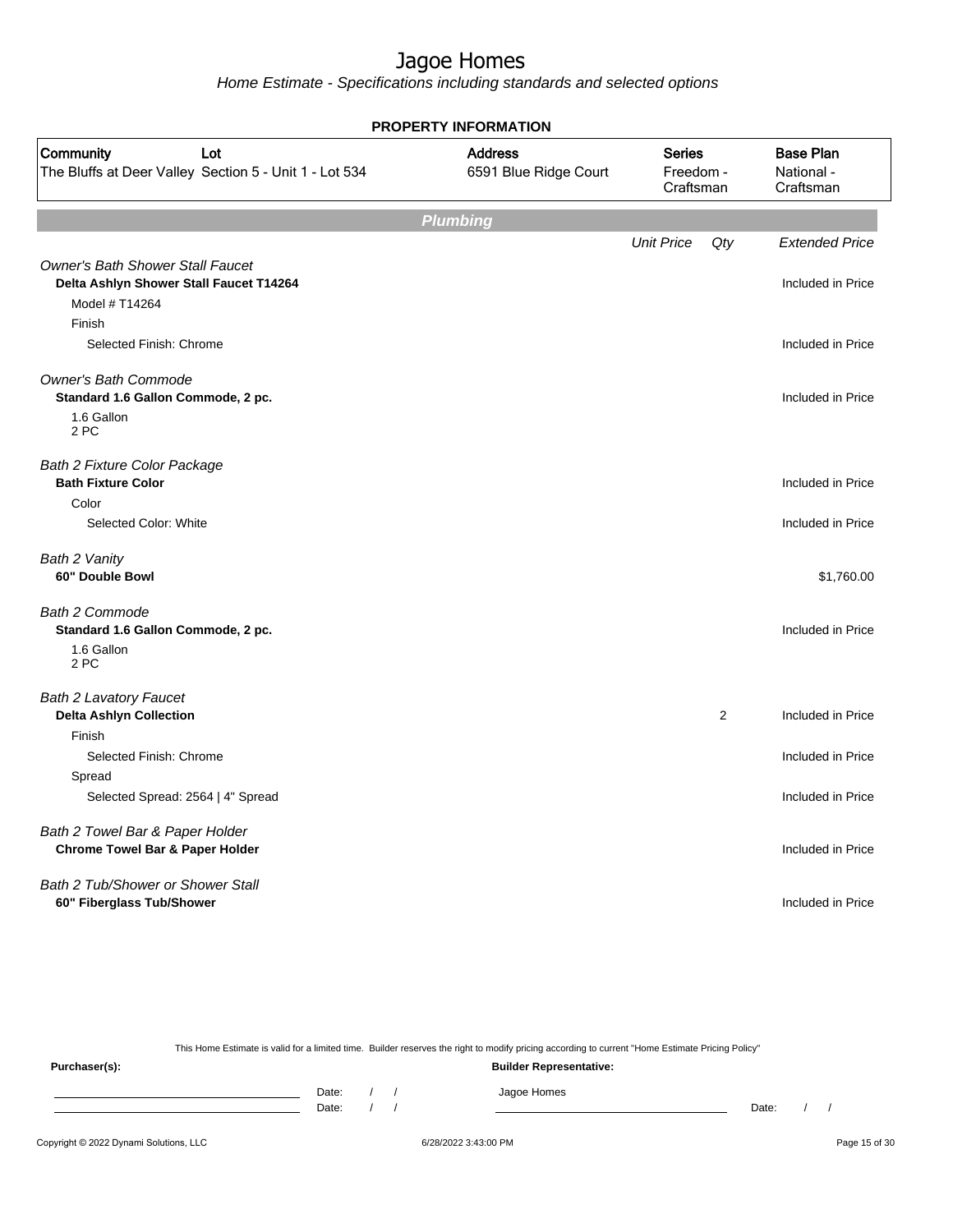|                                                                                                                       | <b>PROPERTY INFORMATION</b>             |                                  |     |                                             |
|-----------------------------------------------------------------------------------------------------------------------|-----------------------------------------|----------------------------------|-----|---------------------------------------------|
| Community<br>Lot<br>The Bluffs at Deer Valley Section 5 - Unit 1 - Lot 534                                            | <b>Address</b><br>6591 Blue Ridge Court | Series<br>Freedom -<br>Craftsman |     | <b>Base Plan</b><br>National -<br>Craftsman |
|                                                                                                                       | <b>Plumbing</b>                         |                                  |     |                                             |
|                                                                                                                       |                                         | <b>Unit Price</b>                | Qty | <b>Extended Price</b>                       |
| <b>Bath 2 Tub/Shower Faucet</b><br>Delta Ashlyn Tub/Shower Faucet T14464<br>Finish                                    |                                         |                                  |     | Included in Price                           |
| Selected Finish: Chrome                                                                                               |                                         |                                  |     | Included in Price                           |
| Powder Room Fixture Color Package<br><b>Bath Fixture Color</b>                                                        |                                         |                                  |     | Included in Price                           |
| Color<br>Selected Color: White                                                                                        |                                         |                                  |     | Included in Price                           |
| Powder Room Vanity / Pedestal<br><b>Pedestal Sink</b>                                                                 |                                         |                                  |     | Included in Price                           |
| Powder Room Lavatory Faucet<br><b>Delta Ashlyn Collection</b><br>Finish                                               |                                         |                                  |     | \$0.00                                      |
| Selected Finish: Chrome                                                                                               |                                         |                                  |     | Included in Price                           |
| Spread                                                                                                                |                                         |                                  |     |                                             |
| Selected Spread: 2564   4" Spread                                                                                     |                                         |                                  |     | Included in Price                           |
| Powder Room Towel Ring & Paper Holder<br><b>Chrome Towel Ring &amp; Paper Holder</b>                                  |                                         |                                  |     | Included in Price                           |
| Powder Room Commode<br>Standard 1.6 Gallon Commode, 2 pc.                                                             |                                         |                                  |     | Included in Price                           |
| 1.6 Gallon<br>2 PC                                                                                                    |                                         |                                  |     |                                             |
| <b>Kitchen Sink</b><br>Blanco Precis Undermount Sink - Super Single Bowl w/Chrome Disposal Flange<br>Sink 9 1/2" Deep |                                         |                                  |     | \$680.00                                    |
| Color                                                                                                                 |                                         |                                  |     |                                             |
| Selected Color: Metallic Gray 440148                                                                                  |                                         |                                  |     | Included in Price                           |
| <b>Kitchen Sink Faucet</b><br>Kitchen Sink Faucet - Delta Emmaline Single Handle Pull Down #9182                      |                                         |                                  |     | \$360.00                                    |
| Finish                                                                                                                |                                         |                                  |     |                                             |
| Selected Finish: Chrome                                                                                               |                                         |                                  |     | Included in Price                           |

|       |  | <b>Builder Representative:</b> |       |                                                                                                                                                  |  |
|-------|--|--------------------------------|-------|--------------------------------------------------------------------------------------------------------------------------------------------------|--|
| Date: |  | Jagoe Homes                    |       |                                                                                                                                                  |  |
| Date: |  |                                | Date: |                                                                                                                                                  |  |
|       |  |                                |       | This Home Estimate is valid for a limited time. Builder reserves the right to modify pricing according to current "Home Estimate Pricing Policy" |  |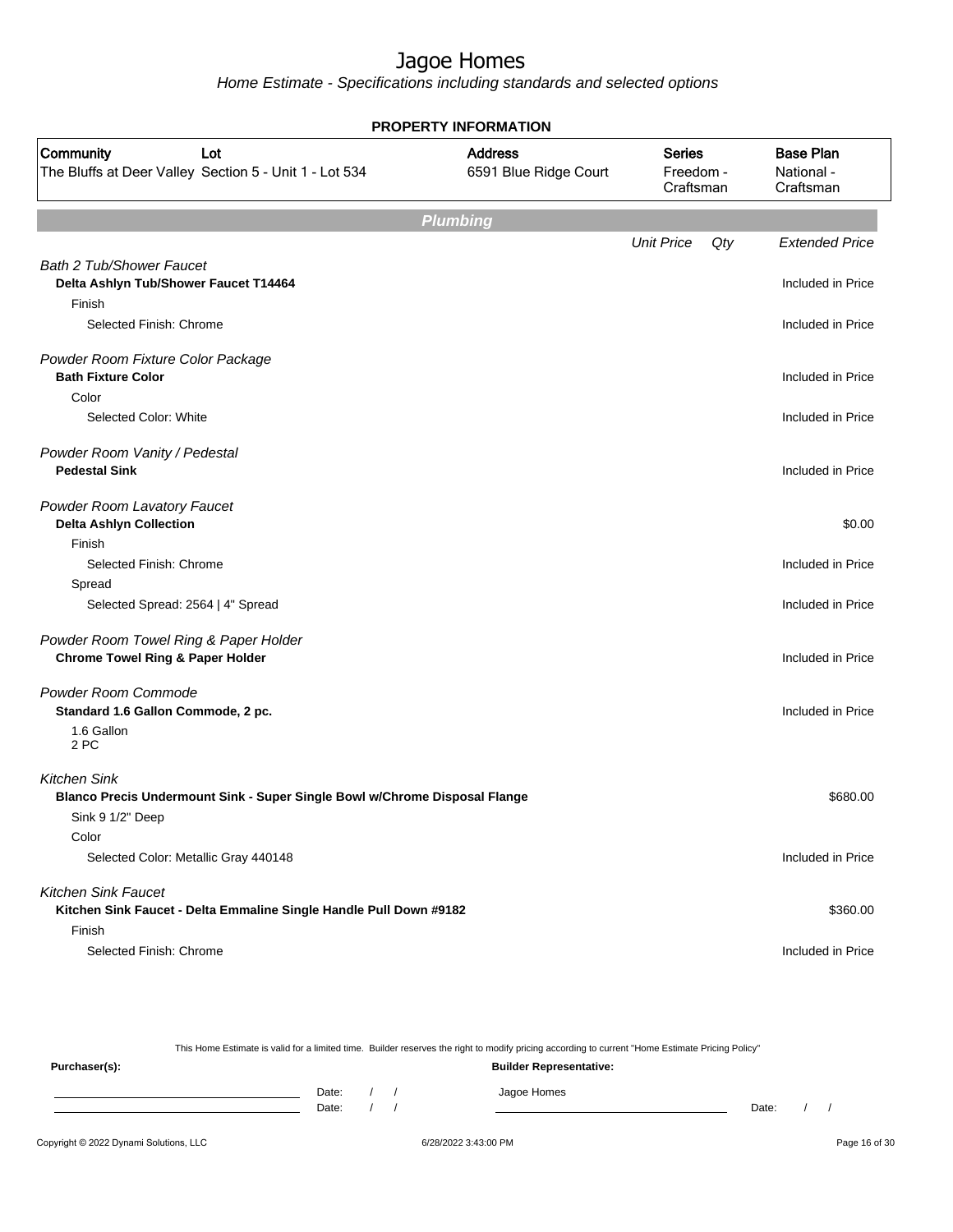|                                                                                                                                         | <b>PROPERTY INFORMATION</b>                                                                                                                                                        |                                         |       |                                             |
|-----------------------------------------------------------------------------------------------------------------------------------------|------------------------------------------------------------------------------------------------------------------------------------------------------------------------------------|-----------------------------------------|-------|---------------------------------------------|
| Community<br>Lot<br>The Bluffs at Deer Valley Section 5 - Unit 1 - Lot 534                                                              | <b>Address</b><br>6591 Blue Ridge Court                                                                                                                                            | <b>Series</b><br>Freedom -<br>Craftsman |       | <b>Base Plan</b><br>National -<br>Craftsman |
|                                                                                                                                         | <b>Plumbing</b>                                                                                                                                                                    |                                         |       |                                             |
| Kitchen Garbage Disposal<br>Garbage Disposal 1/3 hp                                                                                     |                                                                                                                                                                                    | <b>Unit Price</b>                       | Qty   | <b>Extended Price</b><br>Included in Price  |
| Kitchen Ice Maker Water Line<br><b>Ice Maker Water Line</b>                                                                             |                                                                                                                                                                                    |                                         |       | Included in Price                           |
| Kitchen Gas Line for Range<br>Gas Line for Range, Includes 110-Volt Outlet<br>Existing 220v outlet remains.                             |                                                                                                                                                                                    |                                         |       | \$970.00                                    |
| <b>Entire Home Water Heater</b><br><b>Tankless Water Heater</b>                                                                         |                                                                                                                                                                                    |                                         |       | Included in Price                           |
| Entire Home Main Water Shutoff Valve<br><b>Main Water Shutoff Valve</b>                                                                 |                                                                                                                                                                                    |                                         |       | Included in Price                           |
| <b>Entire Home Plumbing Supply Pipes</b><br><b>Plumbing Pipes: Water Continuous PEX Piping</b>                                          |                                                                                                                                                                                    |                                         |       | Included in Price                           |
| Entire Home Plumbing Waste & Vent Lines<br><b>Plumbing Drains and Vents PVC</b>                                                         |                                                                                                                                                                                    |                                         |       | Included in Price                           |
| Entire Home Secondary Shut-Off Valves<br>Secondary Shut-Off Valves at each fixture                                                      |                                                                                                                                                                                    |                                         |       | Included in Price                           |
| <b>Exterior Plumbing Sewer Lines</b><br>Plumbing Pipes: Exterior Sewer Lines PVC Schedule 40                                            |                                                                                                                                                                                    |                                         |       | Included in Price                           |
| <b>Exterior Sillcocks</b><br><b>Outside Faucets Frost Proof (Per Plan)</b>                                                              |                                                                                                                                                                                    |                                         |       | Included in Price                           |
|                                                                                                                                         | Electrica                                                                                                                                                                          |                                         |       |                                             |
| Front Porch Light(s)<br><b>Recessed Lighting (Per Plan)</b>                                                                             |                                                                                                                                                                                    | <b>Unit Price</b>                       | Qty   | <b>Extended Price</b><br>Included in Price  |
| Foyer Light(s)<br>Recessed Lighting (2) ILO Standard Flush Mount(s)                                                                     |                                                                                                                                                                                    |                                         |       | \$160.00                                    |
| Main Level Stairway Landing Ceiling Fixture<br><b>Standard Recessed Light with Switch</b>                                               |                                                                                                                                                                                    |                                         |       | Included in Price                           |
| Purchaser(s):                                                                                                                           | This Home Estimate is valid for a limited time. Builder reserves the right to modify pricing according to current "Home Estimate Pricing Policy"<br><b>Builder Representative:</b> |                                         |       |                                             |
| Date:<br><u> 1989 - Johann Barn, mars ann an t-Aonaich an t-Aonaich ann an t-Aonaich ann an t-Aonaich ann an t-Aonaich an </u><br>Date: | Jagoe Homes<br>$\sqrt{2}$<br>$\overline{1}$<br>$\prime$                                                                                                                            |                                         | Date: |                                             |
| Copyright © 2022 Dynami Solutions, LLC                                                                                                  | 6/28/2022 3:43:00 PM                                                                                                                                                               |                                         |       | Page 17 of 30                               |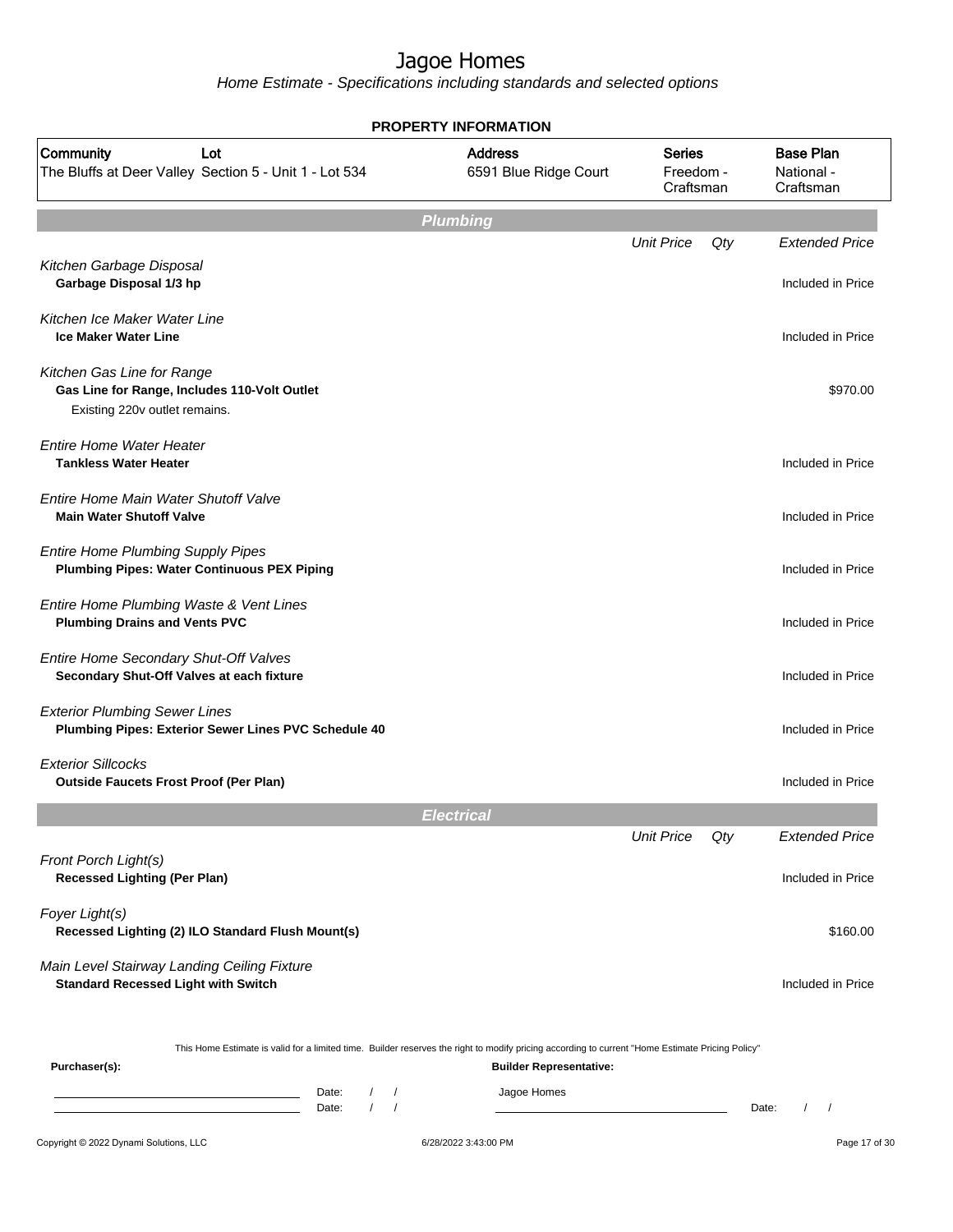|                                                                                                                                                                                 | <b>PROPERTY INFORMATION</b>             |                                         |     |                                             |
|---------------------------------------------------------------------------------------------------------------------------------------------------------------------------------|-----------------------------------------|-----------------------------------------|-----|---------------------------------------------|
| Community<br>Lot<br>The Bluffs at Deer Valley Section 5 - Unit 1 - Lot 534                                                                                                      | <b>Address</b><br>6591 Blue Ridge Court | <b>Series</b><br>Freedom -<br>Craftsman |     | <b>Base Plan</b><br>National -<br>Craftsman |
|                                                                                                                                                                                 | <b>Electrical</b>                       |                                         |     |                                             |
|                                                                                                                                                                                 |                                         | <b>Unit Price</b>                       | Qty | <b>Extended Price</b>                       |
| <b>Family Room Ceiling Fixture</b><br>Ceiling Fan 52" Kichler Pro #330018, Fan Only<br>Color                                                                                    |                                         |                                         |     | Included in Price                           |
| Selected Color: Brushed Nickel w/Silver Blades                                                                                                                                  |                                         |                                         |     | Included in Price                           |
| Family Room Recessed Light(s)<br><b>Recessed Lighting (Per Plan)</b>                                                                                                            |                                         |                                         |     | Included in Price                           |
| <b>Kitchen Ceiling Lighting</b><br><b>Recessed Lighting (Per Plan)</b>                                                                                                          |                                         |                                         |     | Included in Price                           |
| Kitchen Under Cabinet Light<br>Under Cabinet Lighting Package, qty 3                                                                                                            |                                         |                                         |     | \$360.00                                    |
| Includes one under counter lighting package to be installed in predetermined location under<br>wall cabinets in the kitchen.<br>Includes 3 under counter lights                 |                                         |                                         |     |                                             |
| <b>Kitchen GFI Outlet</b><br>Interior GFI Outlet(s)                                                                                                                             |                                         |                                         |     | Included in Price                           |
| Kitchen Range Receptacle<br>Range 220 Volt Receptacle                                                                                                                           |                                         |                                         |     | Included in Price                           |
| Dining Area Ceiling Light(s)<br><b>Recessed Lighting (Per Plan)</b>                                                                                                             |                                         |                                         |     | Included in Price                           |
| Powder Room Vanity Light<br>Shailene   3 Light   21"   45574                                                                                                                    |                                         |                                         |     | \$110.00                                    |
| The straight lines and up-sized satin etched glass of this bath light from the Shailene<br>Collection create the perfect casual look for the updated urban lifestyle.<br>Finish |                                         |                                         |     |                                             |
| Selected Finish: Chrome                                                                                                                                                         |                                         |                                         |     | Included in Price                           |
| Powder Room Fan or Fan/Light                                                                                                                                                    |                                         |                                         |     |                                             |
| <b>Bath Exhaust Fan, Fan Only</b>                                                                                                                                               |                                         |                                         |     | Included in Price                           |
| <b>Laundry Ceiling Light</b><br>Satco - 7" Square Flush Mount, 13.5 Watt/LED (Qty 3)                                                                                            |                                         |                                         |     | \$75.00                                     |
| Laundry Dryer Receptacle<br>Dryer 220 Volt Receptacle                                                                                                                           |                                         |                                         |     | Included in Price                           |

| Purchaser(s): |                |  | . .<br>. .<br><b>Builder Representative:</b> |       |  |
|---------------|----------------|--|----------------------------------------------|-------|--|
|               | Date:<br>Date: |  | Jagoe Homes                                  | Date: |  |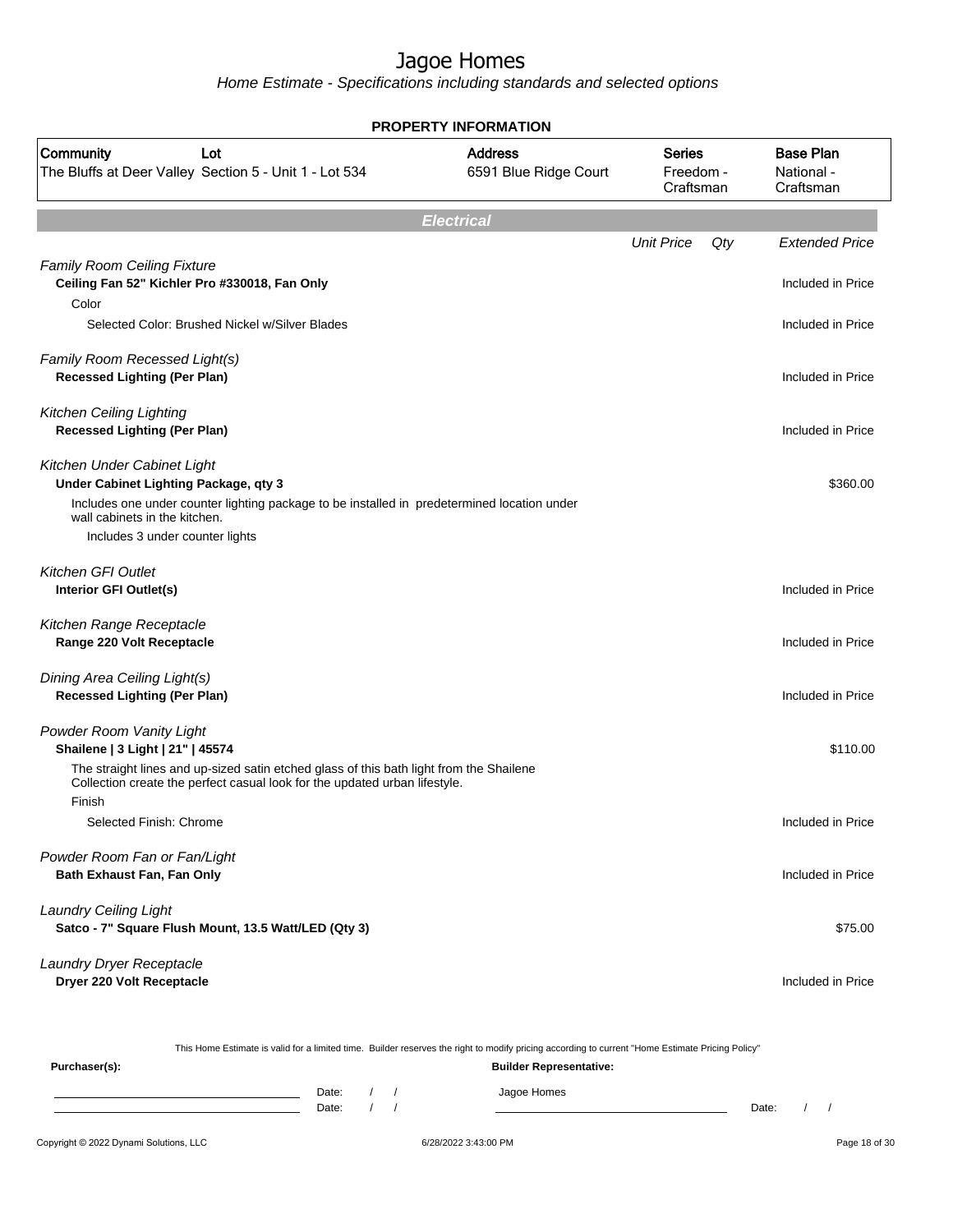Home Estimate - Specifications including standards and selected options

| <b>PROPERTY INFORMATION</b>                                                                                                                                                                                                                            |                                         |                                         |     |                                             |  |  |  |  |  |  |  |  |
|--------------------------------------------------------------------------------------------------------------------------------------------------------------------------------------------------------------------------------------------------------|-----------------------------------------|-----------------------------------------|-----|---------------------------------------------|--|--|--|--|--|--|--|--|
| Community<br>Lot<br>The Bluffs at Deer Valley Section 5 - Unit 1 - Lot 534                                                                                                                                                                             | <b>Address</b><br>6591 Blue Ridge Court | <b>Series</b><br>Freedom -<br>Craftsman |     | <b>Base Plan</b><br>National -<br>Craftsman |  |  |  |  |  |  |  |  |
| <b>Electrical</b>                                                                                                                                                                                                                                      |                                         |                                         |     |                                             |  |  |  |  |  |  |  |  |
|                                                                                                                                                                                                                                                        |                                         | <b>Unit Price</b>                       | Qty | <b>Extended Price</b>                       |  |  |  |  |  |  |  |  |
| <b>Owner's Suite Ceiling Light</b><br>Recessed Lighting (4) ILO Standard Bedroom Flush Mount Light                                                                                                                                                     |                                         |                                         |     | \$470.00                                    |  |  |  |  |  |  |  |  |
| Owner's Closet Light(s)<br>Satco - 9" Square Flush Mount, 18.5 Watt/LED w/Switch                                                                                                                                                                       |                                         |                                         |     | \$40.00                                     |  |  |  |  |  |  |  |  |
| <b>Owner's Bath Vanity Light</b><br>Shailene   4 Lite   29 1/2"   45575   Qty 2                                                                                                                                                                        |                                         |                                         |     | \$310.00                                    |  |  |  |  |  |  |  |  |
| The straight lines and up-sized satin etched glass of this bath light from the Shailene<br>Collection create the perfect casual look for the updated urban lifestyle.<br>Finish                                                                        |                                         |                                         |     |                                             |  |  |  |  |  |  |  |  |
| Selected Finish: Chrome                                                                                                                                                                                                                                |                                         |                                         |     | Included in Price                           |  |  |  |  |  |  |  |  |
| Owner's Bath Additional Tub/Shower Light<br>Additional Tub/Shower Light Fixture w/ Switch<br>Includes one tub/shower special recessed light fixture with switch in choice of bathroom.<br>Technical Specification: Buyer must indicate choice of bath. |                                         |                                         |     | \$195.00                                    |  |  |  |  |  |  |  |  |
| Owner's Bath Exhaust Fan or Fan/Light<br>Bath Exhaust Fan, Fan Only                                                                                                                                                                                    |                                         |                                         |     | Included in Price                           |  |  |  |  |  |  |  |  |
| Owner's Bath 2nd Exhaust Fan or Fan/Light<br><b>Bath Exhaust Fan w/ Light</b>                                                                                                                                                                          |                                         |                                         |     | Included in Price                           |  |  |  |  |  |  |  |  |
| <b>Owner's Bath GFI Outlet</b><br><b>GFI Interior Outlet(s)</b>                                                                                                                                                                                        |                                         |                                         |     | Included in Price                           |  |  |  |  |  |  |  |  |
| <b>Bedroom 2 Ceiling Light</b><br>Flush Mount Light   3 Bulb<br>Finish                                                                                                                                                                                 |                                         |                                         |     | Included in Price                           |  |  |  |  |  |  |  |  |
| Selected Finish: Brushed Nickel                                                                                                                                                                                                                        |                                         |                                         |     | Included in Price                           |  |  |  |  |  |  |  |  |
| Bedroom 2 Closet Light<br>Flush Mount Light   2 Bulb<br>Finish                                                                                                                                                                                         |                                         |                                         |     | Included in Price                           |  |  |  |  |  |  |  |  |
| Selected Finish: Brushed Nickel                                                                                                                                                                                                                        |                                         |                                         |     | Included in Price                           |  |  |  |  |  |  |  |  |

This Home Estimate is valid for a limited time. Builder reserves the right to modify pricing according to current "Home Estimate Pricing Policy"

**Purchaser(s): Builder Representative:** Date: / / Jagoe Homes<br>Date: / / Jagoe Homes Date: / / **Date: / / 2006** Date: / / / Date: / / /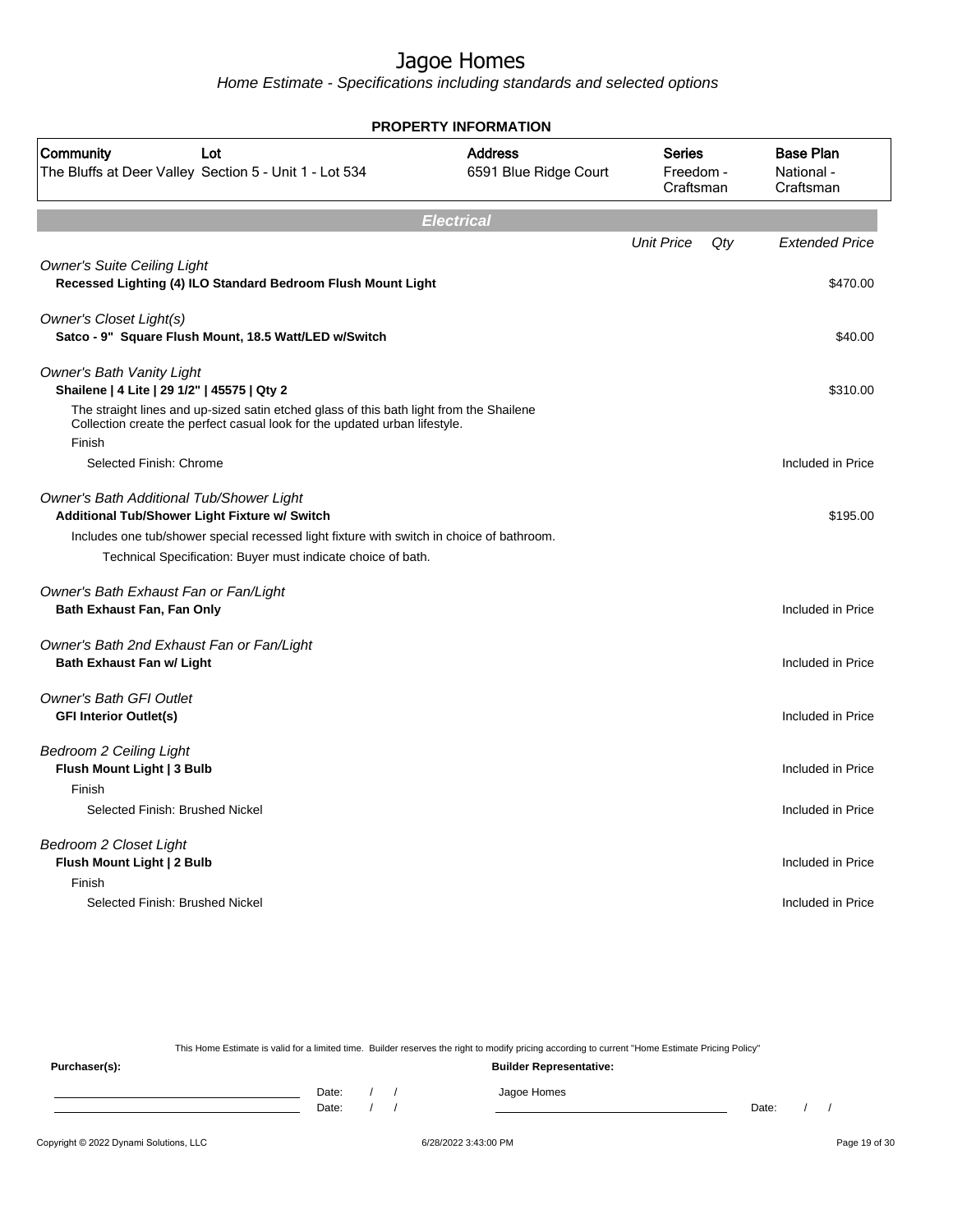| <b>PROPERTY INFORMATION</b>                                                                                                                                                                                                                      |                                         |                                         |     |                                             |  |  |  |  |  |
|--------------------------------------------------------------------------------------------------------------------------------------------------------------------------------------------------------------------------------------------------|-----------------------------------------|-----------------------------------------|-----|---------------------------------------------|--|--|--|--|--|
| Community<br>Lot<br>The Bluffs at Deer Valley Section 5 - Unit 1 - Lot 534                                                                                                                                                                       | <b>Address</b><br>6591 Blue Ridge Court | <b>Series</b><br>Freedom -<br>Craftsman |     | <b>Base Plan</b><br>National -<br>Craftsman |  |  |  |  |  |
|                                                                                                                                                                                                                                                  | <b>Electrical</b>                       |                                         |     |                                             |  |  |  |  |  |
|                                                                                                                                                                                                                                                  |                                         | <b>Unit Price</b>                       | Qty | <b>Extended Price</b>                       |  |  |  |  |  |
| <b>Bedroom 3 Ceiling Light</b><br>Flush Mount Light   3 Bulb<br>Finish                                                                                                                                                                           |                                         |                                         |     | Included in Price                           |  |  |  |  |  |
| Selected Finish: Brushed Nickel                                                                                                                                                                                                                  |                                         |                                         |     | Included in Price                           |  |  |  |  |  |
| <b>Bedroom 3 Closet Light</b><br>Flush Mount Light   2 Bulb                                                                                                                                                                                      |                                         |                                         |     | Included in Price                           |  |  |  |  |  |
| Finish<br>Selected Finish: Brushed Nickel                                                                                                                                                                                                        |                                         |                                         |     | Included in Price                           |  |  |  |  |  |
| Bedroom 4 Ceiling Light(s)<br>Flush Mount Light   3 Bulb                                                                                                                                                                                         |                                         |                                         |     | Included in Price                           |  |  |  |  |  |
| Finish<br>Selected Finish: Brushed Nickel                                                                                                                                                                                                        |                                         |                                         |     | Included in Price                           |  |  |  |  |  |
| <b>Bedroom 4 Closet Light</b><br>Flush Mount Light   2 Bulb                                                                                                                                                                                      |                                         |                                         |     | Included in Price                           |  |  |  |  |  |
| Finish<br>Selected Finish: Brushed Nickel                                                                                                                                                                                                        |                                         |                                         |     | Included in Price                           |  |  |  |  |  |
| Bath 2 Vanity Light<br>Shailene   3 Light   21"   45574   Qty 2                                                                                                                                                                                  |                                         |                                         |     | \$270.00                                    |  |  |  |  |  |
| The straight lines and up-sized satin etched glass of this bath light from the Shailene<br>Collection create the perfect casual look for the updated urban lifestyle.<br>Finish                                                                  |                                         |                                         |     |                                             |  |  |  |  |  |
| Selected Finish: Chrome                                                                                                                                                                                                                          |                                         |                                         |     | Included in Price                           |  |  |  |  |  |
| <b>Bath 2 Closet Light</b><br>Flush Mount Light   2 Bulb                                                                                                                                                                                         |                                         |                                         |     | Included in Price                           |  |  |  |  |  |
| Finish<br>Selected Finish: Brushed Nickel                                                                                                                                                                                                        |                                         |                                         |     | Included in Price                           |  |  |  |  |  |
| Bath 2 Additional Tub/Shower Light<br>Additional Tub/Shower Light Fixture w/ Switch<br>Includes one tub/shower special recessed light fixture with switch in choice of bathroom.<br>Technical Specification: Buyer must indicate choice of bath. |                                         |                                         |     | \$240.00                                    |  |  |  |  |  |
| Bath 2 Exhaust Fan or Fan/Light<br>Bath Exhaust Fan, Fan Only                                                                                                                                                                                    |                                         |                                         |     | Included in Price                           |  |  |  |  |  |

| This Home Estimate is valid for a limited time. Builder reserves the right to modify pricing according to current "Home Estimate Pricing Policy" |                                |       |  |  |             |       |  |  |
|--------------------------------------------------------------------------------------------------------------------------------------------------|--------------------------------|-------|--|--|-------------|-------|--|--|
| Purchaser(s):                                                                                                                                    | <b>Builder Representative:</b> |       |  |  |             |       |  |  |
|                                                                                                                                                  |                                | Date: |  |  | Jagoe Homes |       |  |  |
|                                                                                                                                                  |                                | Date: |  |  |             | Date: |  |  |
|                                                                                                                                                  |                                |       |  |  |             |       |  |  |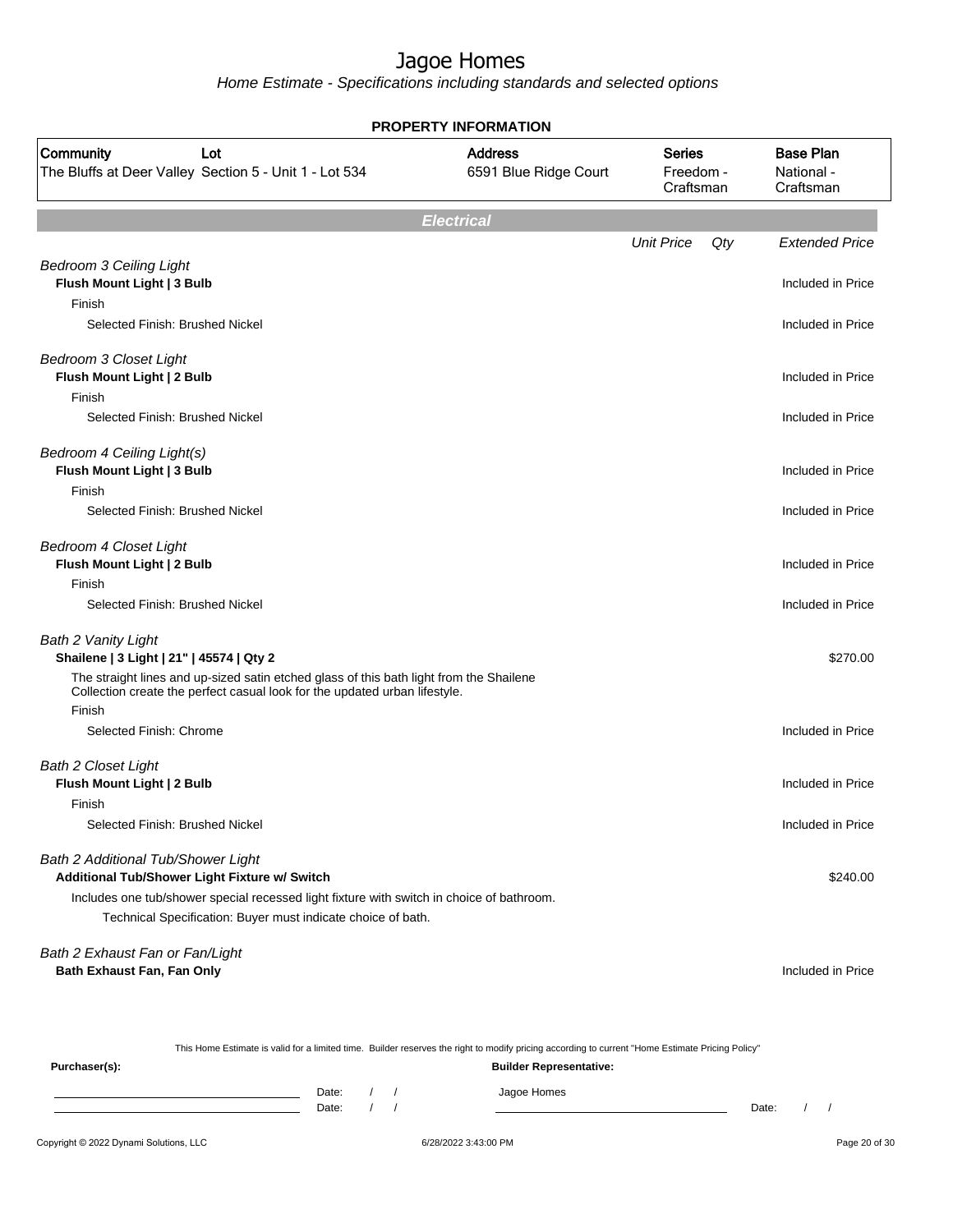Home Estimate - Specifications including standards and selected options

| <b>Address</b><br>6591 Blue Ridge Court<br>Pass & Seymour Additional Stairway Lighting, NTLFULL-WCC6, 2" x 3" (3) Step Lights, (2)                                                               | <b>Series</b><br>Freedom -<br>Craftsman<br><b>Unit Price</b>                              | Qty | <b>Base Plan</b><br>National -<br>Craftsman<br><b>Extended Price</b><br>Included in Price<br>Included in Price<br>Included in Price<br>Included in Price |
|--------------------------------------------------------------------------------------------------------------------------------------------------------------------------------------------------|-------------------------------------------------------------------------------------------|-----|----------------------------------------------------------------------------------------------------------------------------------------------------------|
|                                                                                                                                                                                                  |                                                                                           |     |                                                                                                                                                          |
|                                                                                                                                                                                                  |                                                                                           |     |                                                                                                                                                          |
|                                                                                                                                                                                                  |                                                                                           |     |                                                                                                                                                          |
|                                                                                                                                                                                                  |                                                                                           |     |                                                                                                                                                          |
|                                                                                                                                                                                                  |                                                                                           |     |                                                                                                                                                          |
|                                                                                                                                                                                                  |                                                                                           |     |                                                                                                                                                          |
|                                                                                                                                                                                                  |                                                                                           |     |                                                                                                                                                          |
| Addition of three step lights and two switches to the stairway. Location will be determined by<br>Full Night Light, Adjustable Light Levels. WHITE. Press face to cycle thru the following light |                                                                                           |     | \$465.00                                                                                                                                                 |
|                                                                                                                                                                                                  |                                                                                           |     | Included in Price                                                                                                                                        |
|                                                                                                                                                                                                  |                                                                                           |     | Included in Price                                                                                                                                        |
|                                                                                                                                                                                                  |                                                                                           |     | Included in Price                                                                                                                                        |
|                                                                                                                                                                                                  |                                                                                           |     |                                                                                                                                                          |
|                                                                                                                                                                                                  |                                                                                           |     |                                                                                                                                                          |
|                                                                                                                                                                                                  |                                                                                           |     |                                                                                                                                                          |
|                                                                                                                                                                                                  |                                                                                           |     | Included in Price                                                                                                                                        |
|                                                                                                                                                                                                  | The 16" 1-light outdoor wall light from the Capanna™ collection features waterfall glass. |     |                                                                                                                                                          |

This Home Estimate is valid for a limited time. Builder reserves the right to modify pricing according to current "Home Estimate Pricing Policy"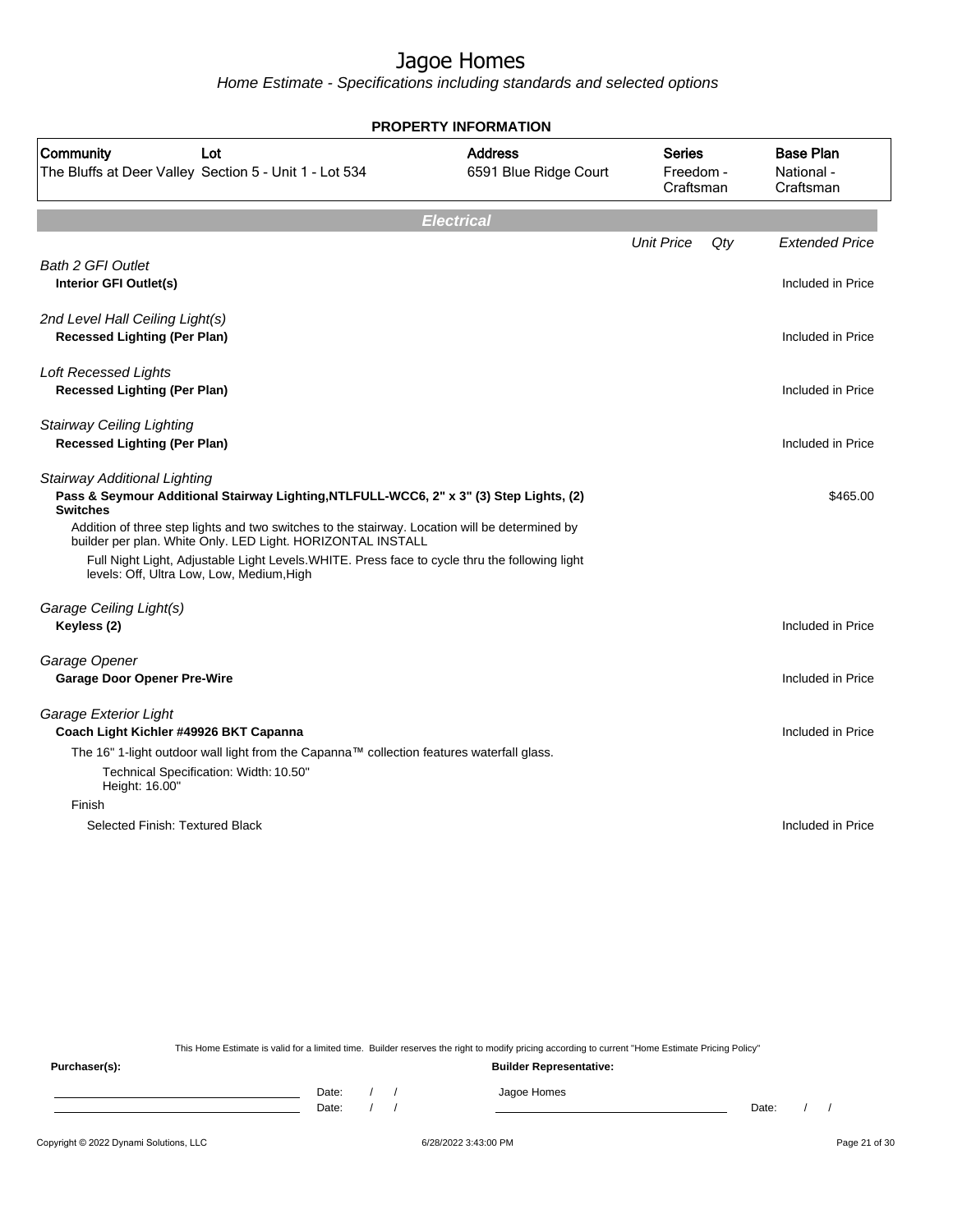| <b>PROPERTY INFORMATION</b>                                                                                                                                                                                                                                        |                                         |                                         |     |                                             |  |  |  |  |  |  |
|--------------------------------------------------------------------------------------------------------------------------------------------------------------------------------------------------------------------------------------------------------------------|-----------------------------------------|-----------------------------------------|-----|---------------------------------------------|--|--|--|--|--|--|
| Community<br>Lot<br>The Bluffs at Deer Valley Section 5 - Unit 1 - Lot 534                                                                                                                                                                                         | <b>Address</b><br>6591 Blue Ridge Court | <b>Series</b><br>Freedom -<br>Craftsman |     | <b>Base Plan</b><br>National -<br>Craftsman |  |  |  |  |  |  |
|                                                                                                                                                                                                                                                                    | <b>Electrical</b>                       |                                         |     |                                             |  |  |  |  |  |  |
|                                                                                                                                                                                                                                                                    |                                         | <b>Unit Price</b>                       | Qty | <b>Extended Price</b>                       |  |  |  |  |  |  |
| <b>Outside Retreat Light</b><br>Exterior Kichler Light #49924 Capanna<br>The 10.25" 1-light outdoor wall light from the Capanna(TM) collection gives the classic<br>lantern light a linear update. A textured black finish and squared edges, including a capstone |                                         |                                         |     | Included in Price                           |  |  |  |  |  |  |
| finial, combine with artful waterfall glass to create a style that works on homes with modern,<br>transitional or arts & crafts architecture.<br>6.50W X 10.25H                                                                                                    |                                         |                                         |     |                                             |  |  |  |  |  |  |
| Finish                                                                                                                                                                                                                                                             |                                         |                                         |     |                                             |  |  |  |  |  |  |
| Selected Finish: Black Textured                                                                                                                                                                                                                                    |                                         |                                         |     | Included in Price                           |  |  |  |  |  |  |
| <b>Attic Light</b>                                                                                                                                                                                                                                                 |                                         |                                         |     |                                             |  |  |  |  |  |  |
| <b>Attic Lights Keyless</b>                                                                                                                                                                                                                                        |                                         |                                         |     | Included in Price                           |  |  |  |  |  |  |
| <b>Front Door Doorbell Button</b>                                                                                                                                                                                                                                  |                                         |                                         |     |                                             |  |  |  |  |  |  |
| <b>Doorbell Button at Front Door</b>                                                                                                                                                                                                                               |                                         |                                         |     | Included in Price                           |  |  |  |  |  |  |
| <b>Front Door Door Chime</b>                                                                                                                                                                                                                                       |                                         |                                         |     |                                             |  |  |  |  |  |  |
| <b>Door Chime</b>                                                                                                                                                                                                                                                  |                                         |                                         |     | Included in Price                           |  |  |  |  |  |  |
| Storage Room/Closet Ceiling Fixture                                                                                                                                                                                                                                |                                         |                                         |     |                                             |  |  |  |  |  |  |
| Flush Mount Light   2 Bulb                                                                                                                                                                                                                                         |                                         |                                         |     | Included in Price                           |  |  |  |  |  |  |
| Finish                                                                                                                                                                                                                                                             |                                         |                                         |     |                                             |  |  |  |  |  |  |
| Selected Finish: Brushed Nickel                                                                                                                                                                                                                                    |                                         |                                         |     | Included in Price                           |  |  |  |  |  |  |
| <b>Entire Home - Electrical Outlets and Switches</b><br>Electrical Outlets & Switches per Plan & Code                                                                                                                                                              |                                         |                                         |     | Included in Price                           |  |  |  |  |  |  |
| Color                                                                                                                                                                                                                                                              |                                         |                                         |     |                                             |  |  |  |  |  |  |
| Selected Color: White                                                                                                                                                                                                                                              |                                         |                                         |     | Included in Price                           |  |  |  |  |  |  |
| Entire Home - Cable TV/Phone Outlets (Qty 6 Total)                                                                                                                                                                                                                 |                                         |                                         |     |                                             |  |  |  |  |  |  |
| <b>Cable TV Outlets, RG6 wire</b>                                                                                                                                                                                                                                  |                                         |                                         | 5   | Included in Price                           |  |  |  |  |  |  |
| <b>Telephone Interior Jacks</b>                                                                                                                                                                                                                                    |                                         |                                         |     | \$0.00                                      |  |  |  |  |  |  |
| Entire Home - Braced and Wired for Future Ceiling Fan at Existing Ceiling Light                                                                                                                                                                                    |                                         |                                         |     |                                             |  |  |  |  |  |  |
| <b>Light Location Braced and Wired for Future Ceiling Fan</b>                                                                                                                                                                                                      |                                         | \$115.00                                | 3   | \$345.00                                    |  |  |  |  |  |  |
| Includes addition of bracing and box for ceiling fan addition with a switch                                                                                                                                                                                        |                                         |                                         |     |                                             |  |  |  |  |  |  |
| Comments: Bed 2, 34                                                                                                                                                                                                                                                |                                         |                                         |     |                                             |  |  |  |  |  |  |
| Entire Home - Braced and Wired for Future Ceiling Fan with Switch<br>Light Outlet with 2 Switches, Capped with Plate Cover, Braced & Wired for Future Ceiling<br>Fan                                                                                               |                                         |                                         |     | \$200.00                                    |  |  |  |  |  |  |
| This Home Estimate is valid for a limited time. Builder reserves the right to modify pricing according to current "Home Estimate Pricing Policy"                                                                                                                   |                                         |                                         |     |                                             |  |  |  |  |  |  |
| Purchaser(s):                                                                                                                                                                                                                                                      | <b>Builder Representative:</b>          |                                         |     |                                             |  |  |  |  |  |  |
| Date:<br>$\prime$<br>Date:                                                                                                                                                                                                                                         | Jagoe Homes                             |                                         |     | Date:<br>$\sqrt{2}$                         |  |  |  |  |  |  |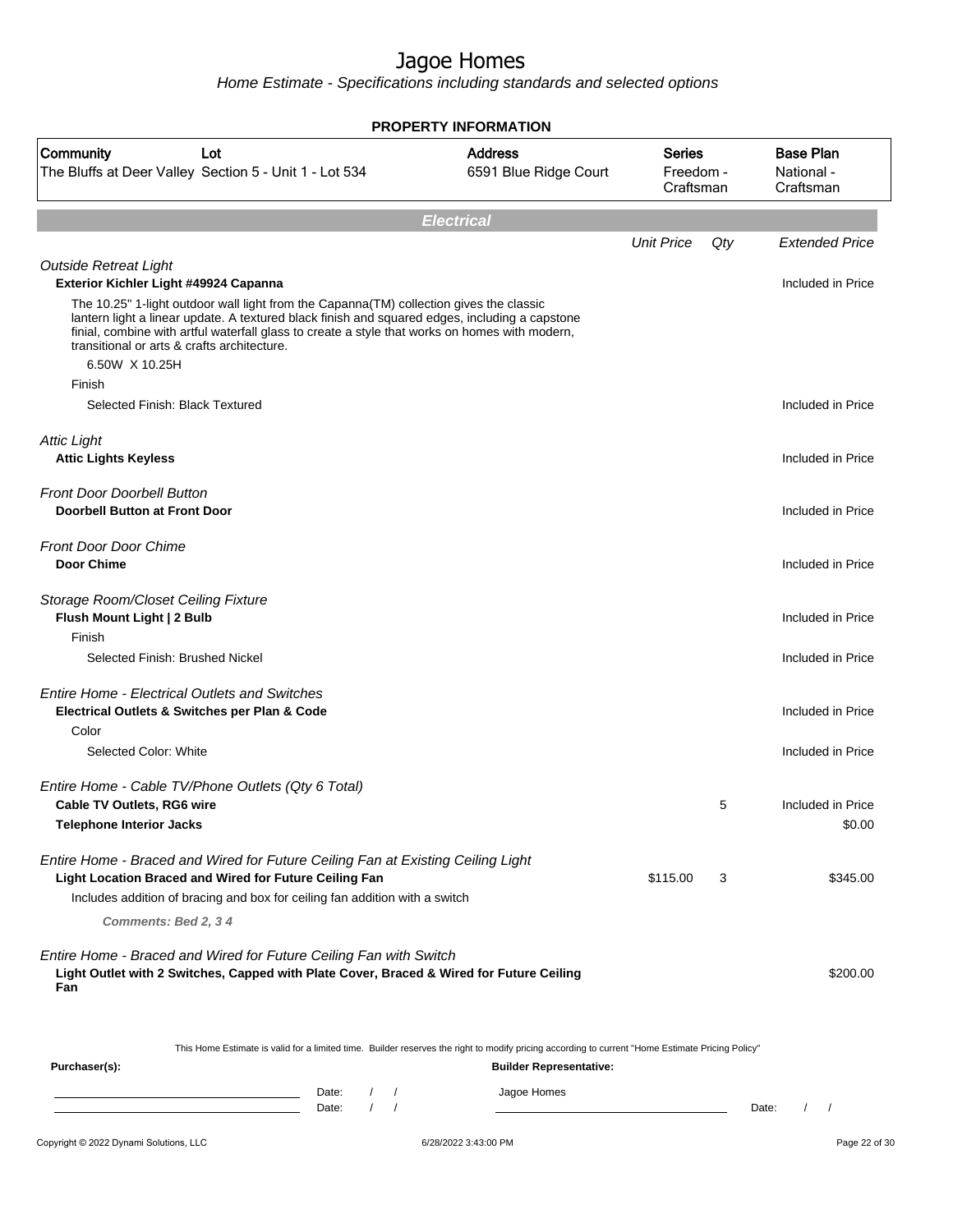| <b>PROPERTY INFORMATION</b>                                                                                                                                                                          |                                         |                                         |     |                                             |  |  |  |  |  |
|------------------------------------------------------------------------------------------------------------------------------------------------------------------------------------------------------|-----------------------------------------|-----------------------------------------|-----|---------------------------------------------|--|--|--|--|--|
| Community<br>Lot<br>The Bluffs at Deer Valley Section 5 - Unit 1 - Lot 534                                                                                                                           | <b>Address</b><br>6591 Blue Ridge Court | <b>Series</b><br>Freedom -<br>Craftsman |     | <b>Base Plan</b><br>National -<br>Craftsman |  |  |  |  |  |
|                                                                                                                                                                                                      | <b>Electrical</b>                       |                                         |     |                                             |  |  |  |  |  |
| Entire Home - Braced and Wired for Future Ceiling Fan with Switch<br><b>Comments: Owner's</b>                                                                                                        |                                         | <b>Unit Price</b>                       | Qty | <b>Extended Price</b>                       |  |  |  |  |  |
| <b>Entire Home Electrical Service</b><br><b>Electrical Service 200 AMP</b><br>Includes 200 AMP electric service upgrade for the entire house.                                                        |                                         |                                         |     | Included in Price                           |  |  |  |  |  |
| <b>Exterior Electrical Service</b><br><b>Electrical Service Underground</b>                                                                                                                          |                                         |                                         |     | Included in Price                           |  |  |  |  |  |
| <b>Smoke Detectors</b><br>Smoke Detectors, per plan                                                                                                                                                  |                                         |                                         |     | Included in Price                           |  |  |  |  |  |
| <b>Carbon Monoxide Detectors</b><br>Carbon Monoxide Detectors, per plan                                                                                                                              |                                         |                                         |     | Included in Price                           |  |  |  |  |  |
|                                                                                                                                                                                                      | <b>HVAC</b>                             |                                         |     |                                             |  |  |  |  |  |
| <b>Entire Home Air Conditioner</b><br>14 Seer Air Conditioning System<br>Up to 14 Seer Air Conditioning System                                                                                       |                                         | <b>Unit Price</b>                       | Qty | <b>Extended Price</b><br>Included in Price  |  |  |  |  |  |
| <b>Entire Home Furnace</b><br>92% Plus High Efficiency Gas Home Furnace<br>Includes 92% plus high efficiency gas home furnace<br>Builder makes no guarantee with respect to heating and cooling cost |                                         |                                         |     | Included in Price                           |  |  |  |  |  |
| Entire Home Furnace Filter<br>Aprilaire Model 2000 Series Air Filter                                                                                                                                 |                                         |                                         |     | Included in Price                           |  |  |  |  |  |
| <b>Entire Home Thermostat</b><br><b>Programmable Thermostat</b>                                                                                                                                      |                                         |                                         |     | Included in Price                           |  |  |  |  |  |
| <b>Indoor Air Quality</b><br>Honeywell Fresh Air Ventilation System                                                                                                                                  |                                         |                                         |     | Included in Price                           |  |  |  |  |  |
| <b>Entire Home Duct System</b><br><b>Flexible Duct</b>                                                                                                                                               |                                         |                                         |     | Included in Price                           |  |  |  |  |  |

| This Home Estimate is valid for a limited time. Builder reserves the right to modify pricing according to current "Home Estimate Pricing Policy" |                                |  |  |             |       |  |  |  |  |
|--------------------------------------------------------------------------------------------------------------------------------------------------|--------------------------------|--|--|-------------|-------|--|--|--|--|
| Purchaser(s):                                                                                                                                    | <b>Builder Representative:</b> |  |  |             |       |  |  |  |  |
|                                                                                                                                                  | Date:                          |  |  | Jagoe Homes |       |  |  |  |  |
|                                                                                                                                                  | Date:                          |  |  |             | Date: |  |  |  |  |
|                                                                                                                                                  |                                |  |  |             |       |  |  |  |  |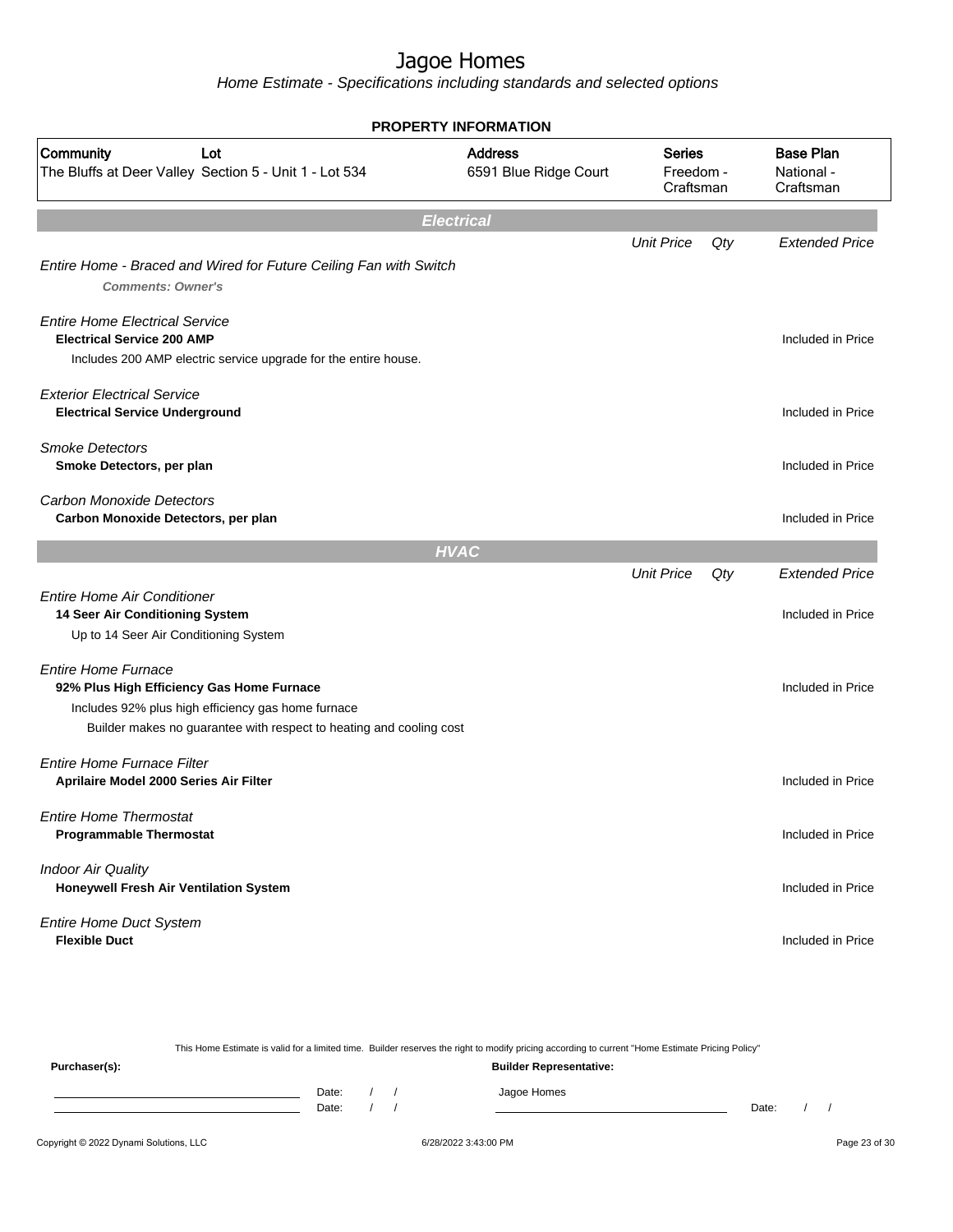Home Estimate - Specifications including standards and selected options

| <b>PROPERTY INFORMATION</b>                                                                                                                        |                                         |                                         |     |                       |  |                                             |  |  |  |
|----------------------------------------------------------------------------------------------------------------------------------------------------|-----------------------------------------|-----------------------------------------|-----|-----------------------|--|---------------------------------------------|--|--|--|
| Community<br>Lot<br>The Bluffs at Deer Valley Section 5 - Unit 1 - Lot 534                                                                         | <b>Address</b><br>6591 Blue Ridge Court | <b>Series</b><br>Freedom -<br>Craftsman |     |                       |  | <b>Base Plan</b><br>National -<br>Craftsman |  |  |  |
|                                                                                                                                                    | <b>HVAC</b>                             |                                         |     |                       |  |                                             |  |  |  |
|                                                                                                                                                    |                                         | <b>Unit Price</b>                       | Qty | <b>Extended Price</b> |  |                                             |  |  |  |
| <b>Entire Home Return Air</b>                                                                                                                      |                                         |                                         |     |                       |  |                                             |  |  |  |
| <b>Multiple Return Air Vents</b>                                                                                                                   |                                         |                                         |     | Included in Price     |  |                                             |  |  |  |
| One Return per Bedroom & One Central Return                                                                                                        |                                         |                                         |     |                       |  |                                             |  |  |  |
| <b>Laundry Dryer Vent</b>                                                                                                                          |                                         |                                         |     |                       |  |                                             |  |  |  |
| <b>Dryer Vent Vented to Outside</b>                                                                                                                |                                         |                                         |     | Included in Price     |  |                                             |  |  |  |
|                                                                                                                                                    | <b>Floor Coverings</b>                  |                                         |     |                       |  |                                             |  |  |  |
|                                                                                                                                                    |                                         | <b>Unit Price</b>                       | Qty | <b>Extended Price</b> |  |                                             |  |  |  |
| <b>Entire Home Carpet Selection</b>                                                                                                                |                                         |                                         |     |                       |  |                                             |  |  |  |
| <b>Mohawk Carpet   Top Card II</b>                                                                                                                 |                                         |                                         |     | Included in Price     |  |                                             |  |  |  |
| Our Proven Performer, Top Card II, offers colorfast and consistent solution dyed Everstrand<br>polyester fiber with a 15 yr Manufacturer Warranty. |                                         |                                         |     |                       |  |                                             |  |  |  |
| Color                                                                                                                                              |                                         |                                         |     |                       |  |                                             |  |  |  |
| Selected Color: 901 Crystal Ball                                                                                                                   |                                         |                                         |     | Included in Price     |  |                                             |  |  |  |
| <b>Entire Home Carpet Pad</b>                                                                                                                      |                                         |                                         |     |                       |  |                                             |  |  |  |
| 6# Carpet Pad                                                                                                                                      |                                         |                                         |     | Included in Price     |  |                                             |  |  |  |
| Foyer   Closet(s)   Powder Room<br>Luxury Vinyl Plank   Mohawk Arrington                                                                           |                                         |                                         |     | Included in Price     |  |                                             |  |  |  |
| Mohawk's Arrington offers a water-resistant construction, comfort underfoot, and high<br>resistance to dents and scratches in a hardwood look.     |                                         |                                         |     |                       |  |                                             |  |  |  |
| Color                                                                                                                                              |                                         |                                         |     |                       |  |                                             |  |  |  |
| Selected Color: Prairie Dust AP835                                                                                                                 |                                         |                                         |     | Included in Price     |  |                                             |  |  |  |
| <b>Direction</b>                                                                                                                                   |                                         |                                         |     |                       |  |                                             |  |  |  |
| Selected Direction: Front to Back                                                                                                                  |                                         |                                         |     | Included in Price     |  |                                             |  |  |  |
| <b>Family Room</b>                                                                                                                                 |                                         |                                         |     |                       |  |                                             |  |  |  |
| Luxury Vinyl Plank   Mohawk Arrington                                                                                                              |                                         |                                         |     | \$750.00              |  |                                             |  |  |  |
| Mohawk's Arrington offers a water-resistant construction, comfort underfoot, and high<br>resistance to dents and scratches in a hardwood look.     |                                         |                                         |     |                       |  |                                             |  |  |  |
| Color                                                                                                                                              |                                         |                                         |     |                       |  |                                             |  |  |  |
| Selected Color: Prairie Dust AP835                                                                                                                 |                                         |                                         |     | Included in Price     |  |                                             |  |  |  |
| <b>Direction</b>                                                                                                                                   |                                         |                                         |     |                       |  |                                             |  |  |  |
| Selected Direction: Front to Back                                                                                                                  |                                         |                                         |     | Included in Price     |  |                                             |  |  |  |
|                                                                                                                                                    |                                         |                                         |     |                       |  |                                             |  |  |  |

This Home Estimate is valid for a limited time. Builder reserves the right to modify pricing according to current "Home Estimate Pricing Policy"

| Purchaser(s): |                |  | <b>Builder Representative:</b> |       |  |
|---------------|----------------|--|--------------------------------|-------|--|
|               | Date:<br>Date: |  | Jagoe Homes                    | Date: |  |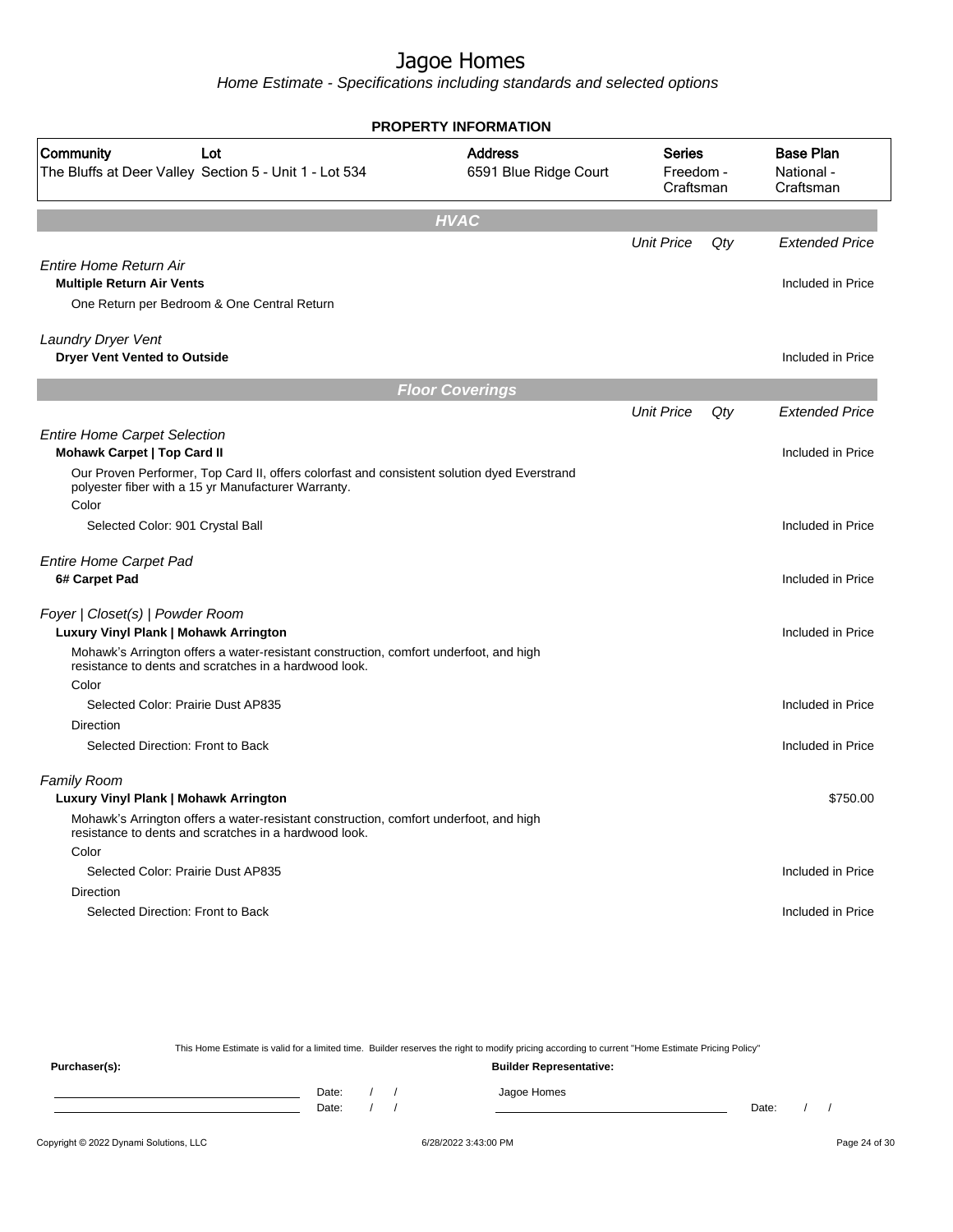Home Estimate - Specifications including standards and selected options

| <b>PROPERTY INFORMATION</b>                                                                                                                    |                                         |                                         |     |                                             |  |  |  |  |
|------------------------------------------------------------------------------------------------------------------------------------------------|-----------------------------------------|-----------------------------------------|-----|---------------------------------------------|--|--|--|--|
| Community<br>Lot<br>The Bluffs at Deer Valley Section 5 - Unit 1 - Lot 534                                                                     | <b>Address</b><br>6591 Blue Ridge Court | <b>Series</b><br>Freedom -<br>Craftsman |     | <b>Base Plan</b><br>National -<br>Craftsman |  |  |  |  |
|                                                                                                                                                | <b>Floor Coverings</b>                  |                                         |     |                                             |  |  |  |  |
|                                                                                                                                                |                                         | <b>Unit Price</b>                       | Qty | <b>Extended Price</b>                       |  |  |  |  |
| <b>Owner's Bath Flooring</b><br>Luxury Vinyl Plank   Mohawk Arrington                                                                          |                                         |                                         |     | Included in Price                           |  |  |  |  |
| Mohawk's Arrington offers a water-resistant construction, comfort underfoot, and high<br>resistance to dents and scratches in a hardwood look. |                                         |                                         |     |                                             |  |  |  |  |
| Color                                                                                                                                          |                                         |                                         |     |                                             |  |  |  |  |
| Selected Color: Prairie Dust AP835                                                                                                             |                                         |                                         |     | Included in Price                           |  |  |  |  |
| Direction                                                                                                                                      |                                         |                                         |     |                                             |  |  |  |  |
| Selected Direction: Front to Back                                                                                                              |                                         |                                         |     | Included in Price                           |  |  |  |  |
| Kitchen   Dining Area<br>Luxury Vinyl Plank   Mohawk Arrington                                                                                 |                                         |                                         |     | Included in Price                           |  |  |  |  |
| Mohawk's Arrington offers a water-resistant construction, comfort underfoot, and high<br>resistance to dents and scratches in a hardwood look. |                                         |                                         |     |                                             |  |  |  |  |
| Color                                                                                                                                          |                                         |                                         |     |                                             |  |  |  |  |
| Selected Color: Prairie Dust AP835                                                                                                             |                                         |                                         |     | Included in Price                           |  |  |  |  |
| Direction                                                                                                                                      |                                         |                                         |     |                                             |  |  |  |  |
| Selected Direction: Front to Back                                                                                                              |                                         |                                         |     | Included in Price                           |  |  |  |  |
| <b>Bath 2 Flooring</b>                                                                                                                         |                                         |                                         |     |                                             |  |  |  |  |
| Luxury Vinyl Plank   Mohawk Arrington                                                                                                          |                                         |                                         |     | Included in Price                           |  |  |  |  |
| Mohawk's Arrington offers a water-resistant construction, comfort underfoot, and high<br>resistance to dents and scratches in a hardwood look. |                                         |                                         |     |                                             |  |  |  |  |
| Color                                                                                                                                          |                                         |                                         |     |                                             |  |  |  |  |
| Selected Color: Prairie Dust AP835                                                                                                             |                                         |                                         |     | Included in Price                           |  |  |  |  |
| Direction                                                                                                                                      |                                         |                                         |     |                                             |  |  |  |  |
| Selected Direction: Front to Back                                                                                                              |                                         |                                         |     | Included in Price                           |  |  |  |  |
| <b>Laundry Flooring</b>                                                                                                                        |                                         |                                         |     |                                             |  |  |  |  |
| Luxury Vinyl Plank   Mohawk Arrington                                                                                                          |                                         |                                         |     | Included in Price                           |  |  |  |  |
| Mohawk's Arrington offers a water-resistant construction, comfort underfoot, and high<br>resistance to dents and scratches in a hardwood look. |                                         |                                         |     |                                             |  |  |  |  |
| Color                                                                                                                                          |                                         |                                         |     |                                             |  |  |  |  |
| Selected Color: Prairie Dust AP835                                                                                                             |                                         |                                         |     | Included in Price                           |  |  |  |  |
| Direction                                                                                                                                      |                                         |                                         |     |                                             |  |  |  |  |
| Selected Direction: Front to Back                                                                                                              |                                         |                                         |     | Included in Price                           |  |  |  |  |
|                                                                                                                                                |                                         |                                         |     |                                             |  |  |  |  |

This Home Estimate is valid for a limited time. Builder reserves the right to modify pricing according to current "Home Estimate Pricing Policy"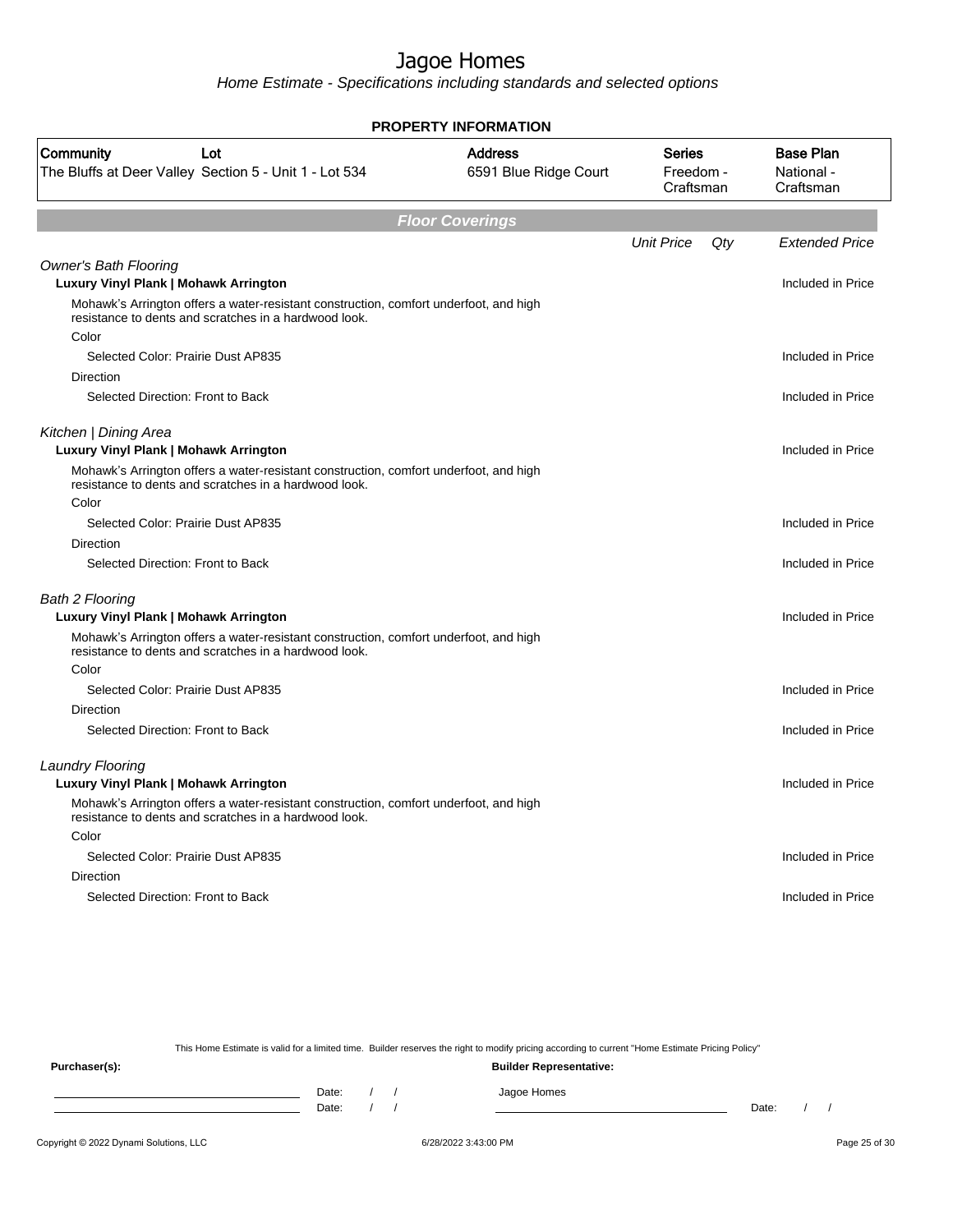Home Estimate - Specifications including standards and selected options

| <b>PROPERTY INFORMATION</b>                                                                                                                             |                                         |                                         |     |                                             |  |  |  |  |  |
|---------------------------------------------------------------------------------------------------------------------------------------------------------|-----------------------------------------|-----------------------------------------|-----|---------------------------------------------|--|--|--|--|--|
| Community<br>Lot<br>The Bluffs at Deer Valley Section 5 - Unit 1 - Lot 534                                                                              | <b>Address</b><br>6591 Blue Ridge Court | <b>Series</b><br>Freedom -<br>Craftsman |     | <b>Base Plan</b><br>National -<br>Craftsman |  |  |  |  |  |
|                                                                                                                                                         | <b>Floor Coverings</b>                  |                                         |     |                                             |  |  |  |  |  |
|                                                                                                                                                         |                                         | <b>Unit Price</b>                       | Qty | <b>Extended Price</b>                       |  |  |  |  |  |
| Storage Area Flooring<br>Luxury Vinyl Plank   Mohawk Arrington<br>Mohawk's Arrington offers a water-resistant construction, comfort underfoot, and high |                                         |                                         |     | Included in Price                           |  |  |  |  |  |
| resistance to dents and scratches in a hardwood look.<br>Color                                                                                          |                                         |                                         |     |                                             |  |  |  |  |  |
| Selected Color: Prairie Dust AP835                                                                                                                      |                                         |                                         |     | Included in Price                           |  |  |  |  |  |
| Direction                                                                                                                                               |                                         |                                         |     |                                             |  |  |  |  |  |
| Selected Direction: Front to Back                                                                                                                       |                                         |                                         |     | Included in Price                           |  |  |  |  |  |
|                                                                                                                                                         | <b>Shelving</b>                         |                                         |     |                                             |  |  |  |  |  |
|                                                                                                                                                         |                                         | <b>Unit Price</b>                       | Qty | <b>Extended Price</b>                       |  |  |  |  |  |
| <b>Owner's Closet Shelf &amp; Rod</b><br>Closet Shelf 12" Shelf & Rod - 2 Runs Width of Closet - Supported 2'0" O.C. Vented                             |                                         |                                         |     | Included in Price                           |  |  |  |  |  |
| Long Garment Hanging<br>Selected Long Garment Hanging: None                                                                                             |                                         |                                         |     | Included in Price                           |  |  |  |  |  |
| Standard Hanging                                                                                                                                        |                                         |                                         |     |                                             |  |  |  |  |  |
| Selected Standard Hanging: Standard Hanging (42" & 84")                                                                                                 |                                         |                                         |     | Included in Price                           |  |  |  |  |  |
| Bedroom 2 Closet Shelf & Rod<br>Closet Shelf 12" Shelf & Rod - 2 Runs Width of Closet - Supported 2'0" O.C. Vented                                      |                                         |                                         |     | Included in Price                           |  |  |  |  |  |
| Long Garment Hanging                                                                                                                                    |                                         |                                         |     |                                             |  |  |  |  |  |
| Selected Long Garment Hanging: None                                                                                                                     |                                         |                                         |     | Included in Price                           |  |  |  |  |  |
| Standard Hanging                                                                                                                                        |                                         |                                         |     |                                             |  |  |  |  |  |
| Selected Standard Hanging: Standard Hanging (42" & 84")                                                                                                 |                                         |                                         |     | Included in Price                           |  |  |  |  |  |
| Bedroom 3 Closet Shelf & Rod<br>Closet Shelf 12" Shelf & Rod - 2 Runs Width of Closet - Supported 2'0" O.C. Vented                                      |                                         |                                         |     | Included in Price                           |  |  |  |  |  |
| Long Garment Hanging<br>Selected Long Garment Hanging: None                                                                                             |                                         |                                         |     | Included in Price                           |  |  |  |  |  |
| Standard Hanging                                                                                                                                        |                                         |                                         |     |                                             |  |  |  |  |  |
| Selected Standard Hanging: Standard Hanging (42" & 84")                                                                                                 |                                         |                                         |     | Included in Price                           |  |  |  |  |  |
| Bedroom 4 Closet Shelf & Rod<br>Closet Shelf 12" Shelf & Rod - 2 Runs Width of Closet - Supported 2'0" O.C. Vented                                      |                                         |                                         |     | Included in Price                           |  |  |  |  |  |
| Long Garment Hanging<br>Selected Long Garment Hanging: None                                                                                             |                                         |                                         |     | Included in Price                           |  |  |  |  |  |
| Standard Hanging                                                                                                                                        |                                         |                                         |     |                                             |  |  |  |  |  |
| Selected Standard Hanging: Standard Hanging (42" & 84")                                                                                                 |                                         |                                         |     | Included in Price                           |  |  |  |  |  |

This Home Estimate is valid for a limited time. Builder reserves the right to modify pricing according to current "Home Estimate Pricing Policy"

**Purchaser(s): Builder Representative:** Date: / / Jagoe Homes<br>Date: / / Jagoe Homes Date: / / **Date: / / 2006** Date: / / / Date: / / /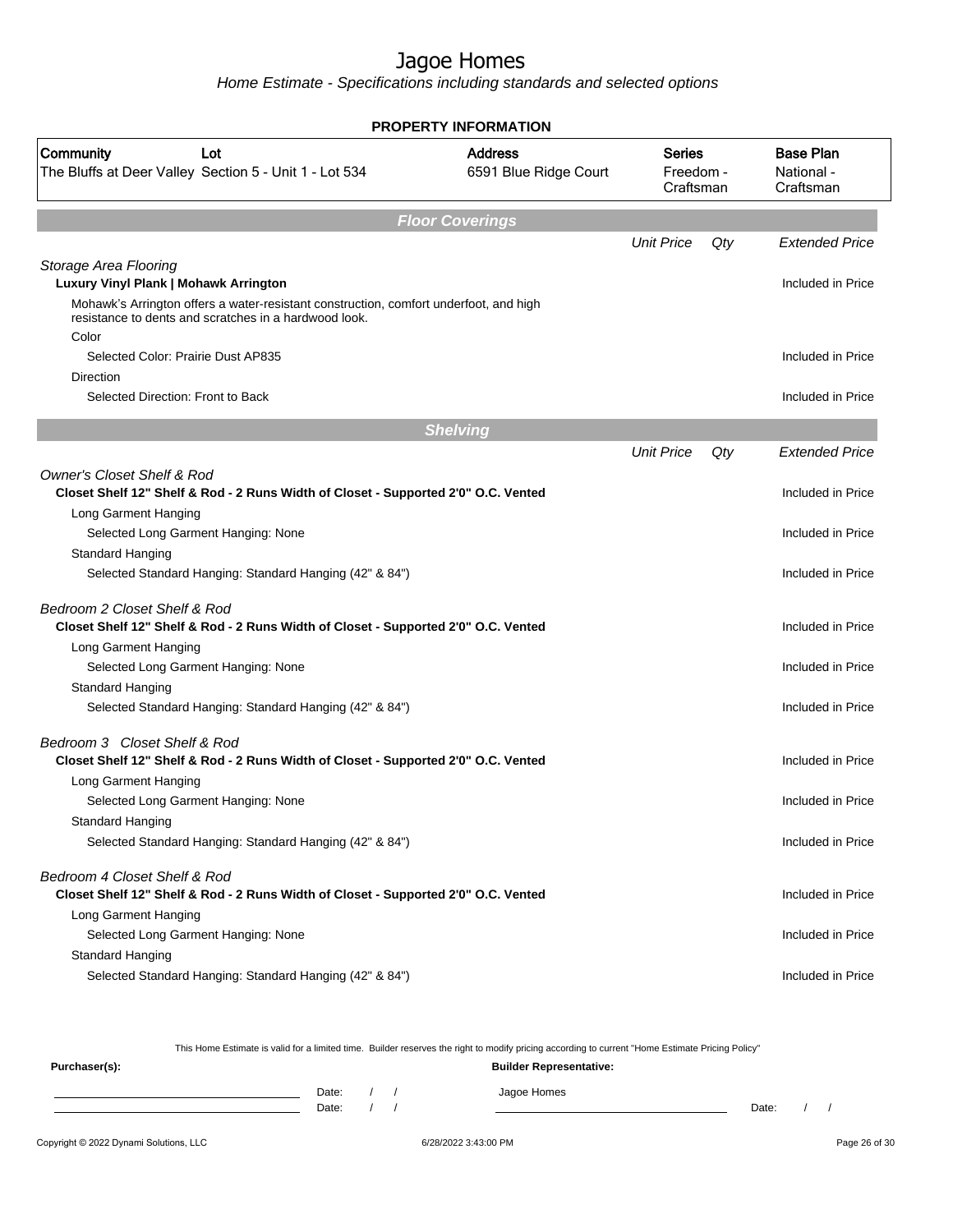Home Estimate - Specifications including standards and selected options

| <b>PROPERTY INFORMATION</b>                                                                           |                                         |                                         |     |                                             |  |
|-------------------------------------------------------------------------------------------------------|-----------------------------------------|-----------------------------------------|-----|---------------------------------------------|--|
| <b>Community</b><br>Lot<br>The Bluffs at Deer Valley Section 5 - Unit 1 - Lot 534                     | <b>Address</b><br>6591 Blue Ridge Court | <b>Series</b><br>Freedom -<br>Craftsman |     | <b>Base Plan</b><br>National -<br>Craftsman |  |
|                                                                                                       | <b>Shelving</b>                         |                                         |     |                                             |  |
| <b>Entire Home Storage Shelf</b>                                                                      |                                         | <b>Unit Price</b>                       | Qty | <b>Extended Price</b>                       |  |
| Storage Shelf 12" and 16" deep- Vented (per plan)                                                     |                                         |                                         |     | Included in Price                           |  |
|                                                                                                       | <b>Foundations</b>                      |                                         |     |                                             |  |
|                                                                                                       |                                         | <b>Unit Price</b>                       | Qty | <b>Extended Price</b>                       |  |
| <b>Entire Home Footing Size</b><br>19" Wide x 8" Deep, 3000 psi,                                      |                                         |                                         |     | Included in Price                           |  |
|                                                                                                       | <b>Framing</b>                          |                                         |     |                                             |  |
|                                                                                                       |                                         | <b>Unit Price</b>                       | Qty | <b>Extended Price</b>                       |  |
| Entire Home 2 x 4 Wall Studs<br>Studs 2 x 4 @ 16" oc, SPF Grade                                       |                                         |                                         |     | Included in Price                           |  |
| Entire Home 2 x 6 Wall Studs<br>Studs 2 x 6 @ 24" oc, SPF Grade (Per Plan)                            |                                         |                                         |     | Included in Price                           |  |
| <b>Entire Home Exterior Wall Sheathing</b><br>Exterior Wall Sheathing (7/16" OSB &/or 1/2" Styrofoam) |                                         |                                         |     | Included in Price                           |  |
| Entire Home Exterior Wall House Wrap<br><b>Exterior Wall Covering House Wrap</b>                      |                                         |                                         |     | Included in Price                           |  |
| <b>Entire Home Foundation Plates</b><br><b>Foundation Plates treated yellow pine</b>                  |                                         |                                         |     | Included in Price                           |  |
| Entire Home - Sub Floor (Where Applicable)<br>Sub Floor 3/4" OSB T&G, glued & screwed or nailed       |                                         |                                         |     | Included in Price                           |  |
| Main Level Ceiling Heights<br>Interior Flat Ceiling Height 9'0"                                       |                                         |                                         |     | Included in Price                           |  |
| Certain ceiling heights may vary.                                                                     |                                         |                                         |     |                                             |  |
| Per Plan Roof Trusses<br><b>Roof Trusses</b>                                                          |                                         |                                         |     | Included in Price                           |  |
| <b>Roof Sheathing</b><br>Roof Sheathing 7/16" OSB                                                     |                                         |                                         |     | Included in Price                           |  |
| 2nd Level Ceiling Heights<br>Interior Flat Ceiling Height 8'0"                                        |                                         |                                         |     | Included in Price                           |  |

This Home Estimate is valid for a limited time. Builder reserves the right to modify pricing according to current "Home Estimate Pricing Policy" **Purchaser(s): Builder Representative:** Date: / / Jagoe Homes<br>Date: / / Jagoe Homes Date: / / Date: / /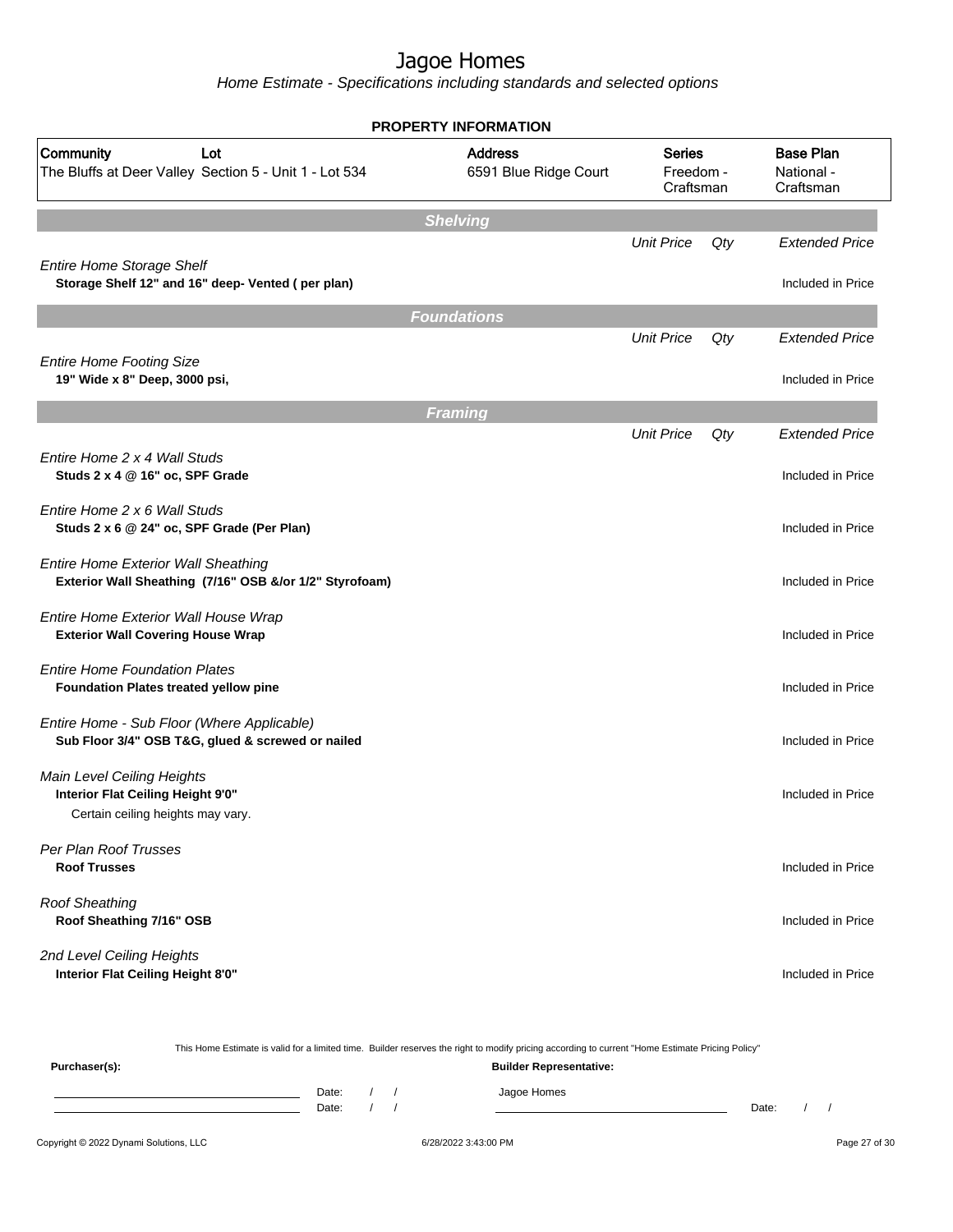Home Estimate - Specifications including standards and selected options

|                                                                                                                                                                                             | <b>PROPERTY INFORMATION</b>                   |                                         |     |                                             |
|---------------------------------------------------------------------------------------------------------------------------------------------------------------------------------------------|-----------------------------------------------|-----------------------------------------|-----|---------------------------------------------|
| Community<br>Lot<br>The Bluffs at Deer Valley Section 5 - Unit 1 - Lot 534                                                                                                                  | <b>Address</b><br>6591 Blue Ridge Court       | <b>Series</b><br>Freedom -<br>Craftsman |     | <b>Base Plan</b><br>National -<br>Craftsman |
|                                                                                                                                                                                             | <b>Framing</b>                                |                                         |     |                                             |
| 2nd Level Ceiling Heights<br>Certain ceiling heights may vary.                                                                                                                              |                                               | <b>Unit Price</b>                       | Qty | <b>Extended Price</b>                       |
| 2nd Floor Floor System<br>14" I-Joists (Spacing per Mfg)                                                                                                                                    |                                               |                                         |     | Included in Price                           |
|                                                                                                                                                                                             | <b>Landscaping &amp; Yard</b>                 |                                         |     |                                             |
|                                                                                                                                                                                             |                                               | <b>Unit Price</b>                       | Qty | <b>Extended Price</b>                       |
| Exterior Lawn Sod<br>Sod All of Yard, Fescue & Bluegrass (Excludes Areas with Brush & Trees & Retention<br>Basins)                                                                          |                                               |                                         |     | Included in Price                           |
| Shrubs & Trees<br>Shrubs & Trees 5/18" shrubs, 3/3' upright shrubs, 1 tree and landscape mulch                                                                                              |                                               |                                         |     | Included in Price                           |
|                                                                                                                                                                                             | <b>Ventilation</b>                            |                                         |     |                                             |
| <b>Bath Vent Fans</b><br><b>Bath Fans Vented to Exterior</b>                                                                                                                                |                                               | <b>Unit Price</b>                       | Qty | <b>Extended Price</b><br>Included in Price  |
| Kitchen Range Hood or Microwave Hood Vent<br>Kitchen Range Hood or Microwave Hood Vented to Exterior                                                                                        |                                               |                                         |     | Included in Price                           |
| <b>Exterior Decorative Louvers</b><br>LCR 534 TBDV (Market) Arrington LVP to be Westward Carlsbad ILO Prairie Dust due to<br>product availability. Installed Front to Back.                 |                                               |                                         |     | \$0.00                                      |
| Roof Ridge Vent<br><b>Attic Ventilation Ridge Vent</b>                                                                                                                                      |                                               |                                         |     | Included in Price                           |
| Roof Whirlybird<br>Aluminum Turbine Ventilator "Whirlybird", by design                                                                                                                      |                                               |                                         |     | Included in Price                           |
| <b>Home Soffit Vents</b><br>Soffit Vent Continuous Perforated Vinyl                                                                                                                         |                                               |                                         |     | Included in Price                           |
|                                                                                                                                                                                             | <b>Site Layout</b>                            |                                         |     |                                             |
| <b>Home Elevation &amp; Site Placement</b><br>Elevation & Location Established by Contractor                                                                                                |                                               | <b>Unit Price</b>                       | Qty | <b>Extended Price</b><br>Included in Price  |
| This Home Estimate is valid for a limited time. Builder reserves the right to modify pricing according to current "Home Estimate Pricing Policy"<br>Purchaser(s):<br>$\frac{1}{2}$<br>Date: | <b>Builder Representative:</b><br>Jagoe Homes |                                         |     |                                             |

Date: / / Date: / /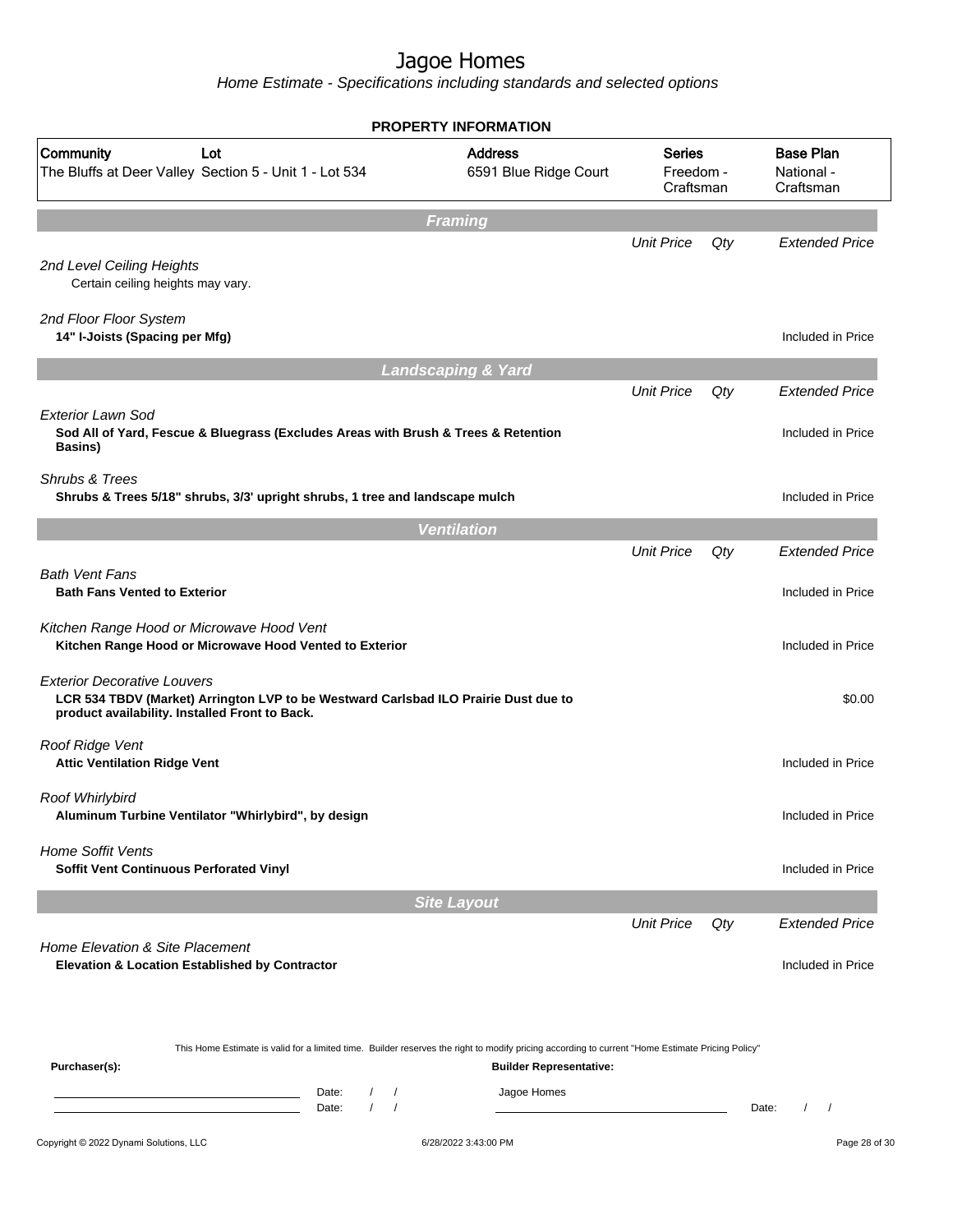|                                                                                                                                                                                          | <b>PROPERTY INFORMATION</b>                        |                                  |                                             |
|------------------------------------------------------------------------------------------------------------------------------------------------------------------------------------------|----------------------------------------------------|----------------------------------|---------------------------------------------|
| Community<br>Lot<br>The Bluffs at Deer Valley Section 5 - Unit 1 - Lot 534                                                                                                               | <b>Address</b><br>6591 Blue Ridge Court            | Series<br>Freedom -<br>Craftsman | <b>Base Plan</b><br>National -<br>Craftsman |
|                                                                                                                                                                                          | <b>Special Requests</b>                            |                                  |                                             |
|                                                                                                                                                                                          |                                                    | <b>Unit Price</b>                | Qty<br><b>Extended Price</b>                |
| <b>Special Request Component</b><br>534 TBDV (Mkt) Late Change Request - Arrington LVP to be Westward Carlsbad ILO<br>Prairie Dust due to product availability. Installed Front to Back. |                                                    |                                  | \$0.00                                      |
|                                                                                                                                                                                          | <b>Change Order Summary</b>                        |                                  |                                             |
|                                                                                                                                                                                          |                                                    |                                  | $Q$ ty                                      |
| LCR 534 TBDV (Market) Flooring Change - Change Order #101                                                                                                                                |                                                    |                                  |                                             |
| <b>Exterior Decorative Louvers</b>                                                                                                                                                       |                                                    |                                  |                                             |
| Previous Selection:                                                                                                                                                                      |                                                    |                                  |                                             |
| Painted Louver(s) per plan                                                                                                                                                               |                                                    |                                  |                                             |
| Color: SW7006 Extra White                                                                                                                                                                |                                                    |                                  |                                             |
| New Selection: Customer Accepted 6/9/2022                                                                                                                                                |                                                    |                                  |                                             |
| LCR 534 TBDV (Market) Arrington LVP to be Westward Carlsbad ILO Prairie Dust due<br>to product availability. Installed Front to Back.                                                    |                                                    |                                  |                                             |
| LCR 534 TBDV (Market) Arrington LVP to be Westward Carlsbad ILO Prairie Dust due to<br>product availability. Installed Front to Back.                                                    |                                                    |                                  |                                             |
| 534 TBDV (Mkt) Late Change Request - Change Order #102                                                                                                                                   |                                                    |                                  |                                             |
| <b>Special Request Component</b>                                                                                                                                                         |                                                    |                                  |                                             |
| Previous Selection:                                                                                                                                                                      |                                                    |                                  |                                             |
| Color: 901 Crystal Ball                                                                                                                                                                  |                                                    |                                  |                                             |
| New Selection: Customer Accepted 6/10/2022                                                                                                                                               |                                                    |                                  |                                             |
| 534 TBDV (Mkt) Late Change Request - Arrington LVP to be Westward Carlsbad ILO<br>Prairie Dust due to product availability. Installed Front to Back.                                     |                                                    |                                  |                                             |
| 534 TBDV (Mkt) Late Change Request - Arrington LVP to be Westward Carlsbad ILO<br>Prairie Dust due to product availability. Installed Front to Back.                                     |                                                    |                                  |                                             |
|                                                                                                                                                                                          | <b>Components With Feature/Colors Not Selected</b> |                                  |                                             |
| Kitchen Backsplash - Tile                                                                                                                                                                |                                                    |                                  |                                             |
| Ceramic Direction for Mythology                                                                                                                                                          |                                                    |                                  |                                             |
| 01 Alabaster, 10 Black, 11 Sahara Beige, 38 Avalanche, 77 Frost, 93 Warm Gray                                                                                                            |                                                    |                                  |                                             |
| <b>Brushed Graphite</b>                                                                                                                                                                  |                                                    |                                  |                                             |
| Horizontal, N/A with Arabesque, Vertical                                                                                                                                                 |                                                    |                                  |                                             |
| Mythology Arabesque Harmonia MY92, Mythology Arabesque Olympus MY91, Mythology Picket Harmonia MY92,<br>Mythology Picket Olympus MY91, Mythology Picket Santorini MY90                   |                                                    |                                  |                                             |
| Selected Ceramic: Mythology Arabesque Santorini MY90                                                                                                                                     |                                                    |                                  |                                             |
| This Home Estimate is valid for a limited time. Builder reserves the right to modify pricing according to current "Home Estimate Pricing Policy"                                         |                                                    |                                  |                                             |
| Purchaser(s):                                                                                                                                                                            | <b>Builder Representative:</b>                     |                                  |                                             |
| Date:<br>Date:                                                                                                                                                                           | Jagoe Homes                                        |                                  | Date:<br>$\prime$<br>$\sqrt{2}$             |